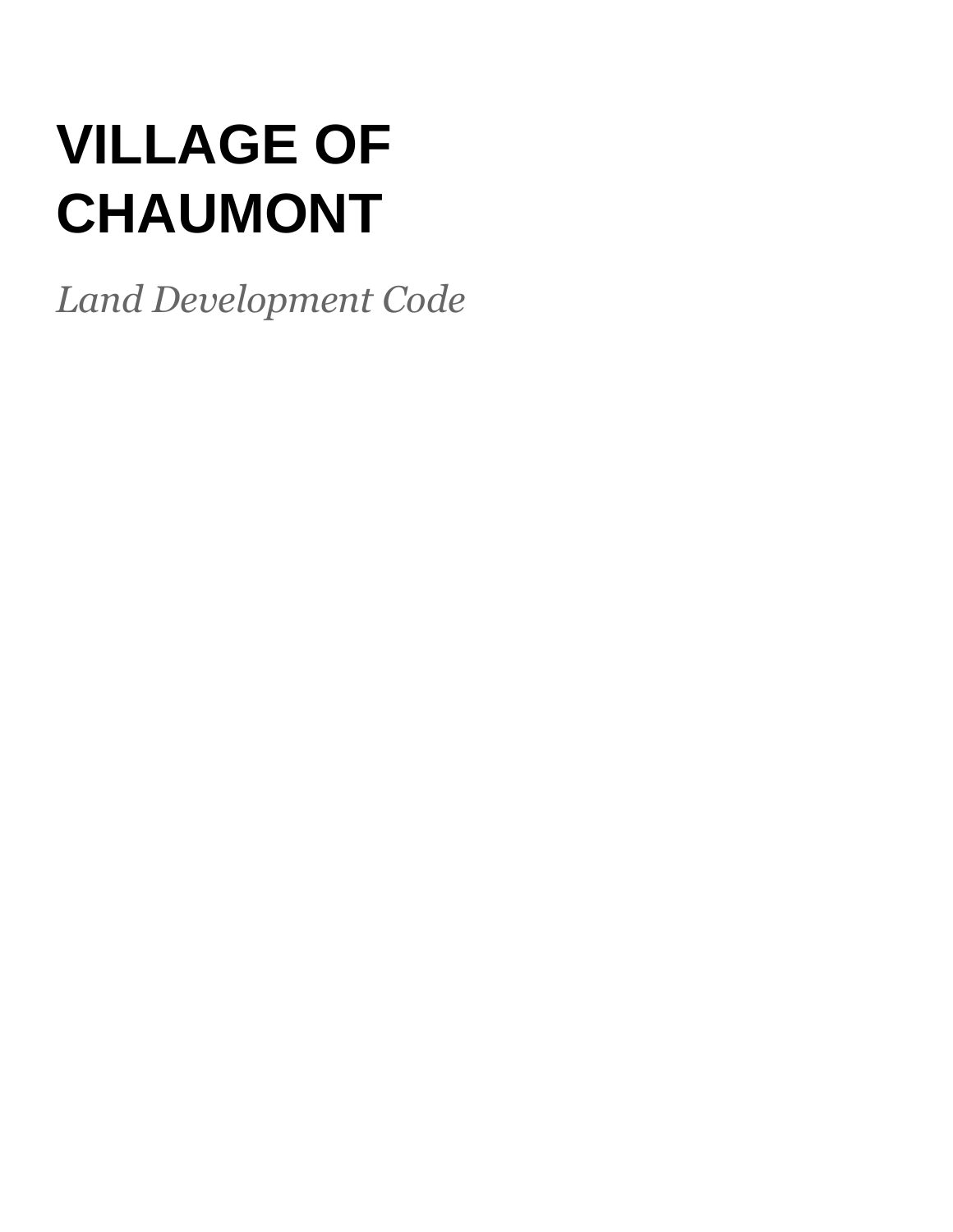Land Development Code 2021 Update

Presented within is the amended Village of Chaumont Land Development Code, including zoning districts and a zoning map for the Village.

Recommendations for the Code update were developed from public input, work sessions and meetings held with the Village Planning Board with input from both the Zoning Enforcement Officer and the Village Board of Trustees. Reference was made to the Comprehensive Land Use Plan as a basis for development patterns and trends for the Village.

The update was developed to take steps to enhance the community as development occurs, in terms of its current and future institutions, homes, businesses, community areas and parks, and its overall quality of life.

Amended By:

Village Planning Board

With Cooperation from:

Jefferson County Planning Department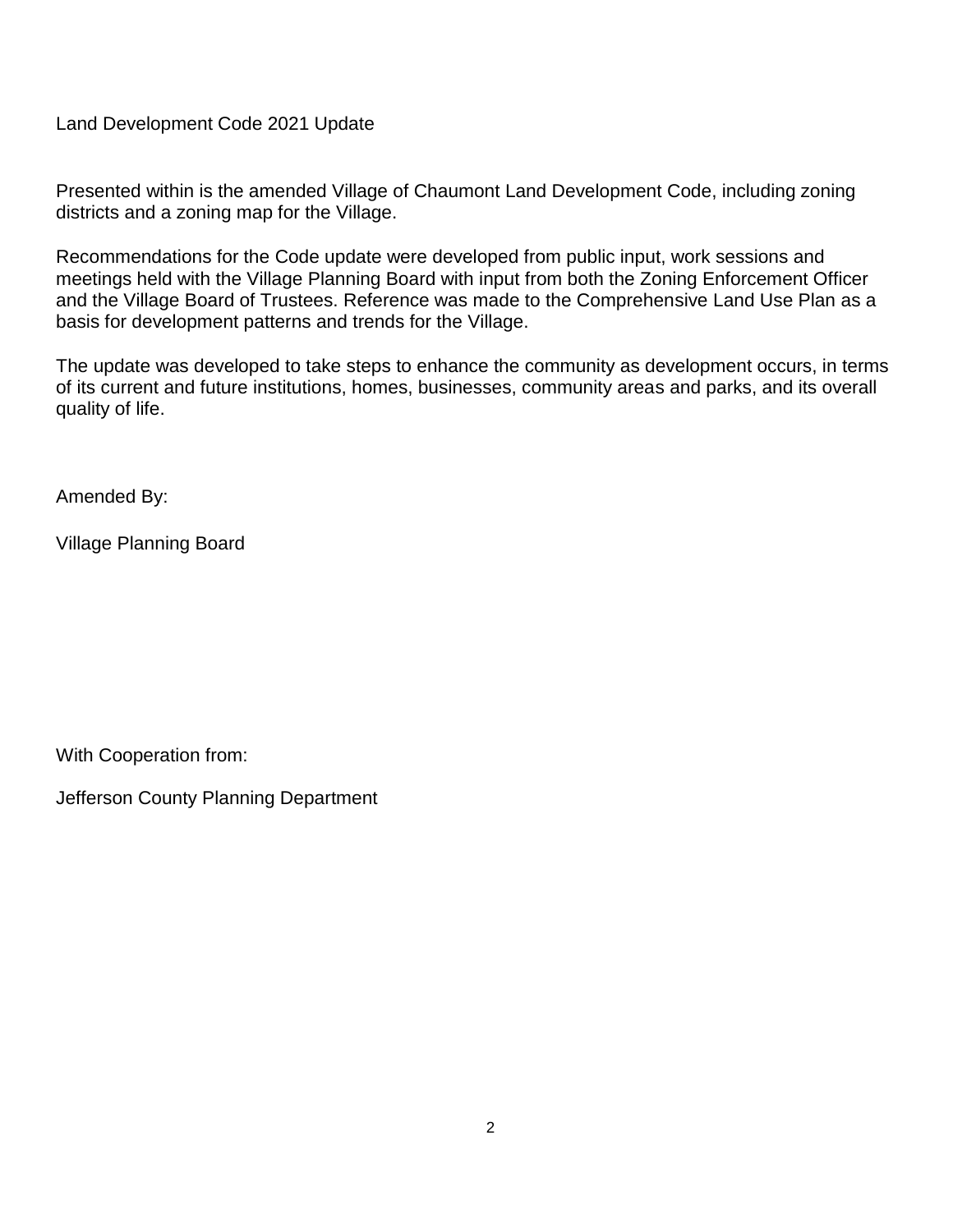# **LAND DEVELOPMENT CODE - VILLAGE OF CHAUMONT**

# **TABLE OF CONTENTS**

| <b>ARTICLE</b> |                             |                                                  | <b>PAGE</b> |
|----------------|-----------------------------|--------------------------------------------------|-------------|
| Т              |                             | PURPOSE, TITLE AND APPLICATION OF REGULATIONS    |             |
|                | <b>SECTION 105</b>          |                                                  |             |
|                | <b>SECTION 110</b>          |                                                  |             |
|                | <b>SECTION 115</b>          |                                                  |             |
|                | SECTION 120                 |                                                  |             |
| $\mathbf{u}$   | <b>DEFINITIONS</b>          |                                                  |             |
|                | SECTION 205                 |                                                  |             |
|                | SECTION 650                 |                                                  |             |
| III            |                             | <b>DISTRICT AND DIMENSIONAL REGULATIONS</b>      |             |
|                | <b>SECTION 305</b>          | ESTABLISHMENT OF ZONING DISTRICTS and PURPOSE 13 |             |
|                | SECTION 310                 |                                                  |             |
|                | <b>SECTION 315</b>          | INTERPRETATION OF DISTRICT BOUNDARIES13          |             |
|                | SECTION 320                 |                                                  |             |
|                | SECTION 325                 |                                                  |             |
|                | SECTION 335                 |                                                  |             |
|                | SECTION 340                 |                                                  |             |
|                |                             |                                                  |             |
| IV             |                             | SITE PLAN REVIEW AND APPROVAL PROCESS            |             |
|                | SECTION 400                 |                                                  |             |
|                | <b>SECTION 405</b>          | SITE PLAN REVIEW AND APPROVAL PROCEDURE16        |             |
|                | SECTION 410                 |                                                  |             |
|                | <b>SECTION 415</b>          |                                                  |             |
|                | SECTION 420                 |                                                  |             |
|                | SECTION 425                 |                                                  |             |
|                | SECTION 430                 |                                                  |             |
|                | <b>SECTION 435</b>          |                                                  |             |
|                | SECTION 440                 | GUARANTEES FOR INSTALLATION AND                  |             |
|                |                             |                                                  |             |
| $\mathbf{V}$   | <b>GENERAL REQUIREMENTS</b> |                                                  |             |
|                | SECTION 500                 |                                                  |             |
|                | <b>SECTION 505</b>          |                                                  |             |
|                |                             |                                                  |             |
|                | <b>SECTION 515</b>          |                                                  |             |
|                | <b>SECTION 520</b>          |                                                  |             |
|                | SECTION 525                 |                                                  |             |
|                | <b>SECTION 530</b>          |                                                  |             |
|                | <b>SECTION 535</b>          |                                                  |             |
|                | SECTION 540                 |                                                  |             |
|                | <b>SECTION 545</b>          |                                                  |             |
|                | <b>SECTION 550</b>          |                                                  |             |
|                | <b>SECTION 555</b>          |                                                  |             |
|                | SECTION 560                 |                                                  |             |
|                | <b>SECTION 565</b>          |                                                  |             |
|                | <b>SECTION 570</b>          |                                                  |             |
|                | <b>SECTION 575</b>          | RESIDENTIAL STANDARDS FOR NUISANCE CONTROL 27    |             |
|                |                             |                                                  |             |
|                | SECTION 580                 |                                                  |             |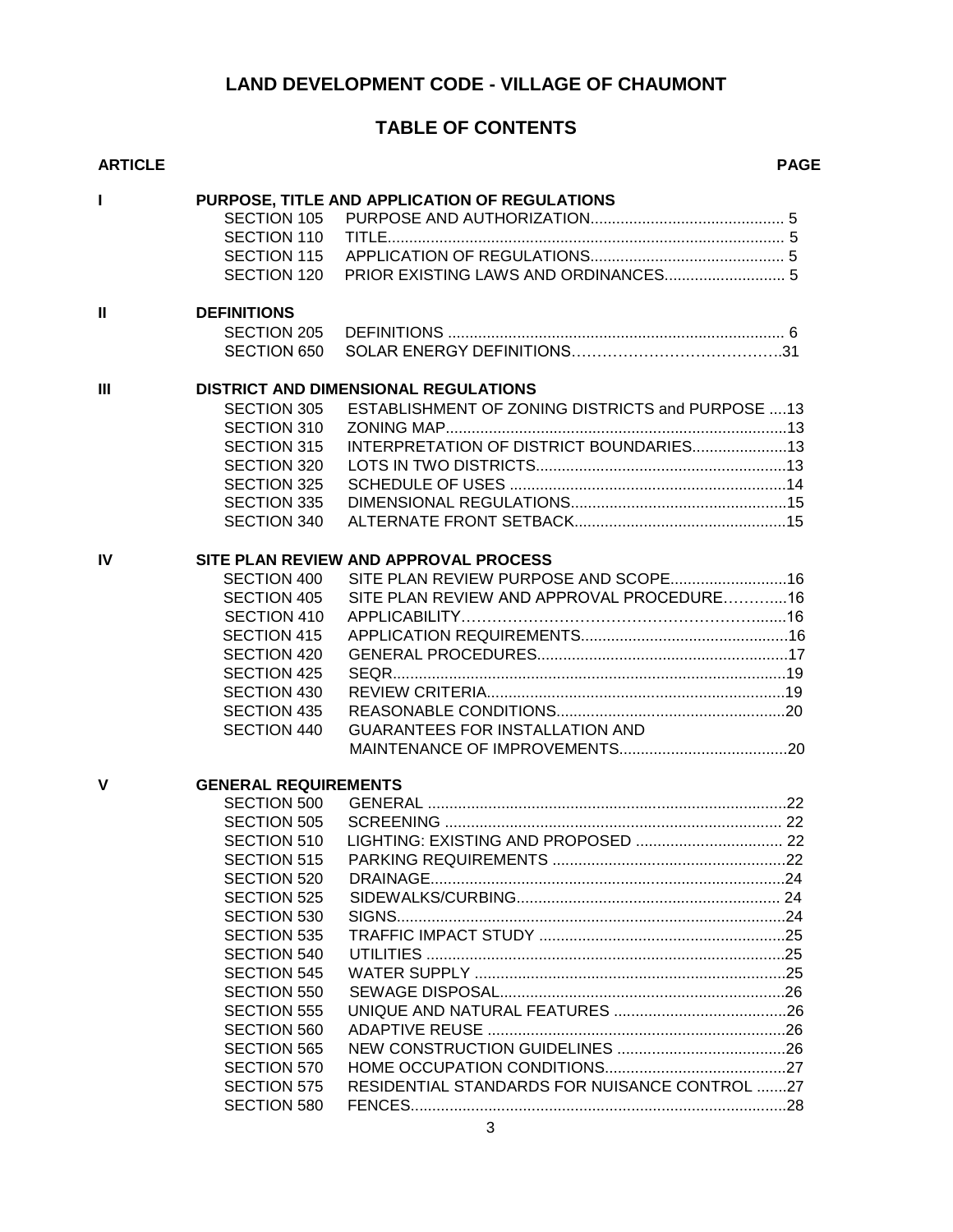# **VI SPECIFIC USE REGULATIONS**

| SECTION 600 |                                    |  |
|-------------|------------------------------------|--|
| SECTION 605 |                                    |  |
| SECTION 610 |                                    |  |
| SECTION 615 |                                    |  |
|             |                                    |  |
| SECTION 625 |                                    |  |
| SECTION 630 |                                    |  |
| SECTION 635 |                                    |  |
| SECTION 640 |                                    |  |
| SECTION 645 | TEMPORARY STORAGE TRAILERS/PODS 31 |  |
| SECTION 650 |                                    |  |
|             |                                    |  |

# **VII NON-CONFORMITIES**

# **VIII ADMINISTRATION AND ENFORCEMENT**

| SECTION 810 |  |
|-------------|--|
| SECTION 815 |  |
| SECTION 820 |  |
| SECTION 825 |  |
| SECTION 830 |  |
| SECTION 835 |  |
| SECTION 840 |  |
| SECTION 845 |  |
|             |  |
|             |  |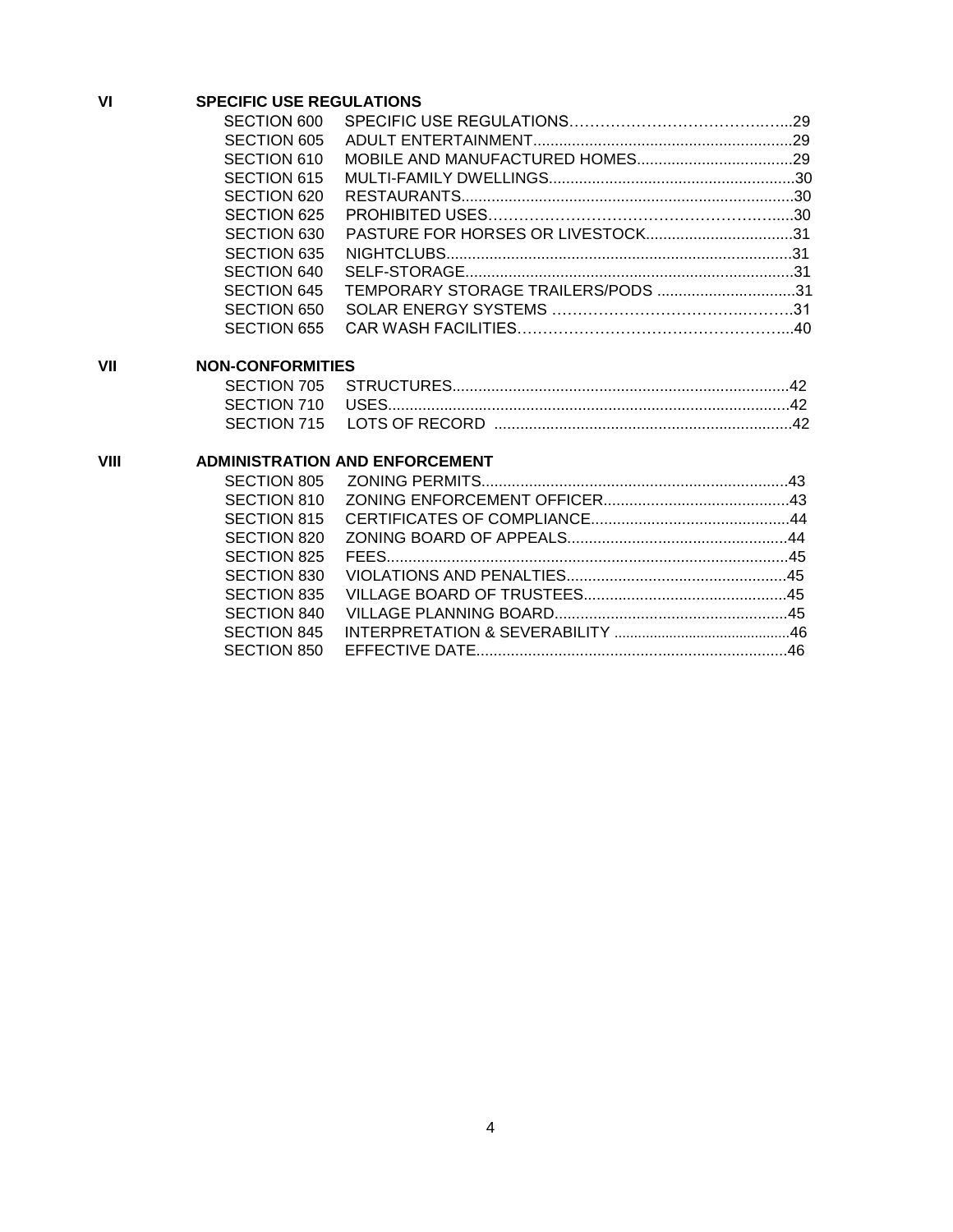# **ARTICLE I**

## **PURPOSE, TITLE AND APPLICATION OF REGULATIONS**

#### **SECTION 105 - PURPOSE AND AUTHORIZATION**

The Village Board of Trustees of the Village of Chaumont in the County of Jefferson, State of New York, hereby ordains and enacts this local law, pursuant to the authority conferred by Section 7 of New York State Village Law and Section 10 of New York State Municipal Home Rule Law, and in accordance with a comprehensive plan. The purpose of this law is to promote the public health, safety and welfare, conserve the value of buildings, and enhance the value of land throughout the Village. Pursuant to Municipal Home Rule Law, where this Law is inconsistent with the Village Law, General Municipal Law or any other State law, the more stringent law shall apply.

The Village Board of Trustees (VBT) is hereby empowered to approve site plan review uses within the Village of Chaumont.

The Village Planning Board (VPB) is hereby empowered to approve subdivisions within the Village of Chaumont.

The Village Zoning Board of Appeals (ZBA) is hereby empowered to provide interpretations of this Law and to hear and decide variance requests.

#### **SECTION 110 - TITLE**

This law shall be known and may be cited as "The Village of Chaumont Land Development Code."

#### **SECTION 115 - APPLICATION OF REGULATIONS**

- 1. No land shall be subdivided, no building, structure or land shall be used or occupied, and no building, structure or part thereof shall be erected, moved nor altered to change its exterior physical dimensions, unless in conformity with the regulations specified by this local law.
- 2. The regulations established by this law shall be minimum regulations and shall be applied uniformly to each class or kind of structure or land.

#### **SECTION 120 - PRIOR EXISTING LAWS AND ORDINANCES**

All prior development codes and ordinances and all amendments thereto are hereby repealed.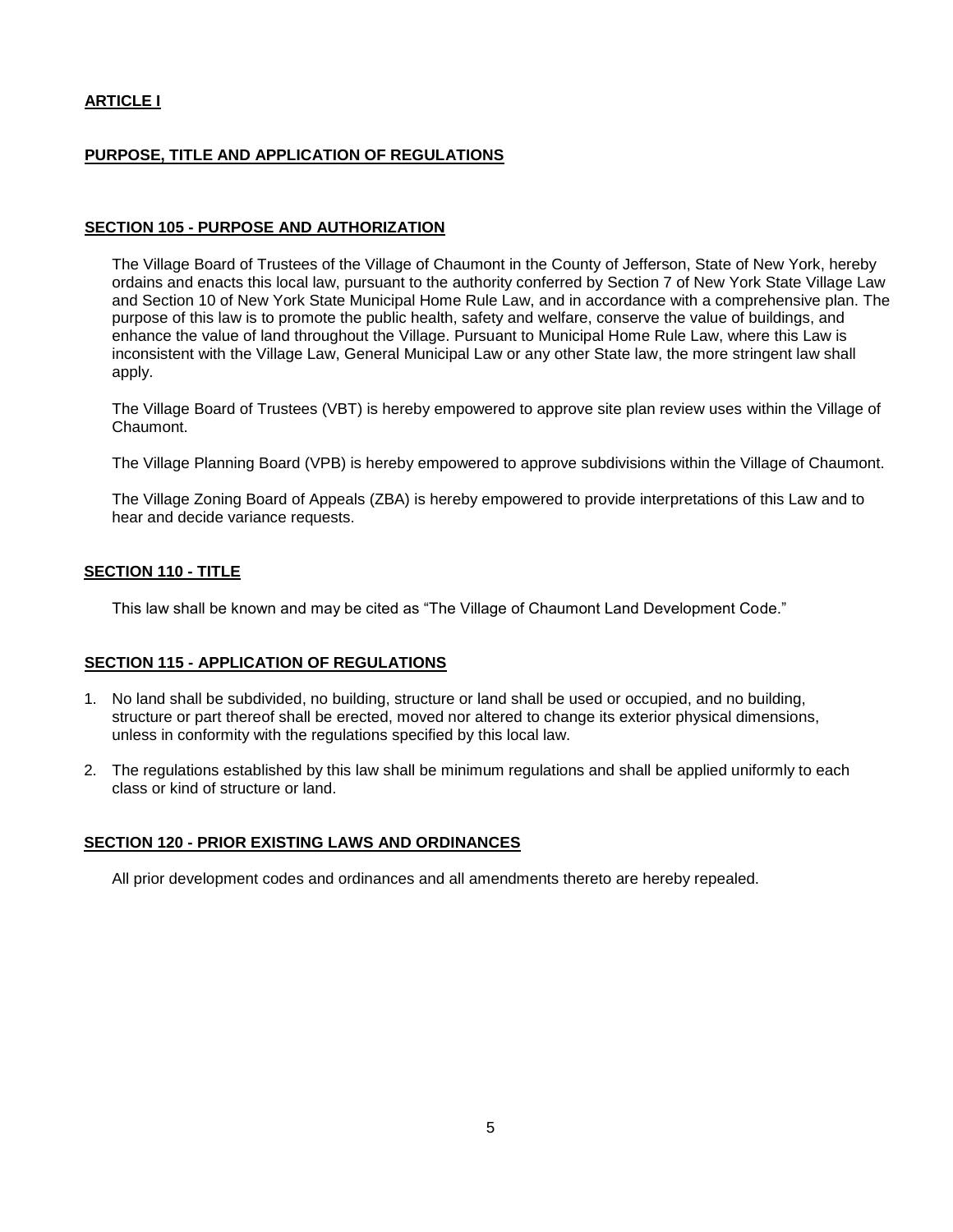# **ARTICLE II**

#### **SECTION 205 - DEFINITIONS**

Except where specifically defined herein, all words used in this Law shall carry their customary meanings. Words in the present tense include the future, the singular number includes the plural and the plural the singular, and the word "lot" includes the word "plot." The Zoning Board of Appeals shall clarify any doubt as to the precise meaning of any word used in this law under their powers of interpretation.

Accessory Structures: A subordinate structure located on the same lot with the main structure, occupied by or devoted to an accessory use. Examples of accessory structures are storage sheds and garages.

Accessory Uses: An accessory use is a use that is incidental to and customarily found in connection with the principal use. An accessory use must be conducted on the same zoning lot as the principal use to which it is related, unless the district regulations permit another location for the accessory use.

Adult Entertainment: Any business, including but not limited to adult bookstore or adult motion picture theater, which has more than ten percent (10%) of its net floor space set aside for or ten percent (10%) of the volume of its stock in trade devoted to the display, viewing or dissemination of material distinguished or characterized by an emphasis on matter depicting, describing, or related to sexual activity or specified anatomical areas, including but not limited to, any establishment that allows or promotes dancers, performers, or employees, whether male or female, to display anatomical areas.

Agricultural Operation: The raising and production for compensation of crops, livestock, poultry, dairy products, fish or other wildlife, maple syrup products, animal husbandry, forestry operations and farm winery. The sale, at wholesale or retail, of farm products upon the premises where the same are grown or produced shall be considered an accessory use to the agricultural operation.

Agricultural Hobby Farming: A farm where the keeping of farm animals such as horses, sheep, and goats is for pleasure or supplemental income rather than for primary income.

Automobile Service Station: Any lot or building or portion thereof used for the sale or supply of gasoline or motor vehicle repairs*,* oils, or lubricants, or for the polishing, greasing, servicing (but not painting) of motor vehicles. No storage of junk or wrecked motor vehicles, other than the temporary storage of those motor vehicles awaiting repair, shall be permitted.

Automobile Sales Lot: Any lot or building used for sale of new and/or used automobiles licensed by New York State.

Bar/Tavern/Pub: A commercial establishment used primarily for the sale or dispensing of alcoholic beverages for onsite consumption. Any food service would be secondary.

Bed and Breakfast: A residential structure with one family in permanent residence with bedrooms rented for overnight lodging, and where food may be served to its registered guests only.

Boathouse: A small building at the water's edge used for the storage of marine watercraft. Boathouses shall be limited to one story and must meet all side yard setbacks, but are exempt from front yard setbacks.

Boutique: A small shop (1,250 square feet of floor area or smaller) specializing in gifts, yarn, clothes, niche products or services.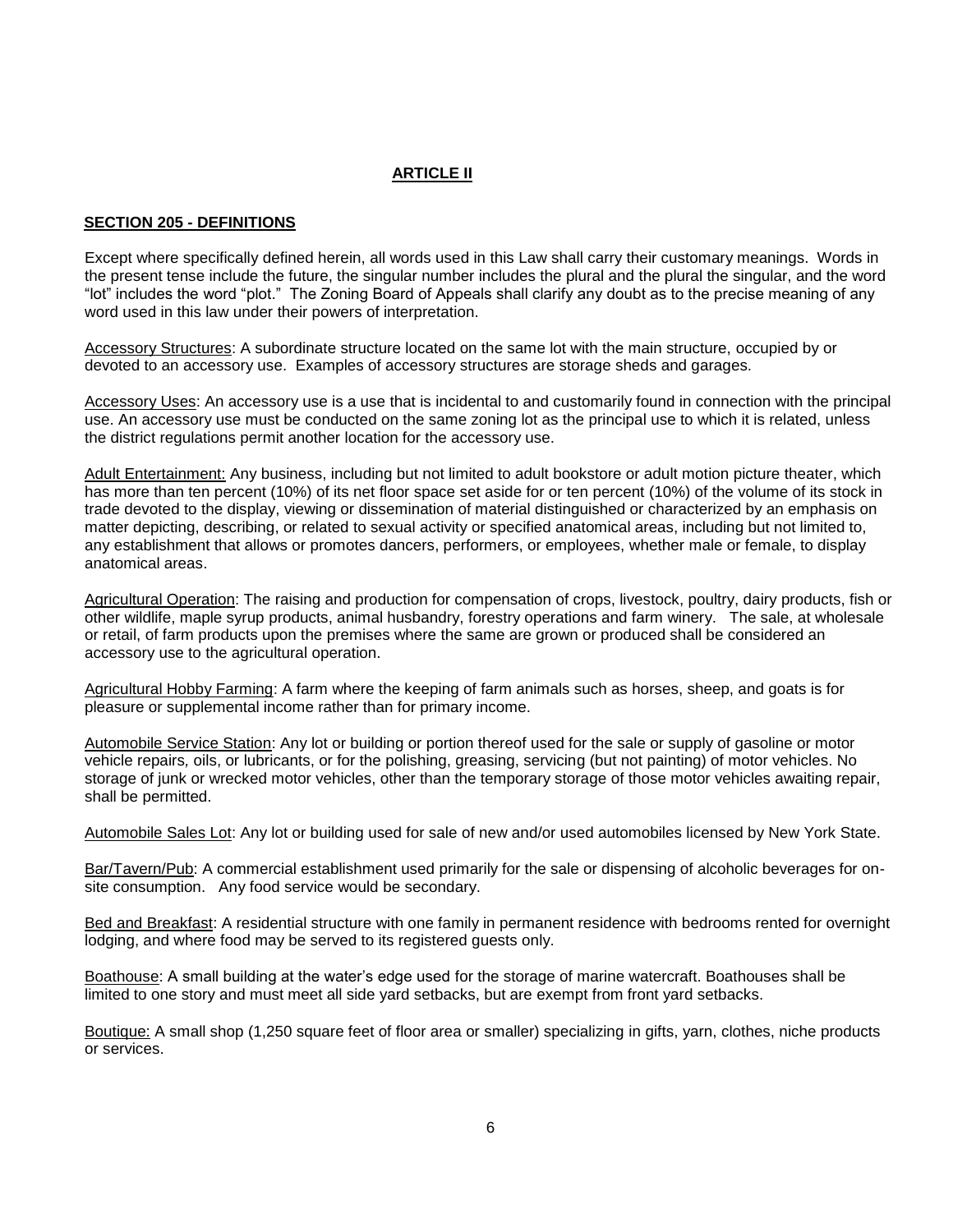Buffer: Open space, vegetation, fencing, walls, berms or any combination thereof used to physically separate or screen one use from another making structures, objects, or parking lots less visible, also limiting noise, light spread, or other nuisances from neighboring properties, public road or any other public place throughout the year.

Building-Integrated Solar Energy System: A combination of photovoltaic building components integrated into any building envelope system such as vertical facades including glass and other façade material, semi-transparent skylight systems, roofing materials, and shading over windows.

Building Line: A line formed by the face of the building or structure nearest the lot line, excluding chimneys and uncovered porches, patios, terraces, steps, eaves, overhangs, and open-area ways.

Campground: A property providing two or more sites for camping in recreational vehicles, tents or other places of temporary abode, as defined by the New York State Sanitary Code, and all building and facilities pertaining thereto.

Car wash: A building or part of a building used for the washing of motor vehicles, whether automatic, by hand, or selfservice.

Child Day Care Facility - A State-licensed facility which provides non-medical care, protection, and supervision to more than five (5) children under 18 years of age, on a less than 24-hour basis. A commercial or non-profit child day care facility includes infant centers, preschools, sick-child centers, and school-age day care facilities. These may be operated in conjunction with business, school, or religious institution facilities, or as an independent land use.

Commercial Use: Any use primarily designed to sell goods and/or services to the consumer. This includes restaurant, retail, bank, office, hotel/motel, automobile service station, marina and funeral home.

Dark Sky Compliant – Lighting designed to ensure light projects downward, eliminating glare and light pollution to neighboring properties.

Dwelling Unit: Building or part thereof used as living quarters for one family. The term "multi-family dwelling" shall not include a motel/hotel.

Dwelling, One Family: A building designed for or occupied exclusively by one (1) family.

Dwelling, Two or Three Family: A building designed for, or occupied by two (2) or three (3) families living independently of each other.

Dwelling, Multi-Family: A building designed for, or occupied by, four (4) or more families living independently of each other.

Erosion and Sedimentation Control Plan: A plan which is designed to minimize accelerated erosion and sedimentation.

Family: One (1) or more persons living, sleeping, cooking or eating on the same premises as a single housekeeping unit.

Farm Winery: An agricultural operation for the growing of grapes and the preparation, processing, marketing and distribution of wine in addition to all uses that are allowed by the "Farm Winery Act of 1976".

Fence: A construction of wood, stone, or other materials or combination thereof intended for security, partitioning, or enclosure, or for the retention of earth, stone, fill or other materials as in the case of retaining walls or bulkheads.

Foot-candle – A unit of light quantity, intensity or light density when the foot (12") is the unit of measure; one (1) footcandle equals one (1) lumen per square foot of area. Used on site photometric plans available from light fixture manufacturers to gauge on and potential off-site light impacts.

Funeral Home: A building used for burial preparation and display of the deceased and rituals connected therewith before burial or cremation. This term includes a crematorium.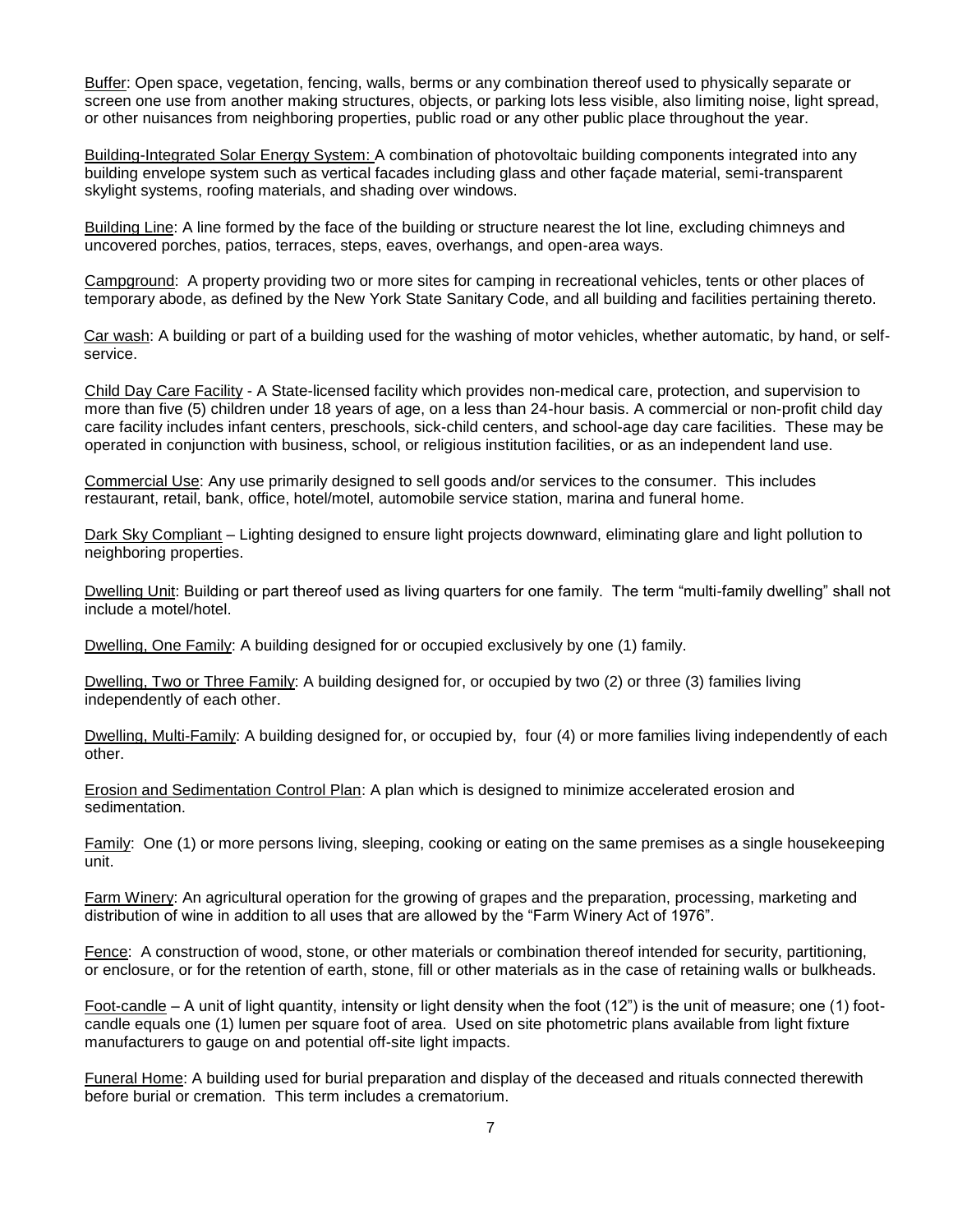Gross Floor Area: The total area of all floors within a building measured along the outside dimensions of a building. These dimensions shall include the length and width of the building.

Ground Mounted Solar Energy System: A Solar Energy System that is directly anchored to the ground and attached to a pole or other mounting system, not attached or affixed to an existing structure, and detached from any other structure.

Height: The vertical distance measured from the average elevation of the main grade at the front of the building/structure to the highest point of the roof.

Home Occupation: Any use of a service character conducted within a dwelling by the resident which is clearly secondary to the use of the dwelling for living purposes and for which no more than one person, outside the immediate family, shall be employed.

Hotel – A facility offering transient lodging accommodations to the general public and providing additional services such as meeting rooms, a restaurant, and/or entertainment.

Inoperable motor vehicles: Any motor vehicle having any major component missing, such as engine, transmission, wheels, steering mechanism or others, which are necessary for the safe and normal operation of such vehicle and which is exposed to the weather and unlicensed by the New York Department of Motor Vehicles.

Institutional Uses: Any one (1) or more of the following uses, including grounds and accessory building necessary for their use:

- Religious Institutions
- Public parks, playgrounds and recreation areas when authorized or operated by a governmental authority
- Schools
- Public libraries
- Not-for-profit fire, ambulance and public safety buildings
- Public or private meeting halls or places of assembly, not operated primarily for profit

Junk Yards: An area of land, with or without buildings, primarily used for the outside storage of used and discarded materials, household furnishings, machinery, vehicles or parts thereof, including junked vehicles, with or without the dismantling, processing, salvage, sale or other uses or disposition of the same. The deposit or storage of two (2) or more inoperable motor vehicles, or the major parts of two or more such vehicles, shall be deemed to make the lot a "junk yard".

Kennels: A commercial establishment in which dogs or domesticated animals are housed, groomed, bred, boarded, trained, or sold for a fee or compensation.

Light Industrial Operation: A light industry is a facility which manufactures a product for wholesale or retail sale, does not produce high volumes of pollution and is compatible with the surrounding neighborhood.

Livestock: Cattle, horses, poultry and similar animals kept for domestic use, especially on a farm or ranch.

Lot: A parcel of land occupied or designed to be occupied by one building and the accessory buildings or uses customarily incidental to it, including such open spaces as are required by this law.

Lot coverage, solar energy system: the area measured from the outer edges of ground mounted arrays, batteries, storage cells, and all other mechanical equipment use to create solar energy, exclusive of fencing and unpaved roadways.

Lot Frontage: The distance between the boundaries of a lot measured at their points of intersection with the street line.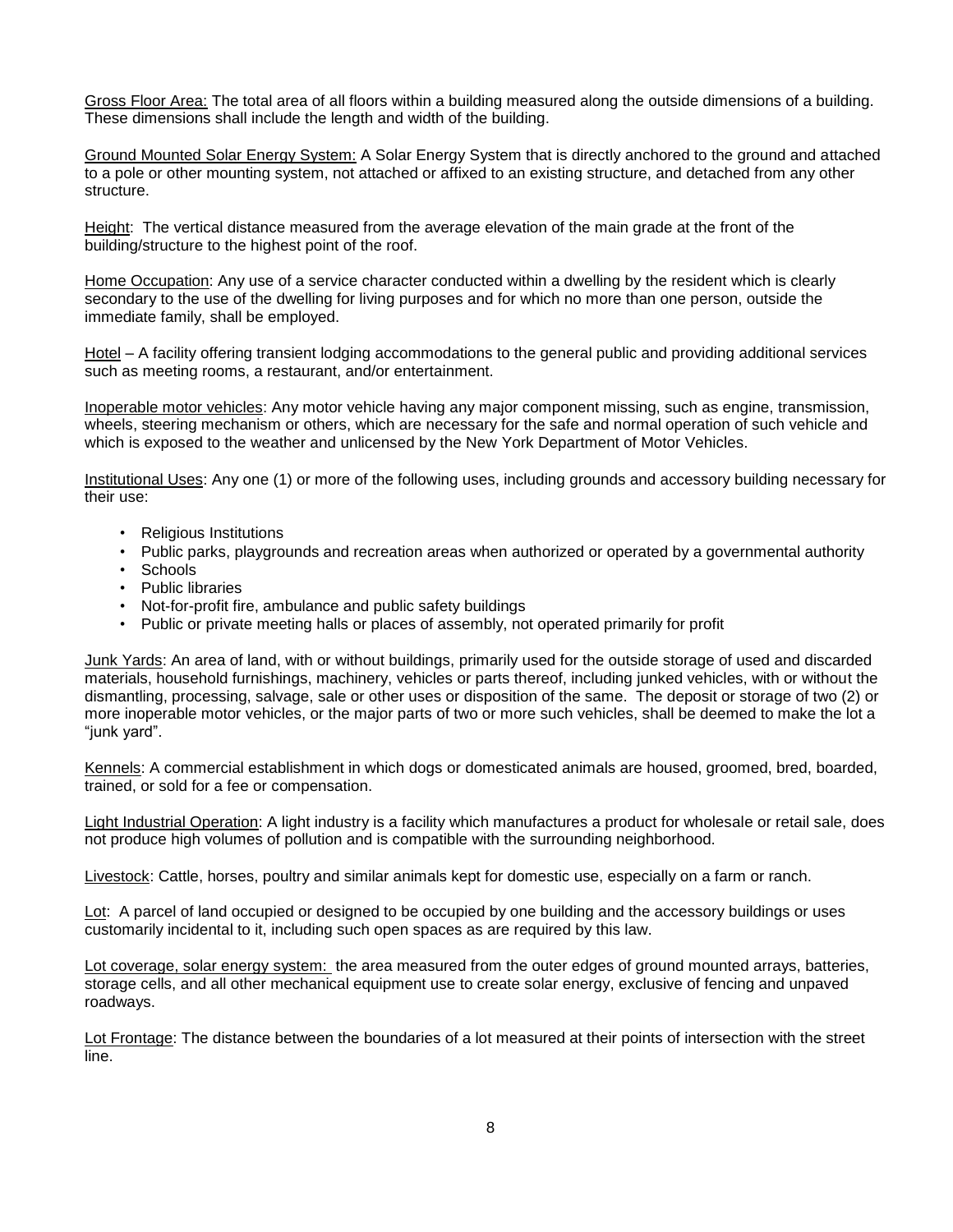Lot Line: A line of record bounding a lot that divides one lot from another lot or from a public or private road or any other public space.

- Front Lot Line: The property line separating a plot or parcel of property from a public street, highway, or body of water. If a lot adjoins two (2) or more streets or highways or is on the waterfront, it shall be deemed to have a front lot line respectively on each.
- Rear Lot Line: That lot line which is opposite and most distant from the front lot line.
- Side Lot Line: A lot line not a front lot line or a rear lot line.

Manufactured Home - A single-family dwelling unit consisting of one (1) or more sectional units and constructed to the Federal HUD Code effective July 15, 1976. These homes are built entirely in a factory and designed to be used with or without a permanent foundation. A steel frame, an integral part of the structure, is permanently attached to the floor joists of the manufactured home or its section. The home is transported to the site using hitch, wheels and axles, which are removed at the site. Each home is labeled with an embossed seal that confirms compliance with the HUD code.

Marina: A lot, building or structure located on or adjacent to the shoreline which provides docking or secure mooring facilities for marine vehicles. The use may also include sales, rental, storage or repair facilities and services for marine vehicles.

Mobile Home: A dwelling unit manufactured in one section, designed for long term occupancy with plumbing and electrical connections provided for attachment to outside systems; designed to be transported after fabrication on its own wheels, and built before the National Manufactured Home Construction and Safety Standards Act 1974, as amended, 42 U.S.C. 5401 et seq., which went into effect on July 15, 1976.

Motel - An establishment providing sleeping accommodations with a majority of all rooms having direct access to the outside without the necessity of passing through the main lobby of the building.

Motor Vehicle: A road vehicle as defined by New York State Department of Motor Vehicles (DMV).

Nightclub: A place of entertainment typically open at night, generally providing music, space for dancing, or similar entertainment and where alcoholic beverages and minor food-stuffs may be sold for on-premises consumption contingent upon the establishment possessing a current and valid license permitting such sales.

Non-conformity: A lot, building, structure, or use of land that does not conform to the regulations of the district in which it is situated prior to the enactment of this law.

Noise Disturbance: Any sound which a) endangers or injures the safety or health of humans or animals; or b) annoys or disturbs a reasonable person of normal sensitivities; or c) endangers or injures personal or real property; or d) exceeds the applicable maximum permissible sound levels as they appear in this Development Code.

Nuisance: Any activity, operation, condition, building, structure, fence or wall that serves no useful purpose, place, premises or thing which is injurious to the public health, safety and welfare of the citizens of the Village, which contributes to blight or property degradation or diminishes property value, or which is indecent or offensive to the senses of an ordinary person, so as to interfere with the comfortable enjoyment of life or property. For the purposes of this code, an accumulation of activities, operations, conditions or things that might individually not arise to the level of a nuisance may be deemed a nuisance if, taken together, they would be indecent or offensive to the senses of the ordinary person.

Office, Professional –Offices and related spaces for the practice of professional services by medical practitioners, attorneys, architects, engineers and similar professions.

Off-Street Parking: A space for parking off the public streets.

Quarry, Sand Pit, Gravel Pit: A lot, or land a part thereof, used for the purpose of extracting stone, sand or gravel for sale, as a commercial operation.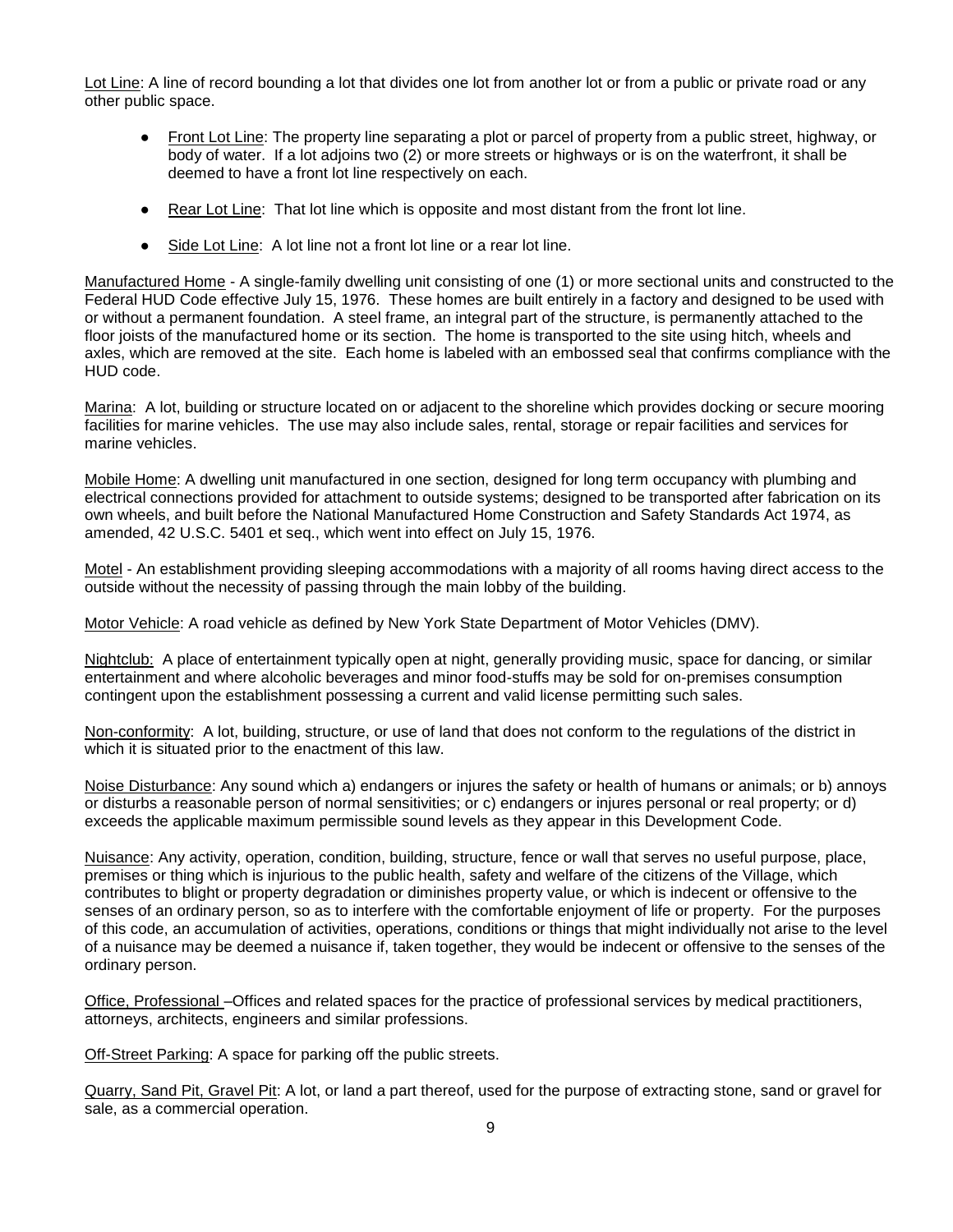Religious Institution: A building, structure, or group of buildings or structures, intended for the conducting of organized religious services and accessory uses associated therewith.

Restaurant: An establishment used primarily for the preparation and serving of food to the public. Serving alcohol would be secondary.

Retail:

- Large Products/Services: A commercial operation characterized by the on-site sale and service for new and used automobiles, mobile homes, boats, recreational vehicles, and farm implements, auctions facilities, retail tree nurseries and garden shops, furniture and large appliance sales.
- Small Products/Services: A commercial operation characterized by the direct on-premises sale of goods and services to the ultimate consumer, including manufacturing, processing and servicing and preparation customarily associated therewith, generally involving either stock in trade such as that associated with banks, department stores, food markets and similar establishments, or services such as barbers, hairdressers, shoe repair, laundry or similar uses. Small retail shall not include large product retail.

Salvage Yard: An area used for the purpose of extracting (as from rubbish) items deemed to be of value or use.

School: Includes parochial, private, public and nursery school, college, university and accessory uses; and shall exclude commercially operated schools of beauty, culture, business, dancing, driving, music and similar establishments.

Screening: To shield an offense from the view of neighboring properties.

Setback: Distance measured between the building line and the property line.

SEQR: NY State Quality Review Act. A process that provides a comprehensive assessment of proposed actions in order to avoid or reduce significant adverse environmental impacts while meeting the social and economic needs of a community.

Sidewalk: An improved walk for pedestrians usually found along the side of a street or road.

Sign: Any kind of billboard, signboard, inscription, pennant or other shape device or display used as an advertisement, announcement, or directions.

Sign - Portable: Any sign, which by its design, is able to be and is commonly moved from place to place and/or is not permanently mounted.

Street: Public way for vehicular traffic, which affords the principal means of access to abutting properties.

Street Line: The property line separating a lot from a public road line; the right-of-way line.

Storage Shed - A one story building equal to or less than 200 square feet in area used to house tools and small machines such as, but not limited to, hammers, shovels and lawnmowers.

Structure: Any object constructed, installed, or placed on land to facilitate land use and development or subdivision of land, such as buildings, sheds, signs, satellite dishes, and any fixtures, additions and alterations thereto.

Suitable Site – A site that is adjacent to compatible land uses, has adequate access to a public street, and is consistent with local zoning requirements and state environmental policies.

SOLAR ENERGY EQUIPMENT: Electrical energy storage devices, material, hardware, inverters, or any other electrical equipment and conduit of photovoltaic devices associated with the production of electrical energy.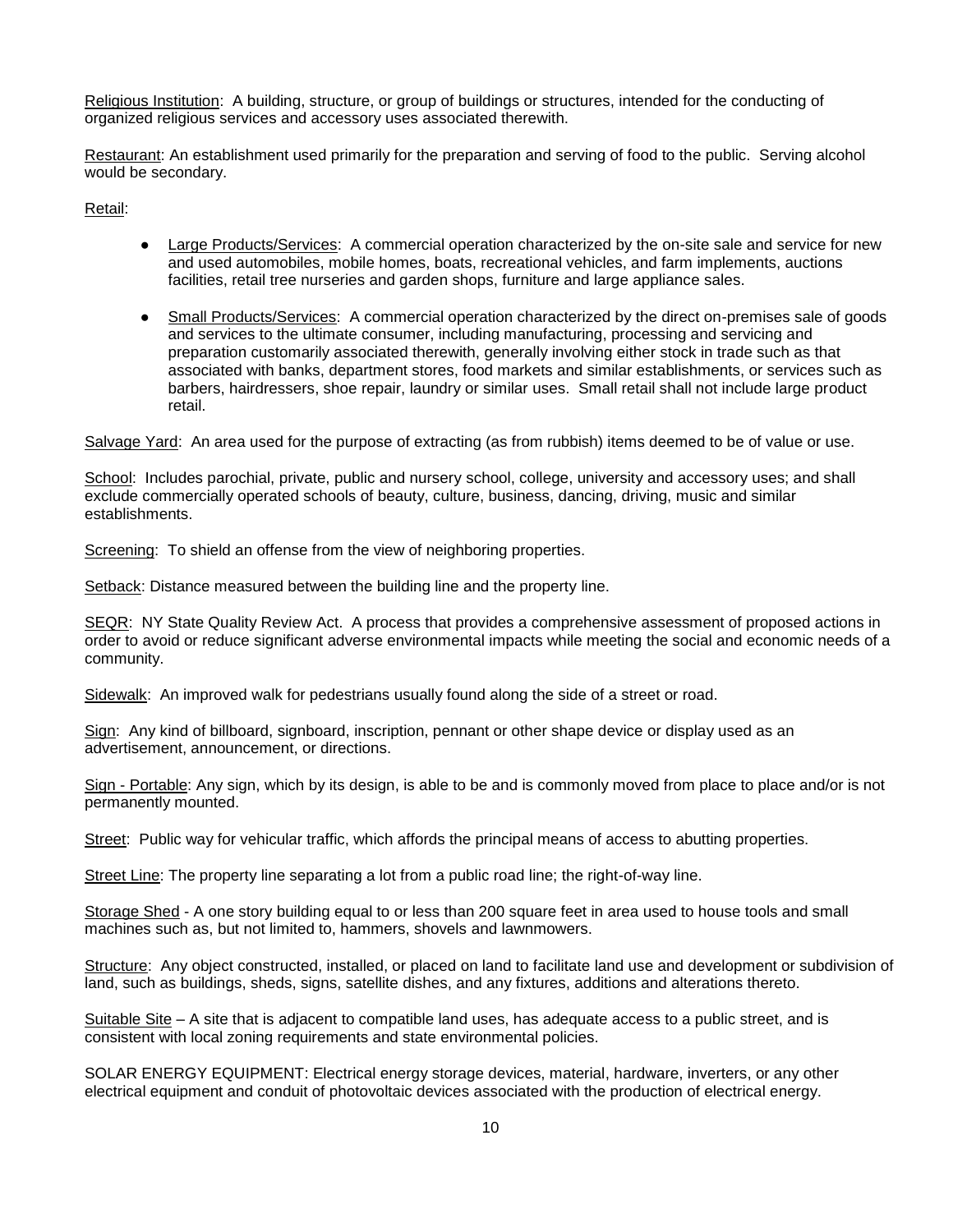Solar Energy System (SES): A photovoltaic (PV) electrical generating system composed of a combination of both Solar panels and Solar Energy Equipment

- Small Scale Solar Energy System: A roof-mounted or building-integrated solar energy system or solar thermal system servicing primarily the building or buildings on the parcel on which it is located for onsite consumption for either residential or business use, and limited to those rooftop and building-integrated, roof-mounted, and ground-mounted solar collectors that produce 25 kW or less electricity.
- Medium Scale Solar Energy System: A ground mounted solar energy system or solar thermal system and produces between 25kW and 200 kW of electricity.
- Large Scale Solar Energy System: A solar energy system that produces energy primarily for supplying more than 200 kW of electrical energy into a utility grid for wholesale or retail offsite sale or consumption whether generated by photovoltaics, solar thermal devices or other solar technologies, and whether ground-mounted or building-mounted. A large-scale solar energy system may also be referred to as a "solar plant", "solar energy system", "commercial solar energy system" or "solar power plant".

Solar Panel: A Photovoltaic device capable of collecting and converting solar energy into electrical energy.

Roof Mounted Solar Energy System: A solar panel system located on the roof of any legally permitted building or structure for the purpose of producing electricity or solar thermal power generation for onsite consumption.

Use: The specific purpose for which land or a building is designed, arranged, intended or for which it is or may be occupied or maintained.

- Use, Site Plan Review: A use requiring a site plan review by the appropriate board prior to the issuance of a zoning permit by the Zoning Enforcement Officer.
- Use, Permitted: A use not requiring review, but requiring a zoning permit issued by the Zoning Enforcement Officer.
- Use, Temporary: An activity conducted for a specified limited period of time and which requires a temporary zoning permit. Examples of such uses are buildings incidental to new construction, removed after the completion of the construction work, and seasonal produce stands.

Variance: Any departure from the strict letter of this law granted by the Zoning Board of Appeals as it applies to a particular piece of property. A variance runs with the land and is not particular to any one landowner.

- Area Variance: A variance of the dimensional requirements of this law.
- Use Variance: A variance of the use requirements of this law.

Warehouse – A building, more than 200 square feet in area, used primarily for the storage of goods and materials by the owner of the goods, or operated for a specific commercial establishment or group of establishments. May include storage available to the general public for a fee.

Water Recreational Services – a small product retail service tailored to waterfront-related uses or equipment rentals for recreational purposes.

Yard: Space on a lot not occupied with a building or structure. Porches, whether enclosed or unenclosed, shall be considered as part of the main building and shall not project into a required yard.

Yard, Front: The space within and extending the full width of the lot from the pavement edge of the street to the part of the principal building which is nearest to such pavement edge. If a lot adjoins two (2) or more streets or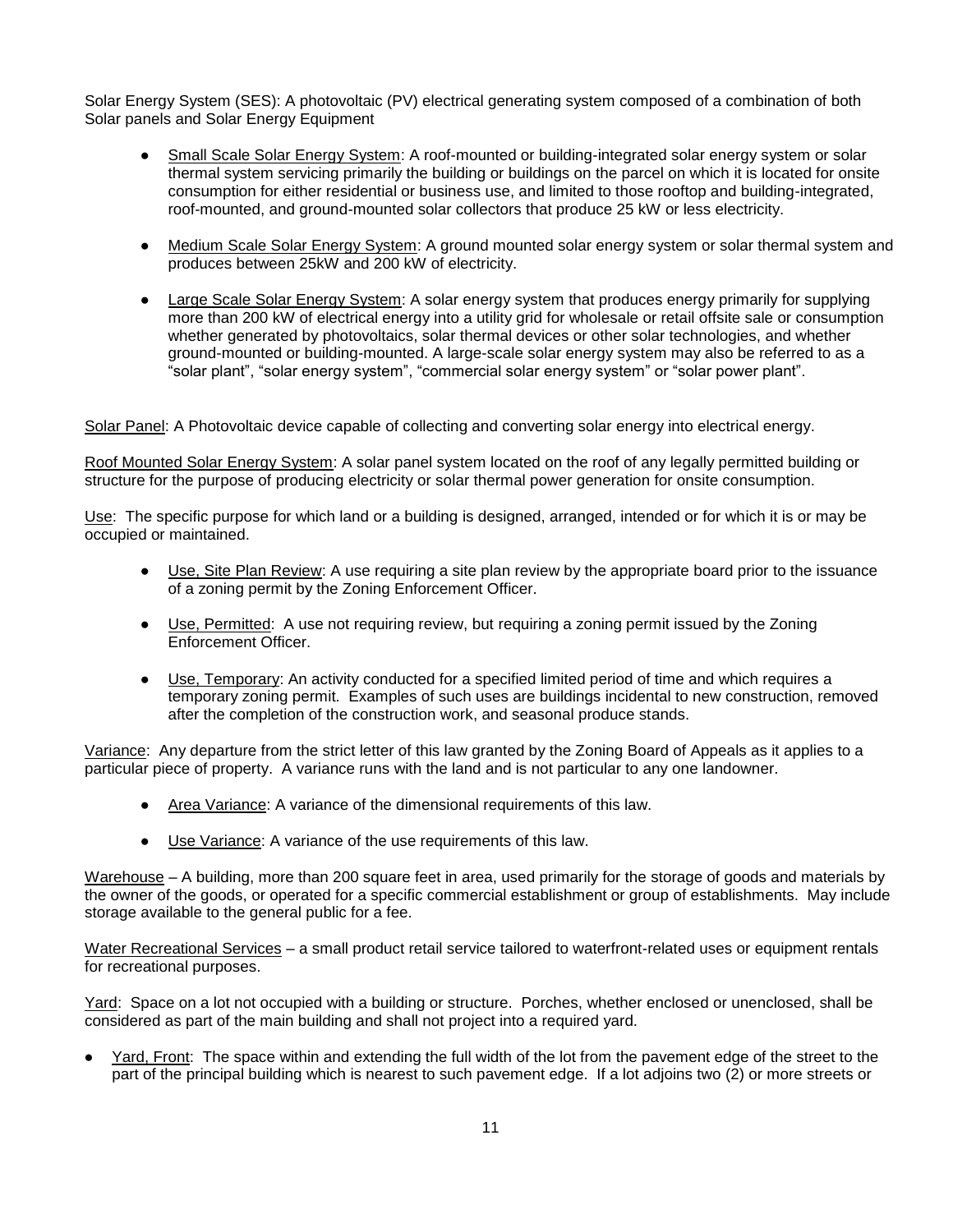highways, it shall be deemed to have a front yard respectively on each. Properties along the waterfront are deemed to have two (2) front yards.

- Yard, Rear: The space within and extending the full width of the lot from the rear lot line to the part of the principal building which is nearest to such lot line.
- Yard, Side: The space within the lot extending the full distance from the front yard to the rear yard and from the side lot line to the part of the principal building which is nearest to such side lot line.

Zoning Permit: A form issued by the Zoning Enforcement Officer granting approval for the construction, alteration or demolition of a building or structure or for the institution of a new use or replacement of a new structure or some similar activity requiring such approval as outlined in this law.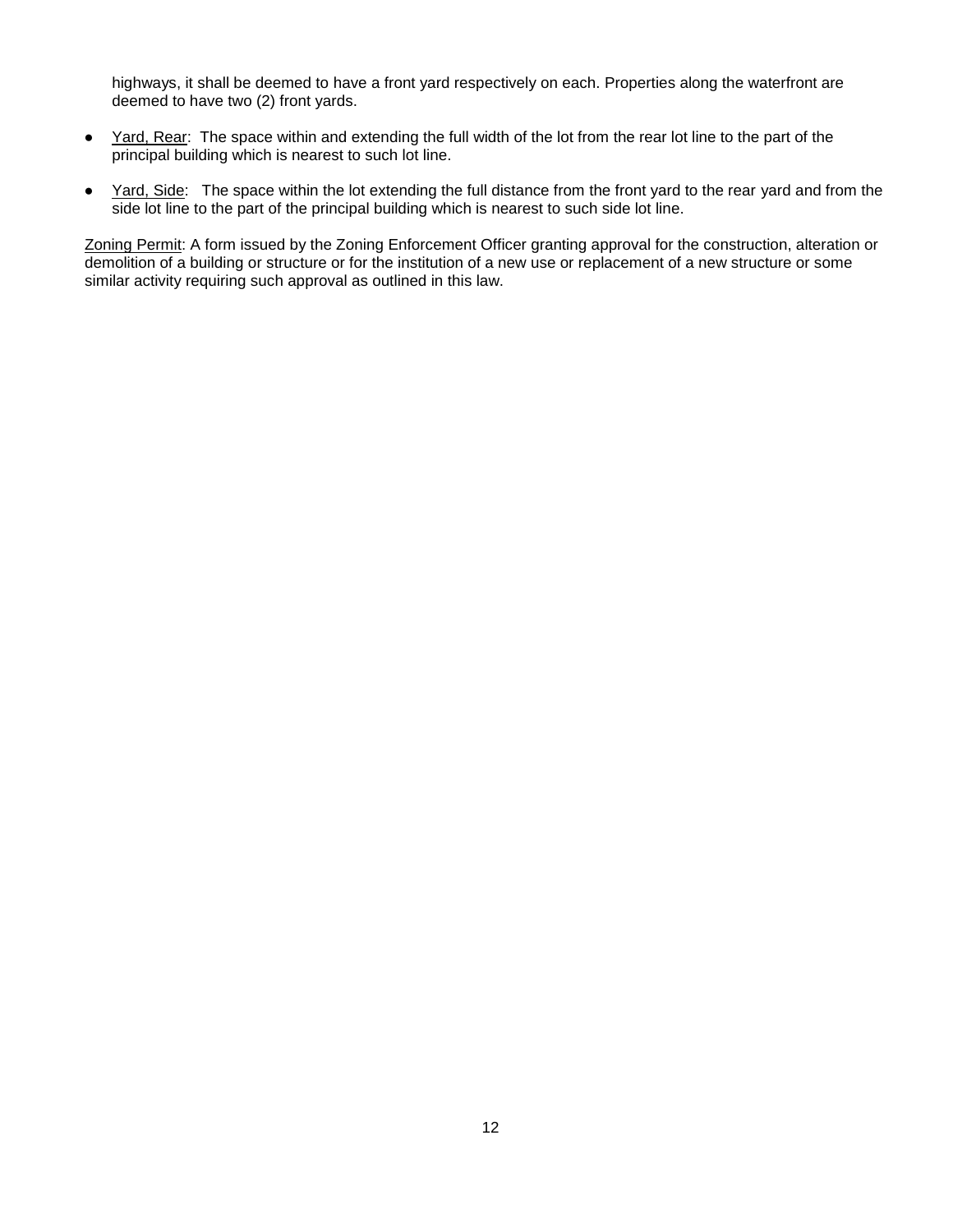# **ARTICLE III**

# **DISTRICT AND DIMENSIONAL REGULATIONS**

#### **Section 305 – ESTABLISHMENT OF ZONING DISTRICTS AND PURPOSES**

For the purpose of promoting the health, safety, moral, and general welfare of the community, the Village of Chaumont is hereby divided into the following districts:

- 1. **RES – Residential**: is hereby established to protect the residential areas of the village of Chaumont. This District should encourage one (1), two (2) and three (3) family residences to maintain the existing historic character of the village, with other limited uses including those related to tourism activities.
- 2. **RMU - Recreational Mixed Use**: is hereby established to protect the waterfront and shorelines by providing safe and orderly shoreline development. In the lakefront and riverfront areas, residential and recreational uses are permitted as are a limited number of commercial uses compatible with the shoreline area. Obstructing views of the water should be minimized as development and redevelopment occurs.
- 3. **CB – Central Business**: is hereby established to protect the historic central business district areas of the village. This district should encourage businesses and residences in a similar density and pedestrian-friendly layout. Sensitivity to preserving historic structures and neighborhood character are the priority.
- 4. **MUB – Mixed Use Business**: is hereby established to protect the outlying business district areas of the village. The area consists of a mix of residences, businesses and institutional uses, therefore, a mix of uses is encouraged in a way that minimizes impacts on current uses.
- 5. **AGR - Agricultural Residential**: is hereby established to encourage one, two, and three family residences, agricultural operations, hobby farms, solar energy facilities, with other limited uses related to tourism activities in the Village.

#### **Section 310 - ZONING MAP**

The boundaries of the above-named zoning districts are bounded as shown on the map entitled "Zoning Map, Village of Chaumont," dated 2022 filed in the Village Clerk's Office, which is by this reference made a part of this Law.

Any changes in district boundaries or other matters shown on the map shall be promptly made on the map with a statement describing the nature of the change and the date of the amendment.

#### **Section 315 - INTERPRETATION OF DISTRICT BOUNDARIES**

Where uncertainty exists with respect to the exact boundaries of districts as shown on the Zoning Map, the decision will be made by the Zoning Board of Appeals. Boundaries shown as a set distance from the waterfront shall be construed to be measured from the mean high water mark.

#### **Section 320 – LOTS IN TWO DISTRICTS**

Where a district boundary line divides a lot that exists at the time of enactment of this Law, the regulations pertaining to each district will govern the use of land within that district.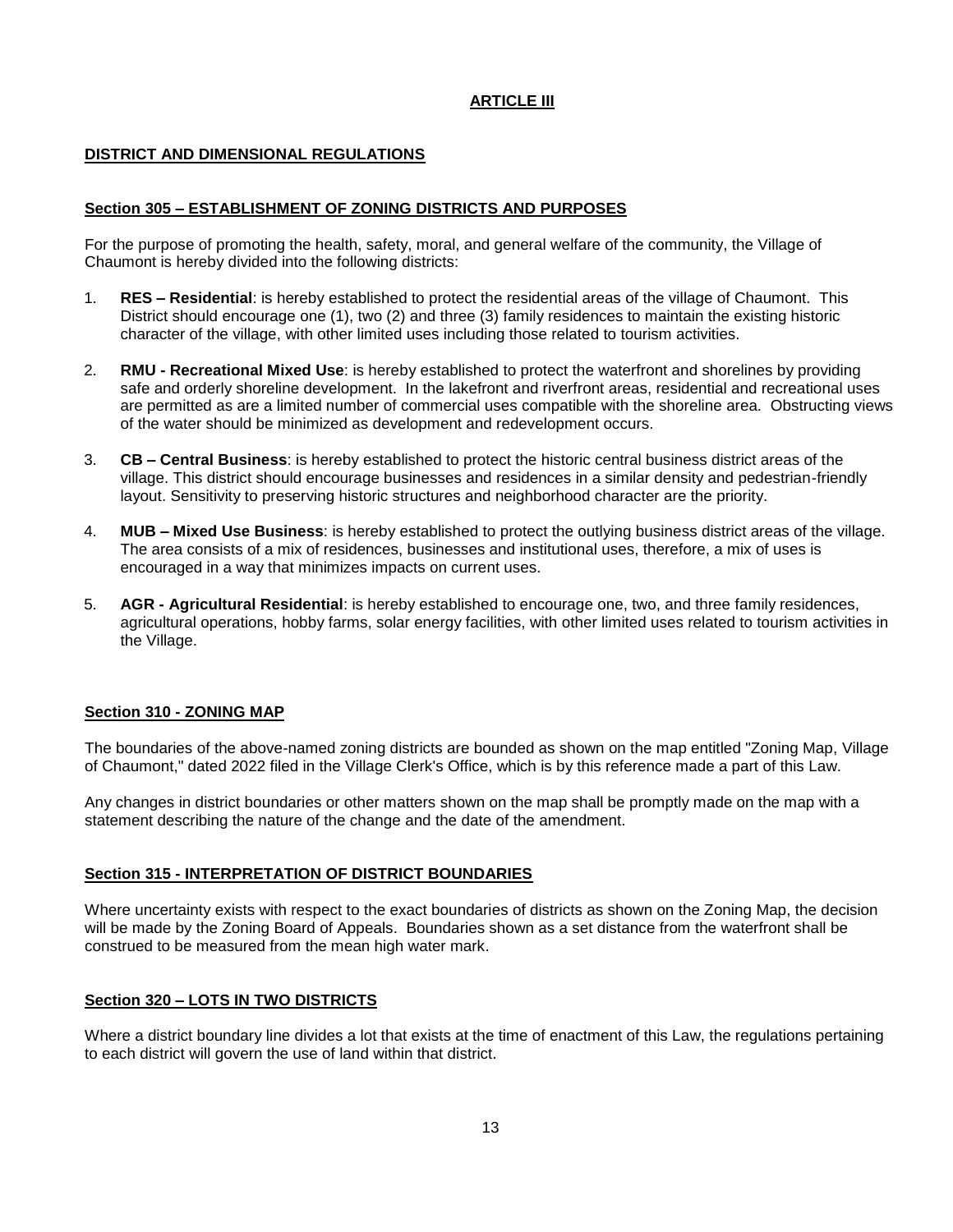## **SECTION 325 – SCHEDULE OF USES**

The VBT shall refer all site plan applications to the VPB for their review and recommendations.

| <b>SCHEDULE OF USES - VILLAGE OF CHAUMONT</b> |            |            |              |              |              |  |
|-----------------------------------------------|------------|------------|--------------|--------------|--------------|--|
| <b>Permitted &amp; Site Plan Uses by</b>      | <b>RES</b> | <b>RMU</b> | CB           | <b>MUB</b>   | <b>AGR</b>   |  |
| <b>Zoning District</b>                        |            |            |              |              |              |  |
| Accessory uses & structures of the            | P          | P          | P            | P            | $\mathsf{P}$ |  |
| existing Permitted Use                        |            |            |              |              |              |  |
| Accessory uses of the existing Site           | <b>SPR</b> | <b>SPR</b> | P            | P            | <b>SPR</b>   |  |
| Plan Use                                      |            |            |              |              |              |  |
| <b>Agricultural Hobby Farming</b>             | <b>NP</b>  | <b>NP</b>  | <b>NP</b>    | <b>SPR</b>   | <b>SPR</b>   |  |
| <b>Agricultural Operations</b>                | <b>NP</b>  | <b>NP</b>  | <b>NP</b>    | <b>SPR</b>   | <b>SPR</b>   |  |
| <b>Automobile Service Stations</b>            | <b>NP</b>  | <b>NP</b>  | <b>SPR</b>   | <b>SPR</b>   | <b>NP</b>    |  |
| Bars/Taverns/Pubs                             | <b>NP</b>  | <b>SPR</b> | <b>SPR</b>   | <b>SPR</b>   | <b>NP</b>    |  |
| <b>Bed &amp; Breakfasts</b>                   | <b>SPR</b> | <b>SPR</b> | <b>SPR</b>   | <b>SPR</b>   | <b>SPR</b>   |  |
| <b>Boat Storage</b>                           | <b>NP</b>  | <b>SPR</b> | <b>NP</b>    | <b>SPR</b>   | <b>SPR</b>   |  |
| Boutique                                      | <b>SPR</b> | <b>SPR</b> | <b>SPR</b>   | <b>SPR</b>   | <b>NP</b>    |  |
| Campgrounds                                   | <b>NP</b>  | <b>SPR</b> | <b>NP</b>    | <b>SPR</b>   | <b>NP</b>    |  |
| Car Washes                                    | <b>NP</b>  | <b>NP</b>  | <b>NP</b>    | <b>SPR</b>   | <b>NP</b>    |  |
| <b>Child Day Care Facilities</b>              | <b>SPR</b> | <b>SPR</b> | P            | P            | <b>SPR</b>   |  |
| Dwellings, One Family                         | P          | P          | P            | P            | P            |  |
| Dwellings, Two Family                         | P          | P          | P            | P            | P            |  |
| Dwellings, Multi-family                       | <b>SPR</b> | <b>NP</b>  | <b>SPR</b>   | <b>SPR</b>   | <b>SPR</b>   |  |
| Manufactured Homes, single wide               | P          | ${\sf P}$  | $\mathsf{P}$ | P            | $\mathsf{P}$ |  |
| Manufactured Homes, double wide               | P          | P          | P            | P            | P            |  |
| <b>Funeral Homes</b>                          | <b>SPR</b> | <b>NP</b>  | <b>SPR</b>   | <b>SPR</b>   | <b>NP</b>    |  |
| Home Occupations                              | <b>SPR</b> | <b>SPR</b> | P            | $\mathsf{P}$ | <b>SPR</b>   |  |
| Hotels                                        | <b>NP</b>  | <b>SPR</b> | <b>SPR</b>   | <b>SPR</b>   | <b>SPR</b>   |  |
| Institutional uses                            | <b>SPR</b> | <b>SPR</b> | <b>SPR</b>   | <b>SPR</b>   | <b>SPR</b>   |  |
| Kennels, Commercial                           | <b>NP</b>  | <b>NP</b>  | <b>NP</b>    | <b>SPR</b>   | <b>SPR</b>   |  |
| Light Industrial                              | <b>NP</b>  | <b>NP</b>  | <b>NP</b>    | <b>SPR</b>   | <b>NP</b>    |  |
| <b>Marinas</b>                                | <b>NP</b>  | <b>SPR</b> | <b>NP</b>    | <b>NP</b>    | <b>NP</b>    |  |
| Motels                                        | <b>NP</b>  | <b>SPR</b> | <b>SPR</b>   | <b>SPR</b>   | <b>SPR</b>   |  |
| <b>Night Clubs</b>                            | <b>NP</b>  | <b>NP</b>  | <b>SPR</b>   | <b>SPR</b>   | <b>NP</b>    |  |
| Offices, Professional                         | <b>NP</b>  | <b>NP</b>  | <b>SPR</b>   | <b>SPR</b>   | <b>NP</b>    |  |
| Quarries                                      | <b>NP</b>  | <b>NP</b>  | <b>NP</b>    | <b>NP</b>    | <b>SPR</b>   |  |
| Restaurants                                   | <b>NP</b>  | <b>SPR</b> | <b>SPR</b>   | <b>SPR</b>   | <b>NP</b>    |  |
| Retail, Small Product                         | <b>NP</b>  | <b>NP</b>  | <b>SPR</b>   | <b>SPR</b>   | <b>NP</b>    |  |
| Retail, Large Product                         | <b>NP</b>  | <b>NP</b>  | <b>NP</b>    | <b>SPR</b>   | <b>NP</b>    |  |
| Self-Storage                                  | <b>NP</b>  | <b>NP</b>  | <b>NP</b>    | <b>SPR</b>   | <b>NP</b>    |  |
| Solar Energy System, Large Scale              | <b>NP</b>  | <b>NP</b>  | <b>NP</b>    | <b>SPR</b>   | <b>SPR</b>   |  |
| Solar Energy System, Medium Scale             | <b>NP</b>  | <b>NP</b>  | <b>NP</b>    | <b>SPR</b>   | <b>SPR</b>   |  |
| <b>Waterfront Recreational Services</b>       | <b>NP</b>  | <b>SPR</b> | <b>NP</b>    | <b>NP</b>    | <b>NP</b>    |  |
| Warehouses                                    | <b>NP</b>  | <b>NP</b>  | <b>NP</b>    | <b>SPR</b>   | <b>NP</b>    |  |

**P = Permitted Use; SPR = Site Plan Review Use; NP= Not Permitted**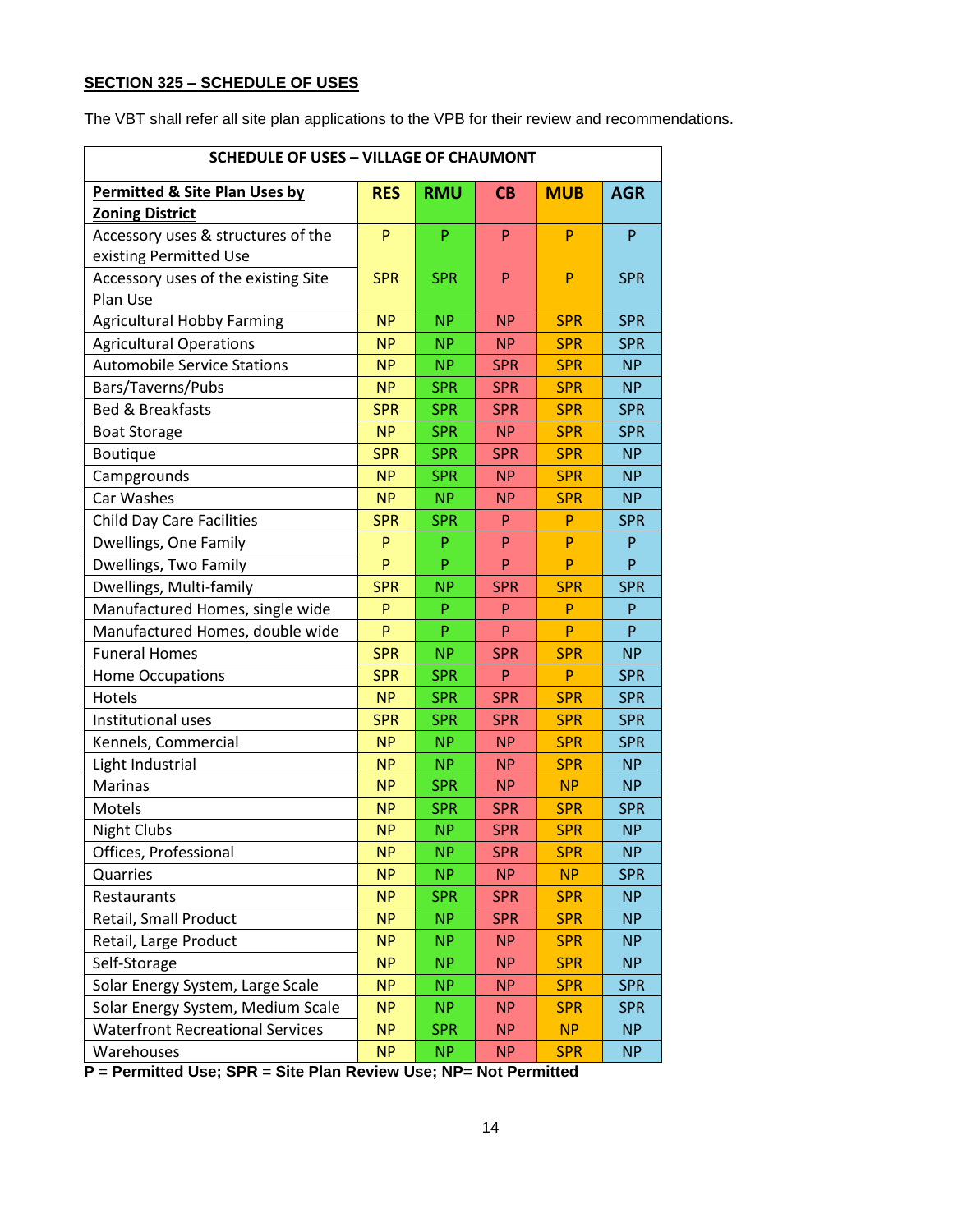## **SECTION 335 - DIMENSIONAL REGULATIONS**

Land uses in the Village are required to meet the following **minimal** dimensional regulations within each district:

| Zoning<br><b>District</b>                         |          | <b>RES District</b><br><b>RMU District</b> |         |                          | <b>CB District</b> |                          | <b>MUB District</b> |                          | <b>AGR District</b> |                          |
|---------------------------------------------------|----------|--------------------------------------------|---------|--------------------------|--------------------|--------------------------|---------------------|--------------------------|---------------------|--------------------------|
| <b>Minimum</b><br><b>Required</b><br><b>Areas</b> | P Use    | <b>SPR</b><br><b>Use</b>                   | P Use   | <b>SPR</b><br><b>Use</b> | P Use              | <b>SPR</b><br><b>Use</b> | P<br><b>Use</b>     | <b>SPR</b><br><b>Use</b> | P Use               | <b>SPR</b><br><b>Use</b> |
| LOT SIZE<br>(Square feet)                         | 12,000   | 15,000                                     | 12,000  | 20,000                   | 15,000             | 15,000                   | 15,000              | 20,000                   | 15,000              | 20,000                   |
| <b>LOT</b><br><b>FRONTAGE</b><br>(feet)           | 75       | 75                                         | 75      | 150                      | 75                 | 75                       | 100                 | 125                      | 100                 | 125                      |
| <b>YARD</b><br><b>FRONT</b><br>(feet)             | $25/*15$ | 25/15                                      | 25/15   | 25/15                    | 25/15              | $10*15$                  | 25/15               | 25/15                    | $25*15$             | $25/*15$                 |
| YARD SIDE<br>(feet)                               | $10*5$   | $10*10$                                    | $10*10$ | $20*10$                  | $10*5$             | $10*5$                   | 15/10               | 20/10                    | $15*10$             | $20*10$                  |
| YARD REAR<br>(feet)                               | 25/5     | $25/*10$                                   | 25/10   | 25/10                    | 25/5               | 25/5                     | 25/10               | 25/10                    | $25/*10$            | 25/10                    |

 $=$  Accessory Structures; P = Permitted Use; SPR = Site Plan Review

# **SECTION 340 – ALTERNATE FRONT SETBACK**

When the required minimum front setback imposed by this article cannot be met, applicants shall be allowed to use an alternate front setback based upon neighboring structures. This alternate front setback may fall at a point between the required front setback and the front setback that exists on the lots that are adjacent and oriented to the same street as the subject lot, as long as the alternate meets an average setback of the two adjacent lots. If the subject lot is a corner lot, the alternate setback may fall at any point between the required front setback and the front setback that exists on the lot that is adjacent and oriented to the same street as the subject lot.

If lots on either side of the subject lot are vacant, the setback that "exists" on such vacant lots shall be interpreted as the minimum required front setback that applies to the vacant lot. This provision shall not be interpreted as requiring a greater front setback than imposed by the underlying zoning district, and it shall not be interpreted as allowing setbacks to be reduced to a level that results in right-of-way widths dropping below required minimums.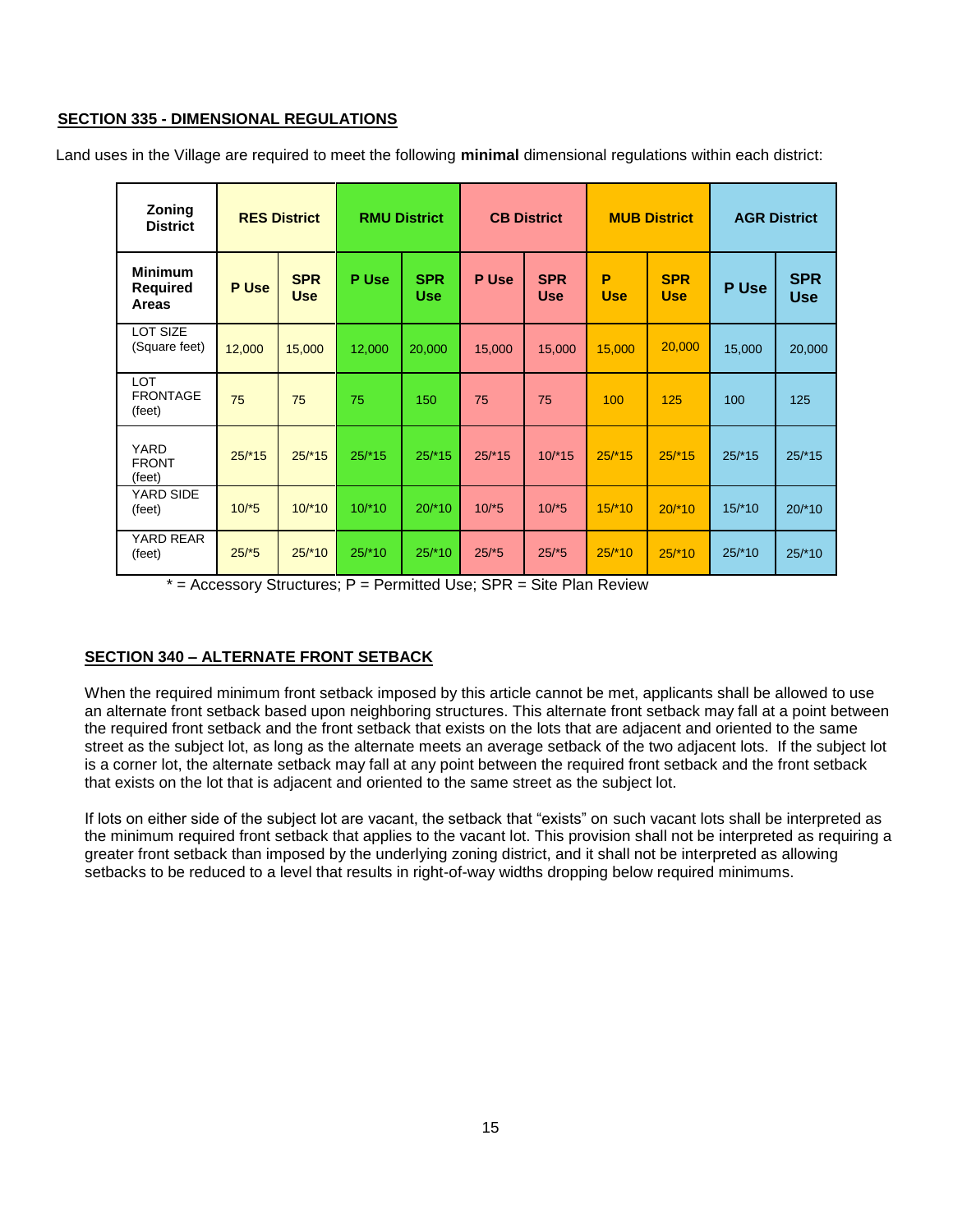# **ARTICLE IV**

# **SECTION 400 - SITE PLAN REVIEW PURPOSE AND SCOPE**

The purpose of the site plan review procedure is to allow the VBT to attach reasonable safeguards and conditions to those uses which might otherwise produce deleterious effects on the environment, the neighborhood character, or the Village residents' health, safety and welfare. Furthermore, it is the purpose of the site plan review procedure to authorize the VBT to deny a permit for any use, the deleterious effects of which cannot be mitigated because of the particularities of the site it is to occupy. The intent of this process is to benefit potential business developers by providing timely guidance and information to assist in the lawful development of a project under this and other applicable laws.

#### **SECTION 405 - SITE PLAN REVIEW AND APPROVAL PROCEDURE**

Proposed uses that are defined and/or listed in the Schedule of Uses in Article III, shall be subject to review by the VPB for their recommendation. The VBT will review, grant, deny or suggest additional modifications in accordance with Article V of this local law.

#### **SECTION 410 - APPLICABILITY**

- 1. All site plan review uses listed in Article III shall be subject to the provisions of this article, in addition to all other applicable requirements of this law.
- 2. No zoning permit shall be issued for any site plan review use until it has been granted approval by the appropriate board.

#### **SECTION 415 – APPLICATION REQUIREMENTS**

An application fee, as determined by the Village Fee Schedule, shall be submitted before the application is considered complete. An application for project review shall be made on forms prescribed by the village and include a site plan at a scale approved by the Planning Board. Five copies, minimum, of all materials shall be submitted to the Board by the applicant. Extra copies as may be deemed necessary by the Planning Board may be required. The following information shall be required of all applications, unless specifically waived by the Planning Board:

- 1. Name and address of applicant and owner, if different, and of the person responsible for the preparation of such drawing;
- 2. Date, north arrow, written and graphic scale;
- 3. Boundaries of the area plotted to scale, including distances, bearings, and areas;
- 4. The current zoning classification of the property, including the exact zoning boundary if in more than one district;
- 5. A complete outline of existing or proposed deed restrictions or covenants applying to the property;
- 6. Location and ownership of all adjacent lands as shown on the latest tax records;
- 7. A written description of all proposed uses and activities on the site, including the number and distribution by type of all dwelling units;
- 8. Location, name, and existing width and right-of-way of adjacent roads, including traffic circulation patterns;
- 9. Location, width, and purpose of all existing and proposed easements, setbacks, reservations, and areas dedicated to public use adjoining the property;
- 10. Distances of existing and proposed structures, buildings, and parking areas from lot lines and road center lines;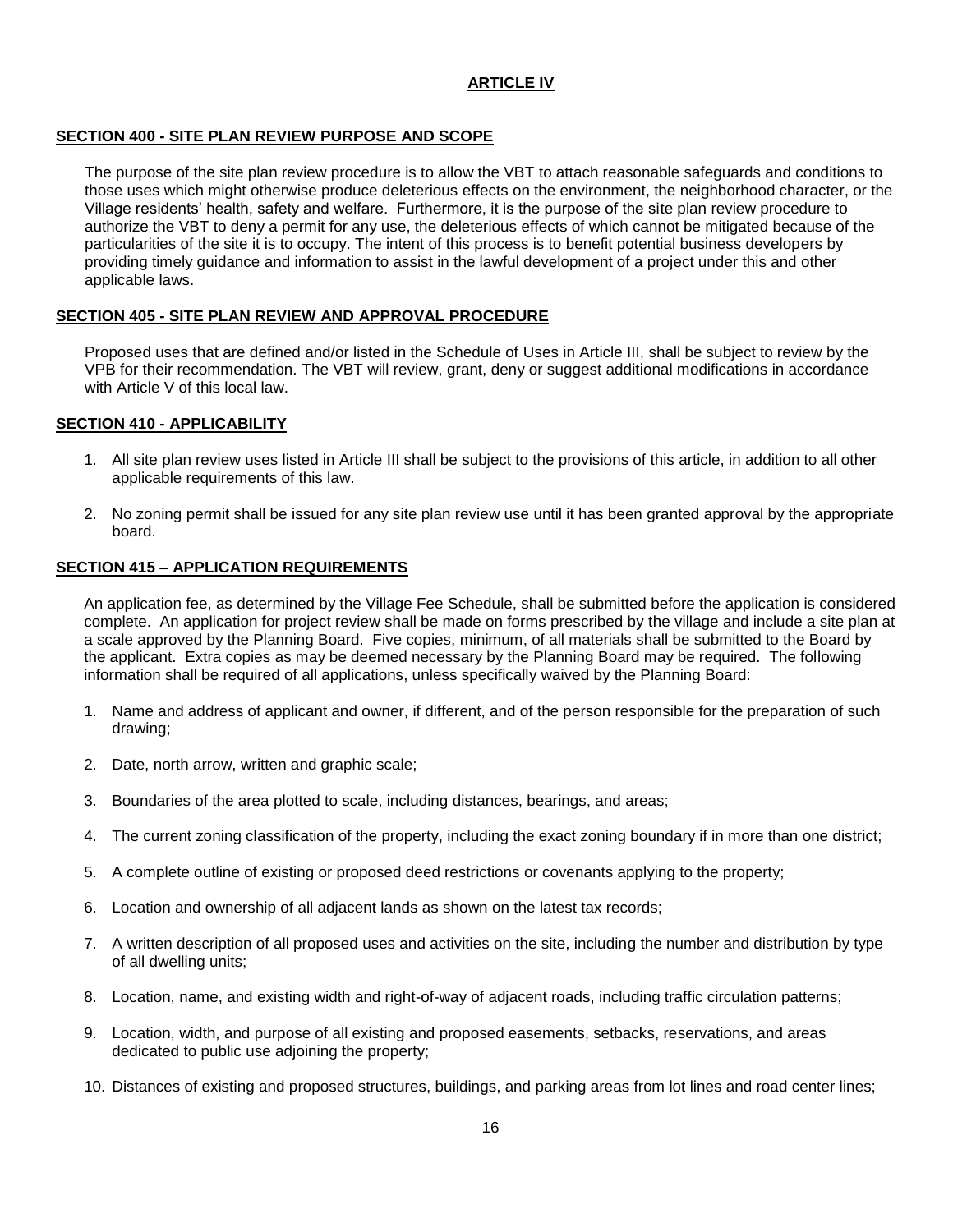- 11. Location, size, and design of the following: existing, proposed, and alterations to buildings, driveways, parking and loading areas, outdoor storage areas, sidewalks or pedestrian paths, drainage facilities, sewage facilities, water facilities, signs, outdoor lighting, landscaping or screening, buffer areas, snow storage areas, docks, walls and fences, energy distribution facilities, fire lanes and other emergency zones;
- 12. Type of construction materials to be used;
- 13. Plans for controlling soil erosion and sedimentation during development;
- 14. Plans for grading and drainage showing existing and proposed contours at five foot intervals;
- 15. Significant or outstanding natural features of the property (e.g. wetlands, streams, high-water lines, cliffs, dense vegetation, etc.);
- 16. Designation of the amount of gross floor area and gross leasable area proposed for each nonresidential use;
- 17. Project construction schedule and staging phases, if applicable;
- 18. Anticipated increase in number of school age children, residents, shoppers, employees, etc.
- 19. An Environmental Assessment Form (EAF) or draft Environmental Impact Statement (EIS), pursuant to 6 NYCRR Part 617, where required;
- 20. An agricultural data statement, pursuant to Village Law Section 283-a, when applicable;
- 21. Estimated cost of proposed improvements and financing plans;
- 22. A statement with the name, address and the nature and extent of the interest of any state employee, or any officer or employee of the Village in the application, pursuant to General Municipal Law Section 809, when applicable;
- 23. Other elements integral to the proposed development as considered necessary by the planning board including identification of any federal, state, or county permits required for the project's execution;
- 24. Application fee as stated in the fee schedule adopted by the Village;
- 25. Description of traffic generation and on-site circulation. A traffic study may be required by the Planning Board.

#### 26.

#### **SECTION 420 - GENERAL PROCEDURE**

1. Pre-Submission Conference

All potential business owners/developers must request and attend a pre-submission conference with the Planning Board. This conference may be used to discuss the project, review conceptual drawings and proposed uses, the possible waiver of submission requirements including the need for a formal application, the application review procedure and the criteria that the project must meet.

#### 2. Waiver of Requirements

The Planning Board is empowered to waive, when reasonable, any application requirements for the approval, approval with modifications or disapproval of site plans or special use permits submitted. Such waiver may be exercised in the event certain requirements are determined to have no impact on public health, safety or general welfare or are inappropriate to a particular site plan or special use permit. The reasons for, and the scope of any such waiver granted by the Planning Board shall be in writing and entered into the minutes of the Board.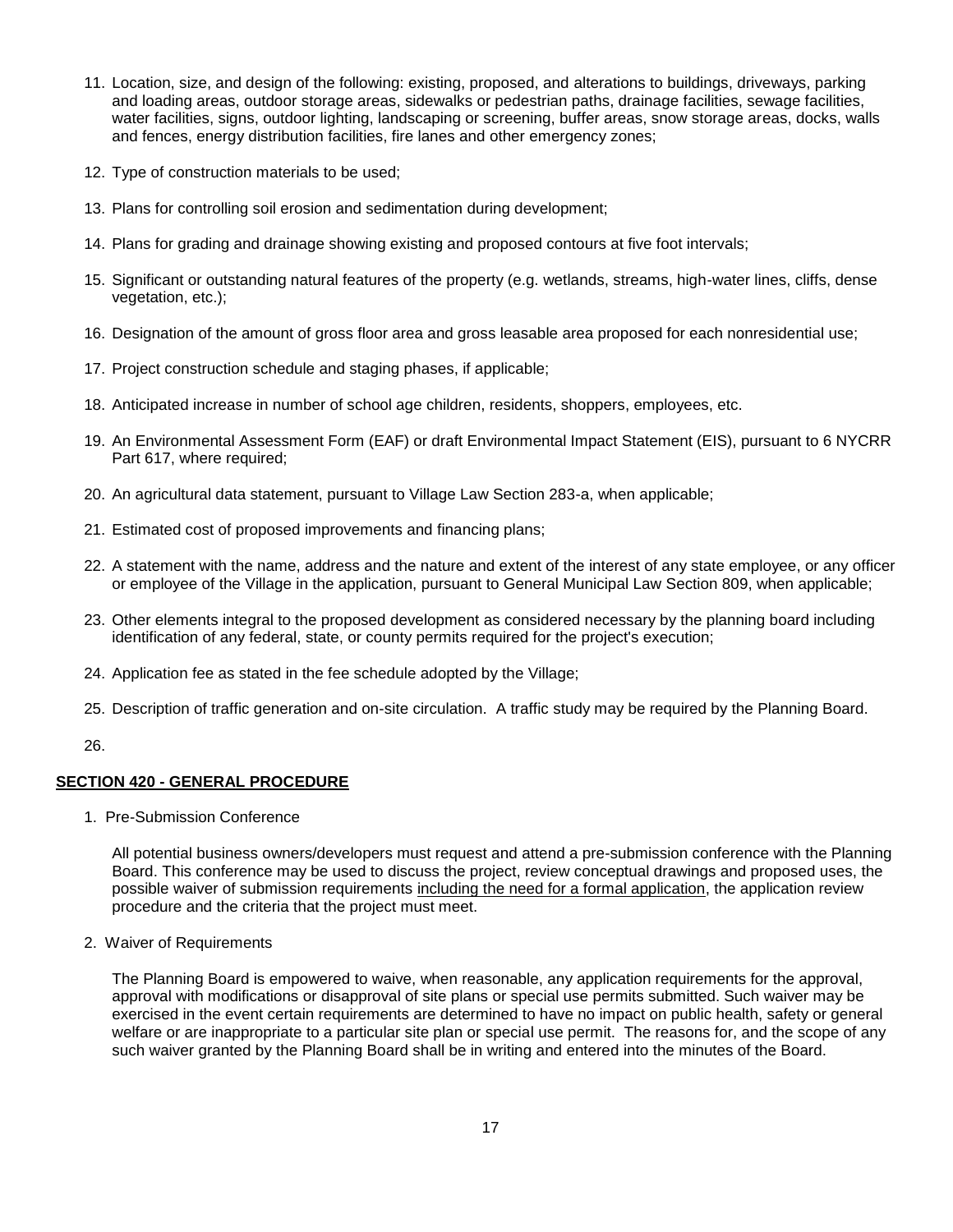#### 3. Public Hearing

Once a completed application has been formally accepted by the Planning Board at a public meeting, the Board may hold a public hearing to entertain public comment. Said hearing must be conducted within 62 days of official acceptance of the application. This time period may be extended upon the mutual consent of the Planning Board and the applicant.

4. Public Hearing Notice

At least five days' advance public notice of the hearing shall be published in a newspaper in general circulation in the Village. A notice of the hearing shall be mailed to the applicant at least ten days before the hearing. The notice shall also be mailed to any farm operations listed on the agriculture data statement.

#### 5. County Planning Board Review

Pursuant to General Municipal Law Section 239-m, at least 10 days before the hearing, or where the hearing has been waived, the planning board shall refer to the County Planning Board all site plan reviews or special use permits that fall within 500 feet of the following before final action:

- A. the boundary of the Village;
- B. a state or county park or recreation area;
- C. a state or county highway or expressway;
- D. a state or county owned drainage channel;
- E. any state or county land where a public building or institution is located; or
- F. the boundary of a farm operation located within an agricultural district.

If the County Planning Board does not respond within 30 days from the time it was received a full statement on the referral matter, then the planning board may act without such a report. However, any County Planning Board report received after such 30 days but two or more days prior to final action by the referring body shall be subject to the provisions of an extraordinary vote upon recommendation of modification or disapproval. If the County Planning Board recommends modification or disapproval of a proposed action, the referring board shall not act contrary to such recommendation except by a vote of a majority plus one of all the members.

6. Recommendation to VBT

Following review of the project by the Planning Board and the conduct of any public hearing deemed necessary, the Planning Board will send to the Village Board of Trustees its recommendations. The VBT may choose to hold a public hearing prior to rendering its decision to accept the recommendations of the Planning Board, impose additional conditions, and to approve or deny the application. The decision of the VBT must be issued within 62 days after the initial public hearing.

7. State Environmental Quality Review

The Village Board of Trustees shall be responsible for the completion of an Environmental Assessment Form (EAF) for each application, and for compliance with 6 NYCRR Part 617 (State Environmental Quality Review Act regulations) in cooperation with other involved agencies in the review of any application. The VBT shall complete its environmental review and make an environmental determination prior to taking final action on the application.

8. Final Decision

The final decision by the Village Board of Trustees must be made within 62 days following the close of the initial public hearing. The decision shall be in writing, specifying any conditions that may be attached to an approval, the reasons that the Village Board of Trustees approved, approved with modifications or disapproved the proposal, and the motions/vote of the Village Board of Trustees. This time period may also be extended upon the mutual consent of the Village Board of Trustees and the applicant.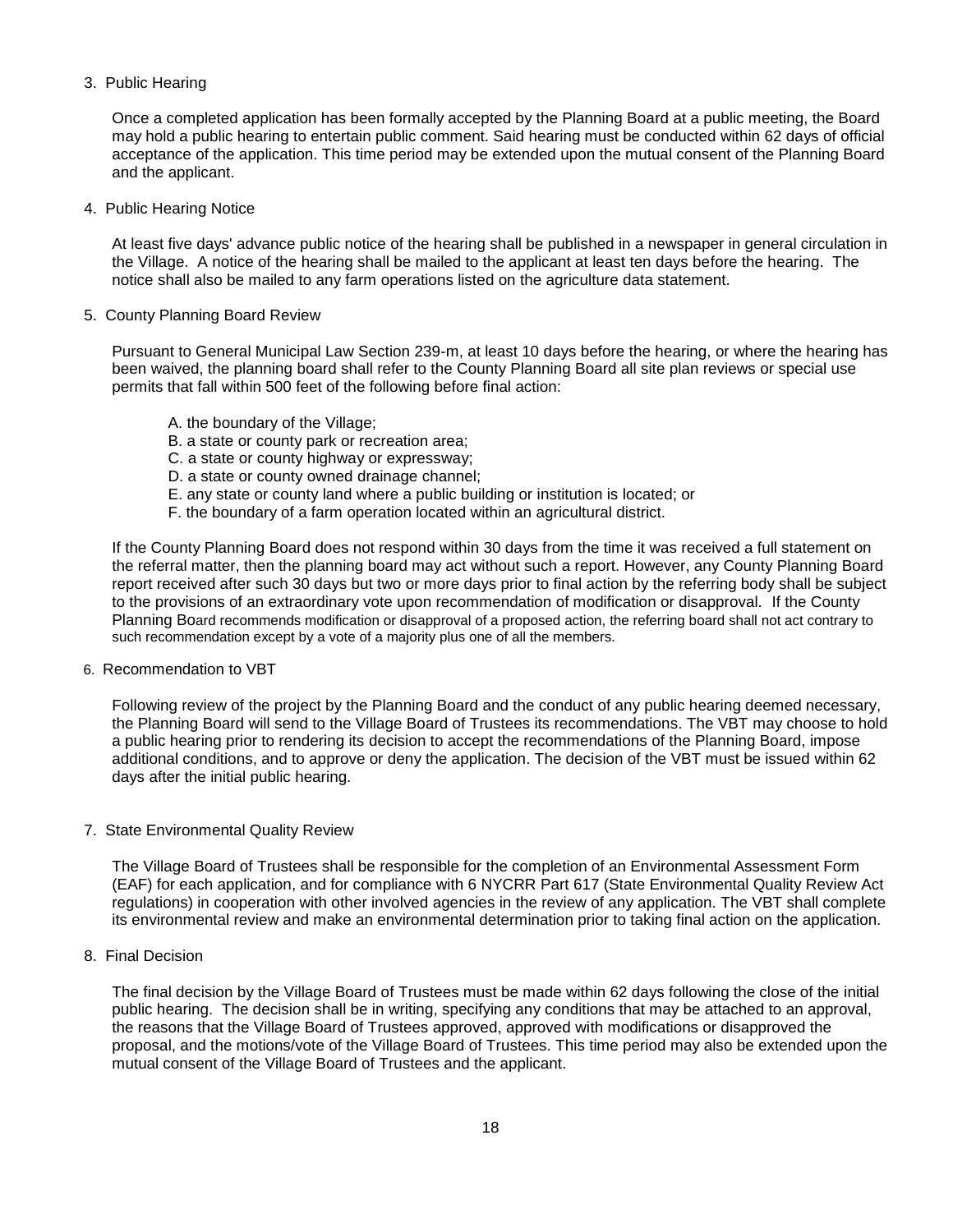9. Filing of Decision

All decisions shall be filed in the office of the Village Clerk within five business days of final action, and a copy mailed to the applicant. Within 30 days of final action on any matter referred to the County Planning Board, the planning board shall file a report of the final action with the County Planning Board.

10. Conditions on Approval

In its approval, the VBT shall have the authority to impose such reasonable conditions and restrictions on the issuance of a zoning permit for the project as are directly related to and incidental to a proposed site plan. Upon approval of the project, any such conditions must be met in connection with the issuance of permits by the appropriate enforcement officers of the Village.

11. Area Variance

Notwithstanding any provisions of law to the contrary, where a proposed project contains one or more dimensional or physical features which do not comply with the zoning law, application may be made to the Zoning Board of Appeals for an area variance without the necessity for a decision or determination of the Zoning Enforcement Officer.

12. Expiration of Site Plan Reviews and Special Use Permits

Site plan review decisions and special use permits shall expire one (1) year from the date of issue. An extension may be granted by the Planning Board upon proof of necessity submitted by the applicant due to unusual conditions or those beyond the control of the applicant.

# **SECTION 425 - SEQR**

#### 1. State Environmental Quality Review (SEQR), General

No application will be complete and no official submission date will be established until the Village has completed its responsibilities under the NY State Environmental Review Act (6NYCRR Part 617).

2. Public Hearings

Where a negative declaration is issued pursuant to SEQR, the VBT may approve, approve with modifications, or disapprove a site plan use without holding a public hearing, and the VPB may waive the preliminary site plan review and hearing. The appropriate board shall consider the social and environmental effects of each proposal pursuant to SEQR when deciding whether to hold an optional public hearing. For example, the VBT or the VPB may require a public hearing for a project that is found not to have any significant adverse effects on the environment only because mitigation measures are employed. The appropriate board may hold all public hearings for a project for which a conditioned negative declaration is issued. If the appropriate board issues a positive declaration, public hearing(s) shall be held, if none were held during the SEQR review.

3. Effects of SEQR on General Requirements

The regulations in Articles V and VI shall apply in accordance with the SEQR review. See sections 500 and 600 for the VBT's waiver authority.

#### **SECTION 430 - REVIEW CRITERIA**

The VBT's review of the site plan application shall include, where appropriate, the following;

- 1. Status of any federal, state, or county permits required;
- 2. The findings of the Village as a result of its SEQR review;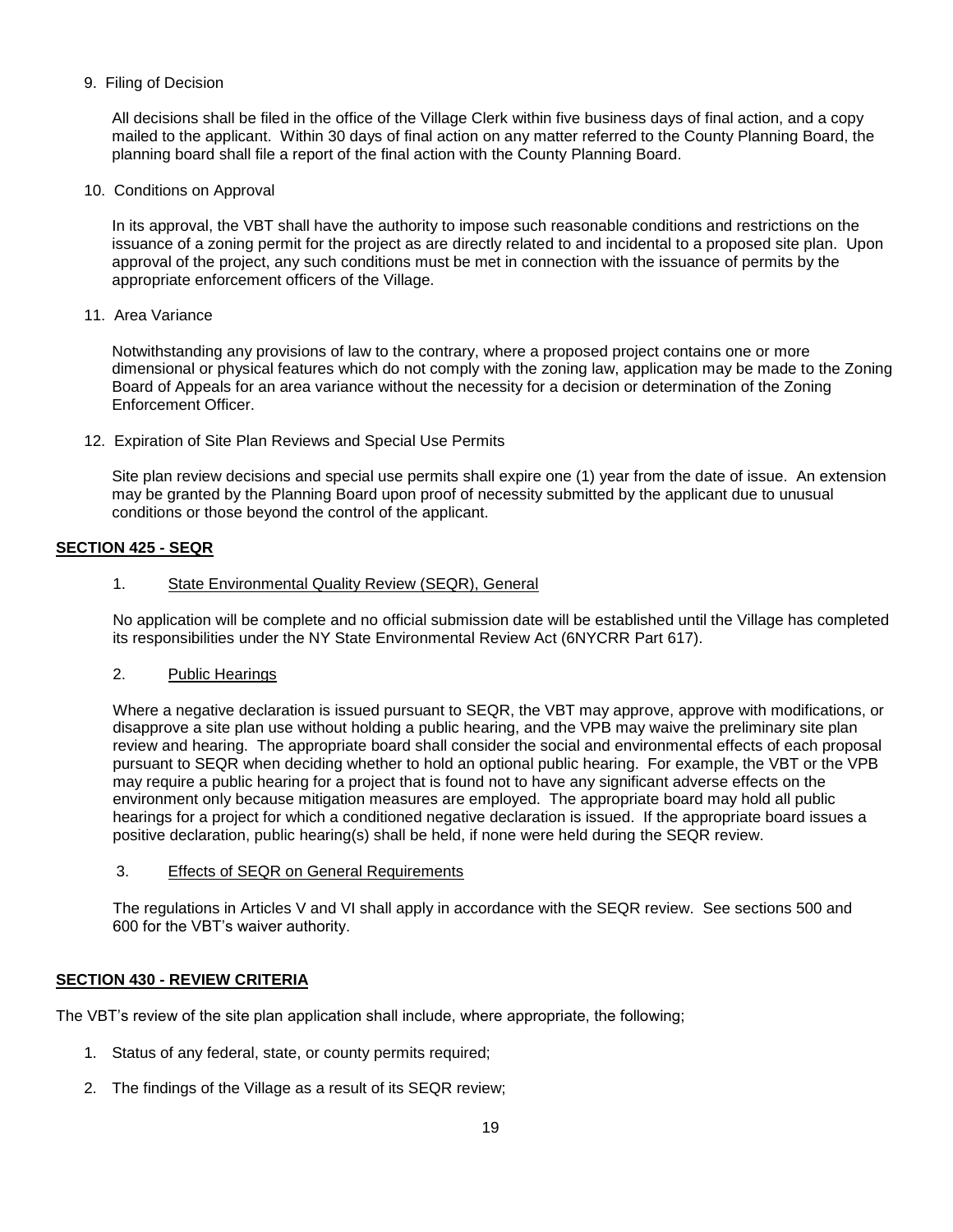- 3. Compatibility with the Comprehensive Plan;
- 4. Location, arrangement, size, design and general site compatibility of buildings, lighting and signs;
- 5. Adequacy and arrangement of vehicular traffic access and circulation, including intersections, roads widths, pavement surfaces, dividers and traffic controls;
- 6. Location, arrangement, appearance and sufficiency of off-street parking and loading;
- 7. Adequacy and arrangement of pedestrian traffic access and circulation, walkway structures, control of intersections with vehicular traffic and overall pedestrian convenience;
- 8. Adequacy of storm water and drainage facilities;
- 9. Adequacy of water supply and sewage disposal facilities;
- 10. Adequacy, type and arrangement of trees, shrubs and other landscaping constituting a visual and/or noise buffer between the applicant's and adjoining lands, including the maximum retention of existing vegetation;
- 11. Adequacy of fire lanes and other emergency zones and the provision of fire hydrants.

## **SECTION 435 - REASONABLE CONDITIONS**

1. Authority to Impose Conditions

The reasonable safeguards and conditions that the appropriate board may attach to any plan may include, but are not limited to, acquisition of any required federal, state or county approvals, licenses or permits; redesign of building access, parking, pedestrian path location or arrangement; additional landscaping or screening; intersection improvement or traffic controls, and redesign or additional facilities for drainage, water provision and sewage disposal.

Failure of site plan uses to be developed according to the approved Final Plan, including any conditions specified by the appropriate Board, shall constitute a violation of this local law and will be subject to the penalties set forth in this local law.

#### **SECTION 440 - GUARANTEES FOR INSTALLATION AND MAINTENANCE OF IMPROVEMENTS**

1. Installation Guarantee

In order that the Village has the assurance that the construction and installation of such improvements as storm sewer, water supply, sewage disposal, landscaping, road signs, sidewalks, parking, access facilities, and road surfacing will be constructed, the VBT may require that the applicant complete said improvements before final approval is granted or that the applicant shall enter into one of the following agreements with the Village:

- A. Furnish a bond, executed by a surety company, equal to the cost of construction of such improvements as shown on the plans and based on an estimate furnished by the applicant and approved by the VBT. Such bond shall require the approval of the VBT and the Village attorney as to form, sufficiency, manner of execution and surety.
- B. In lieu of the bond, the applicant may deposit cash, certified check, an irrevocable bank letter of credit, a certificate of deposit, or other form of financial security acceptable to the VBT. Acceptable substitutes, if furnished, shall be kept on deposit with the Village for the duration of the bond period.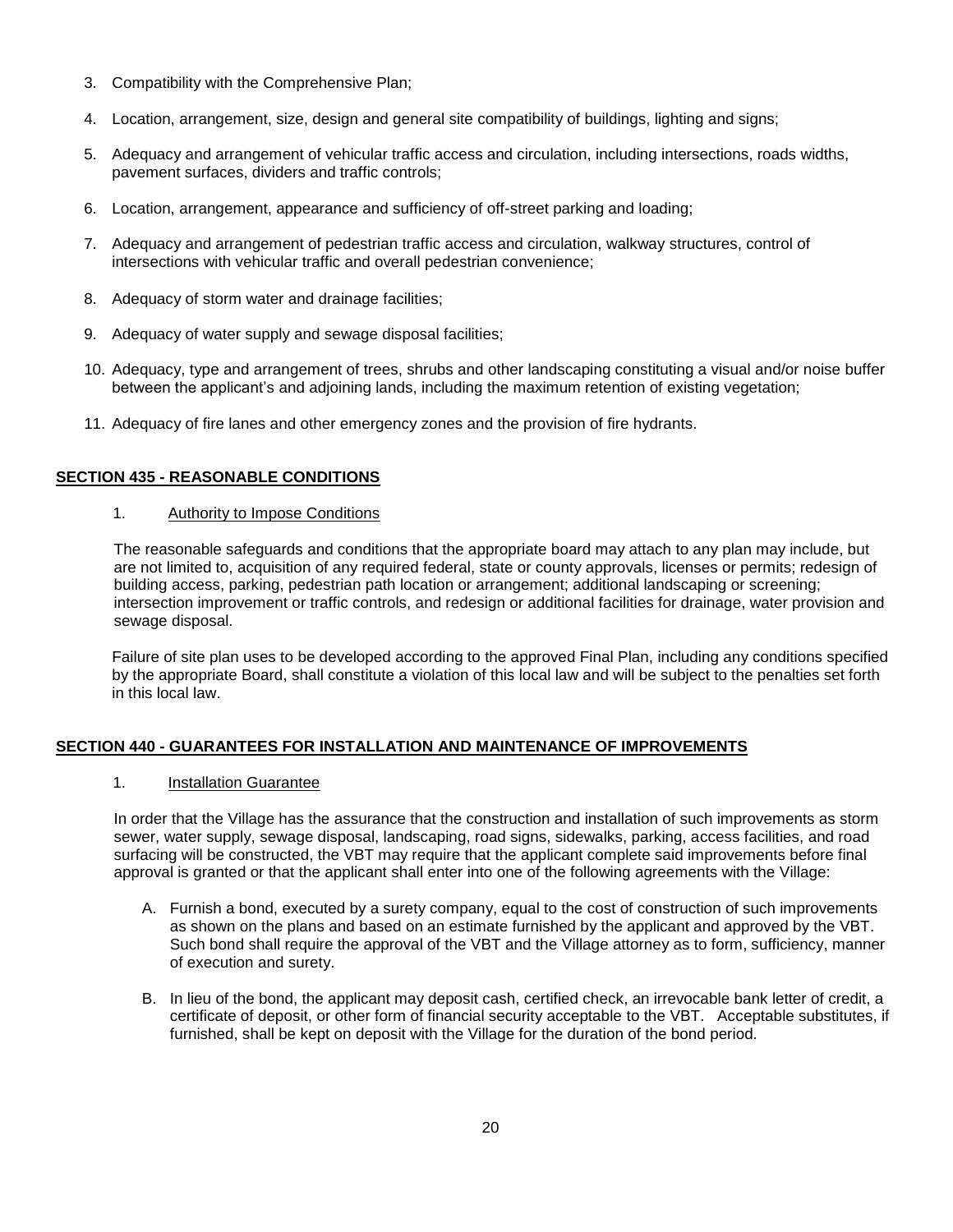#### 2. Maintenance Guarantee

In order that the Village of Chaumont has the assurance that the improvements mentioned above function properly for a reasonable period, the applicant may enter into an agreement with the Village upon completion of the work required under the installation guarantee so that:

- A. Such work is guaranteed for a minimum of two (2) years after it is completed and inspected;
- B. Such work is guaranteed for a minimum of ten percent (10%) of the total improvement costs, or \$5,000, whichever is greater.

A maintenance bond shall be the preferred guarantee, but other methods are permitted, provided they are acceptable to the Village attorney and the VBT.

## 3. Acceptance of Roads and Facilities

When the Village Zoning Enforcement Officer, following final inspection of the improvements, certifies to the VBT that all installation and improvements have been completed in accordance with the contract, the VBT may, by resolution, proceed to accept the facilities for which bond has been posted or check deposited.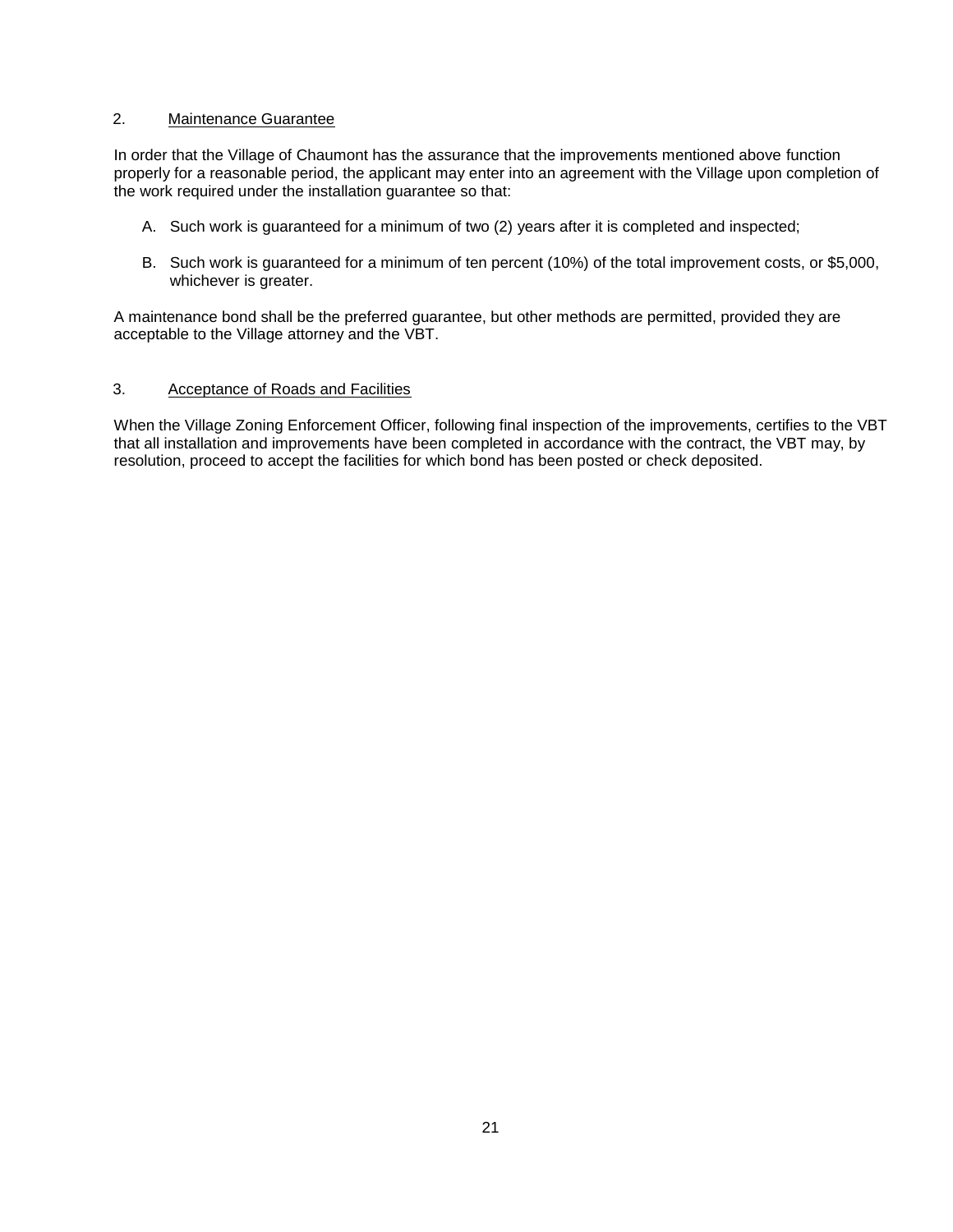# **ARTICLE V**

# **SECTION 500 – GENERAL REQUIREMENTS**

The standards in this article are designed to require minimum site standards for all new, re-development and existing projects where applicable in order to limit impact on adjacent properties and roads as well as the larger community. These requirements will allow projects to build on the community character of the Village while providing development opportunities.

#### **SECTION 505 – SCREENING**

- 1. Where an industrial or commercial use will be adjacent to a residential use or where a multi-family dwelling will be adjacent to a single or two-family dwelling, the Planning Board may recommend that reasonable screening be provided between uses as well as along public streets.
- 2. A screen may be composed of plants, hedges, fences and/or other landforms/berms erected to shield objects or areas from neighboring properties. This may include, but is not limited to the shielding of dumpsters, tanks, air conditioning units and outside lighting.

## **SECTION 510 - LIGHTING**

Lighting of project sites must be dark sky compliant and should provide visibility while not projecting adverse glare skyward or onto adjacent properties and roadways. Examples of glare producing lights include unshielded flood lights, unshielded wall packs, or shielded lights that are not angled downward, thus defeating the purpose of the shield.

- 1. On-site Lighting:
	- A. Must be located to avoid harsh glare which impacts neighbors and distracts motorists' lines of sight.
	- B. Fixtures must be either shielded or include cutoffs to prevent glare.
	- C. Multiple shorter light poles (10 to 20 feet high) are favored over fewer taller poles (25 to 35 feet high), as taller fixtures often result in excessive glare and light spill-over onto other properties and roadways.
	- D. Light intensity or foot-candles should range from 0.1 to 1 foot candles in areas where night lighting is needed; 2 - 5 foot candles should be needed only in high security areas. Light levels at the lot line should not exceed 0 foot-candles, measured at ground level.

#### **SECTION 515 – PARKING REQUIREMENTS**

- 1. Parking General
	- A. Off-street parking shall be required for all districts except those uses in the B1 District. Off-street parking may be located off-site but must be within 300 feet of the site.
	- B. For uses other than single family dwellings, a parking space shall not be less than ten (10) feet by twenty (20) Feet exclusive of access ways and driveways.
	- C. Commercial parking areas shall be designed to limit visibility from the road where possible.
	- D. Any portion of a parking area or parking lot in the front yard shall have a ten (10) foot set back from the right-of-way, and the area between such parking areas and the right-of-way shall be buffered and landscaped to maintain a natural appearance from the highway.
	- E. Where the use of traffic generation of a site is such that the applicant can show that the number of spaces required is not justified, the appropriate board may waive these requirements.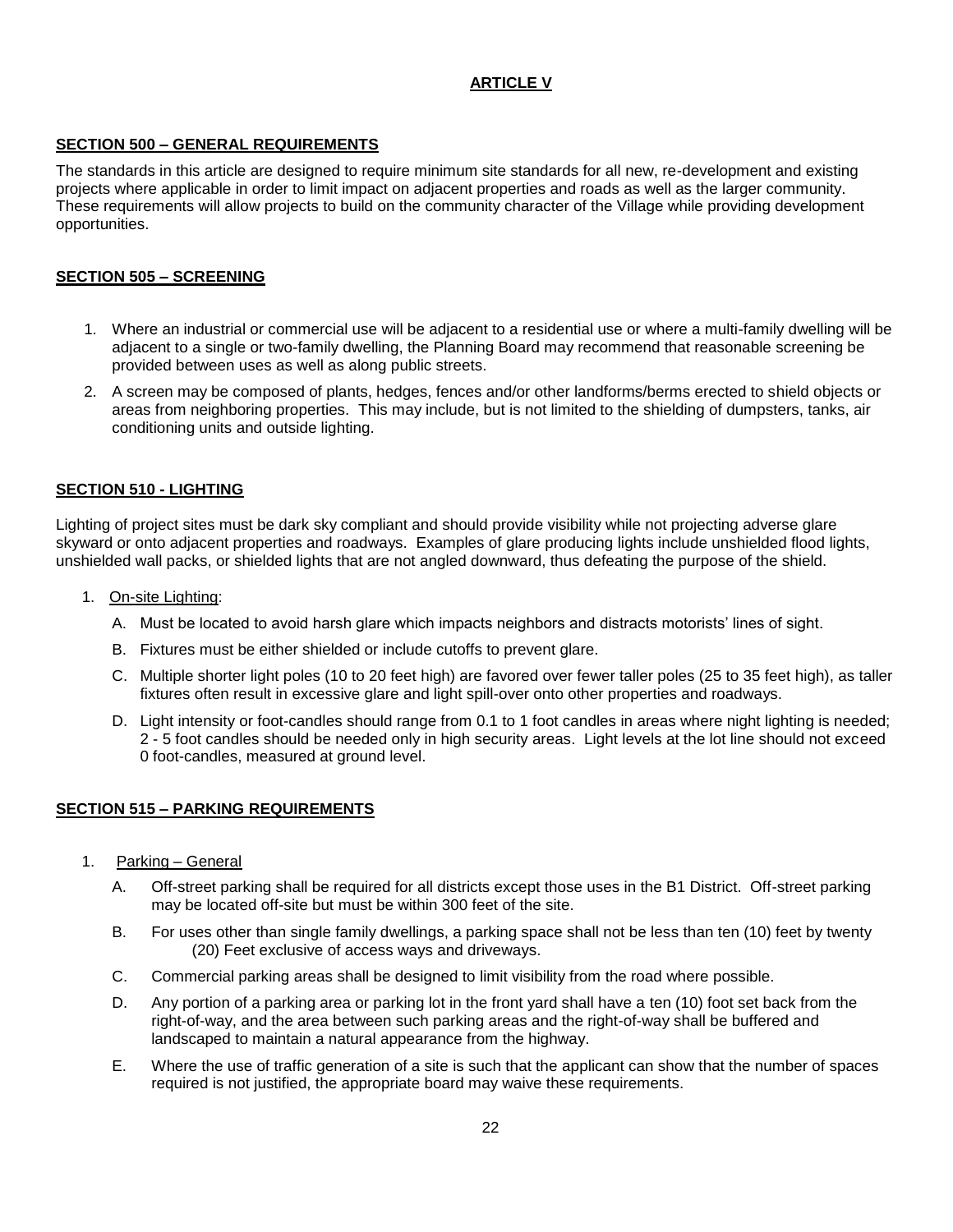- F. Only one (1) commercial vehicle shall be permitted per dwelling unit, subject to the following conditions:
- G. No solid waste collection vehicle, or tractor and/or trailer of a tractor-trailer truck, dump truck, construction equipment, cement mixer truck, wrecker with a gross weight of 12,000 pounds or more, or similar vehicles or equipment shall be parked in any residential zoning district overnight.
- H. Any commercial vehicle parked in a residential zoning district shall be owned and/or operated only by the occupant of the dwelling unit at which it is parked.

# 2. Minimum Standards:

# *\*No off-street parking spaces shall be required for sites within the CB Zoning District*

| <b>Auto Sales</b>                                           | One (1) space per 2000 sq. ft. of display area                                                                                                                                                    |
|-------------------------------------------------------------|---------------------------------------------------------------------------------------------------------------------------------------------------------------------------------------------------|
| <b>Barber</b><br>Shop/Beauty Salons                         | Two (2) for each chair or 1 for each 100 sq. ft. of gross floor area, whichever is greater                                                                                                        |
| <b>Banks</b>                                                | One (1) space per 250 sq. ft. of gross floor area                                                                                                                                                 |
| Commercial<br><b>Businesses</b><br>with Drive-up<br>windows | Three (3), twenty (20) foot car-length waiting spaces for each drive-up lane. Where<br>multiple drive-up windows exist there shall be one additional waiting space that shall be<br>a common lane |
| Car Washes                                                  | Four (4) stacking spaces for each washing stall                                                                                                                                                   |
| Child Day care<br>centers                                   | One (1) space per staff member, and 1 off-street loading space per five students<br>(designed to prevent students from crossing the street or parking aisles.)                                    |
| Convenience stores                                          | One (1) space per 250 sq. ft. of GFA                                                                                                                                                              |
| Home Occupations                                            | Adequate space to accommodate all vehicles during typical peak use periods, in<br>addition to the two (2) residential spaces required.                                                            |
| <b>Funeral Homes</b>                                        | One (1) space/50 sq. ft. GFA                                                                                                                                                                      |
| Grocery stores                                              | One (1) space per 200 sq. ft. of product sales area                                                                                                                                               |
| Hotels, Motels, or<br><b>Bed &amp; Breakfasts</b>           | One (1) space per guest room or dwelling unit                                                                                                                                                     |
| <b>Institutional Uses</b>                                   | One (1) space per four (4) seats/unless documented for a different ratio                                                                                                                          |
| <b>Offices</b>                                              | One (1) space/300 sq. ft. GFA                                                                                                                                                                     |
| Light Industrial<br>Operations                              | One (1) space/200 sq. ft. GFA unless documented as having a lower ratio of employees<br>to floor space                                                                                            |
| Marinas                                                     | At least one (1) pace/every two (2) boat slips, plus one (1) for every three mooring buoys                                                                                                        |
| Residences                                                  | Two (2) spaces per dwelling unit                                                                                                                                                                  |
| Restaurants/Bars                                            | One (1) space/50 sq. ft. GFA & 1 space per 3 seats in outdoor eating areas                                                                                                                        |
| Ice Cream/<br>Doughnut shops                                | One (1) space per 175 square feet                                                                                                                                                                 |
| Retail, Small                                               | One (1) space/300 sq. ft. GFA                                                                                                                                                                     |
| Retail, Large<br>Product                                    | One (1) space/400 sq. ft. GFA & 1 space per 1,000 sq. ft. of lot area used for display                                                                                                            |
| Self-storage<br><b>Facilities</b>                           | Two (2) spaces for every 100 units of storage spaces                                                                                                                                              |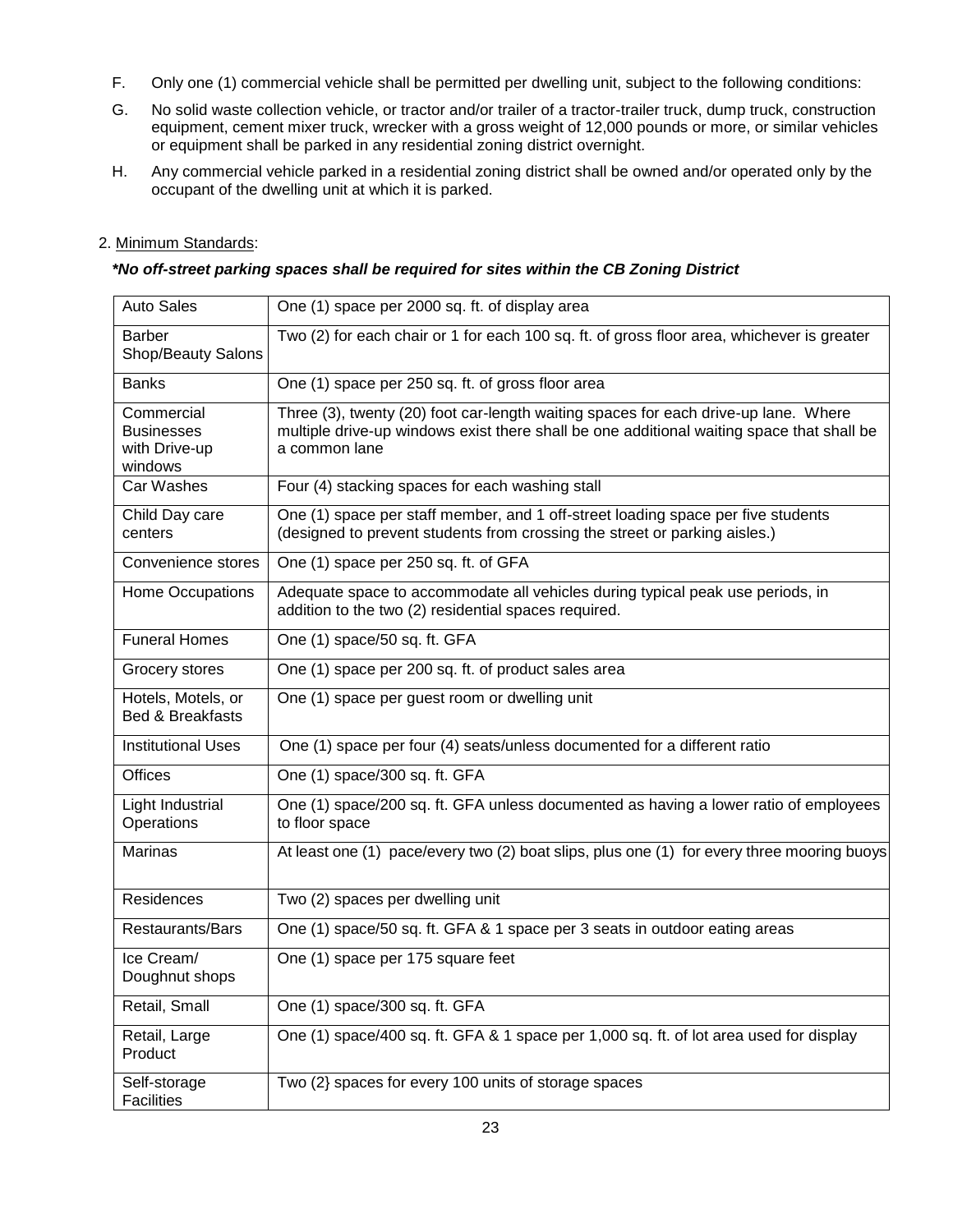## **SECTION 520 - DRAINAGE**

- 1. Drainage shall be based on a 25-year average rainfall.
- 2. Provisions for storm drainage shall be designed to safely retain storm water or adequately carry and discharge accumulated runoff into drainage channels, storm sewers or natural watercourses so it does not cause increased damage or increased flooding downstream.

#### **SECTION 525 – SIDEWALKS/CURBING**

Sidewalks/Curbing may be required and shall be installed as follows:

- 1. Sidewalks/Curbing shall be installed at the expense of the applicant and at such location as the Planning Board may deem necessary. However, existing sidewalks shall be replaced to maintain system connectivity to adjacent or nearby sidewalks with proposed development or redevelopment of sites.
- 2. Sidewalks/Curbing shall be concrete or other approved material. Sidewalks shall have a minimum width of four (4) feet and a minimum thickness of four (4) inches in residential areas, and five (5) feet and five (5) inches thick in commercial and industrial areas. All sidewalks installed over driveways must be six (6) inches in depth.

# **SECTION 530 – SIGNS**

## **1. Exempt**

- A. Special Event Signs: Two (2) temporary special event signs advertising events, activities or other similar instances that will be terminated on a set date, such as yard sales, garage sales and similar on-lot sales. Such signs shall be removed at the end of the event by the sponsor of the event or those who placed the sign(s). Such signs shall not be used more than sixty (60) days a year.
- B. Real Estate and Construction Signs: Signs announcing the construction of a project or the sale of lots or buildings shall be removed within thirty (30) days of the completion of the construction or the sale of the building or lot.
- C. Special Sale Signs: Signs advertising special sales or goods or services shall be removed within thirty (30) days of the end of the sale period. Window signs are exempt from this time limit.
- D. Flags: Official flags of government jurisdictions, including flags indicating weather conditions and flags which are emblems of on-premises business firms, religious, charitable, public and nonprofit organizations.
- E. Plaques: Commemorative plaques placed by historical agencies recognized by the Village of Chaumont, the Town of Lyme, the County of Jefferson or the State of New York
	- F. Other Exempt Signs
	- 1) Signs directing and guiding traffic and parking on private property, but bearing no advertising material
	- 2) Signs not exceeding two (2) square feet in area and bearing only property numbers, post office box numbers, or names of occupant(s) of premises
	- 3) Trespass signs or other signs advising the public of hazardous conditions
	- 4) Holiday decorations, including lighting, are exempt from the provisions of this local law and may be displayed in any district without a permit for a period of no more than sixty (60) days

# **2. Prohibited Signs**

The following sign types shall not be allowed at any location within the Village:

- A. All portable signs, other than those allowed in the previous Section 530
- B. Any sign which has flashing lights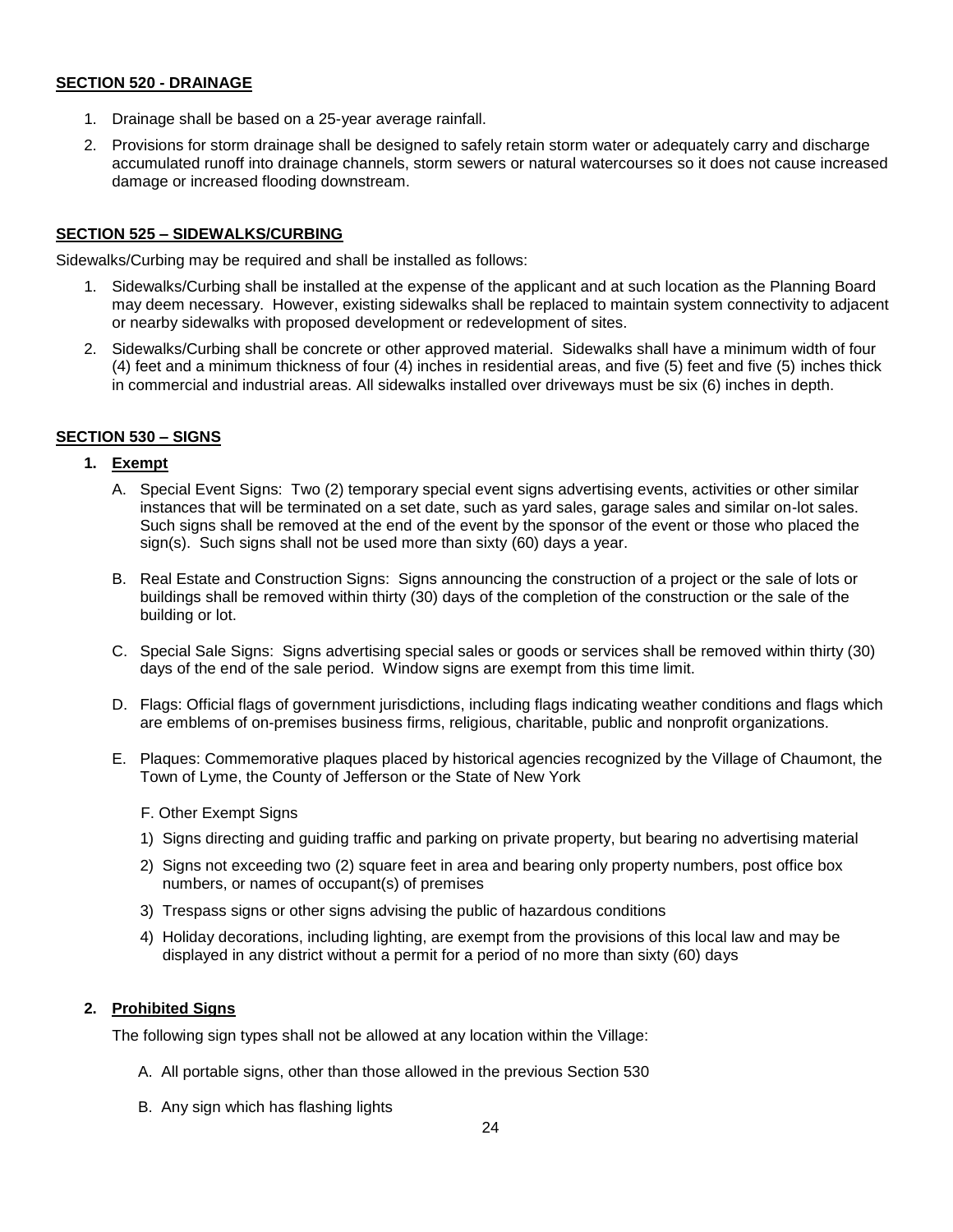# **3. Permitted Signs**

All permitted signs shall be subject to the following general standards:

- A. Unless otherwise specified, sign area shall not exceed thirty-two (32) square feet
- B. No sign shall exceed thirty (30) feet in height
- C. No illuminated sign or lighting device shall cast glare upon any public road, highway, sidewalk or adjacent premises, or otherwise cause glare or reflection that may constitute a traffic hazard or nuisance
- D. No signs shall be painted or drawn upon trees, natural features on the site, utility poles, bridges, culverts, towers, unregistered vehicles, watercraft or similar structures
- E. Any business, enterprise, institution or other advertising entity that ceases operations shall remove their signs, supports and electrical work within ninety (90) days of such cessation. This provision shall not apply to seasonal businesses that are open at least ten (10) weeks a year
- F. No sign shall project into the public right-of-way without specific written approval from the authority having jurisdiction over the right-of-way. The written approval shall be filed with the Village Clerk prior to placement
- G. No sign shall be placed within five (5) feet of a curb or paved shoulder of a road or within ten (10) feet of a curb or paved shoulder of a road.
- H. In the event a standard established in this law conflicts with another standard in this law, the more restrictive standard shall apply.
- I. All signage within the Village of Chaumont must be in compliance with the regulations of the NYS Department of Transportation.

# **SECTION 535 – TRAFFIC IMPACT STUDY**

A traffic impact study, conducted by a qualified traffic engineer shall be required for any development of fifty (50) or more dwelling units or any project with a non-residential floor area exceeding five thousand (5,000) square feet. Such study shall show current and projected levels of service of public roads within one mile of the development, and shall describe any on or off-site improvements required to offset any significant traffic impact. The study shall include expected annual average and seasonal daily trips as well as peak hour customer and employee trips to and from the project. Such study shall be conducted at the developer's expense. The Village may, at its own expense, retain a consultant to perform a second traffic impact study.

The VBT may require that the applicant enter into an agreement with the Village to provide improvements or funds for improvements needed to mitigate the adverse traffic impact of his development according to the findings of the study or studies, whichever recommends the most extensive improvements.

# **SECTION 540 – UTILITIES**

- 1. Fire Protection: Hydrants to be of size, type and location specified by the NFPA, provided by the developer.
- 2. Street Lighting: Poles, brackets and lights to be of size, type and location recommended by the local power company. Developer shall contact the appropriate board to ascertain location of poles, lights, transformers, wiring, and any other requirements.
- 3. Utility Services: Power lines may be required to be placed underground when possible. Developer shall contact the appropriate board for locations and other requirements of transformers and other equipment.

#### **SECTION 545 – WATER SUPPLY**

The water distribution system shall be installed and tested at the expense of the developer as per the approved plans and subject to the approval of the Village. The Village shall connect the system to the Village supply system at the expense of the developer.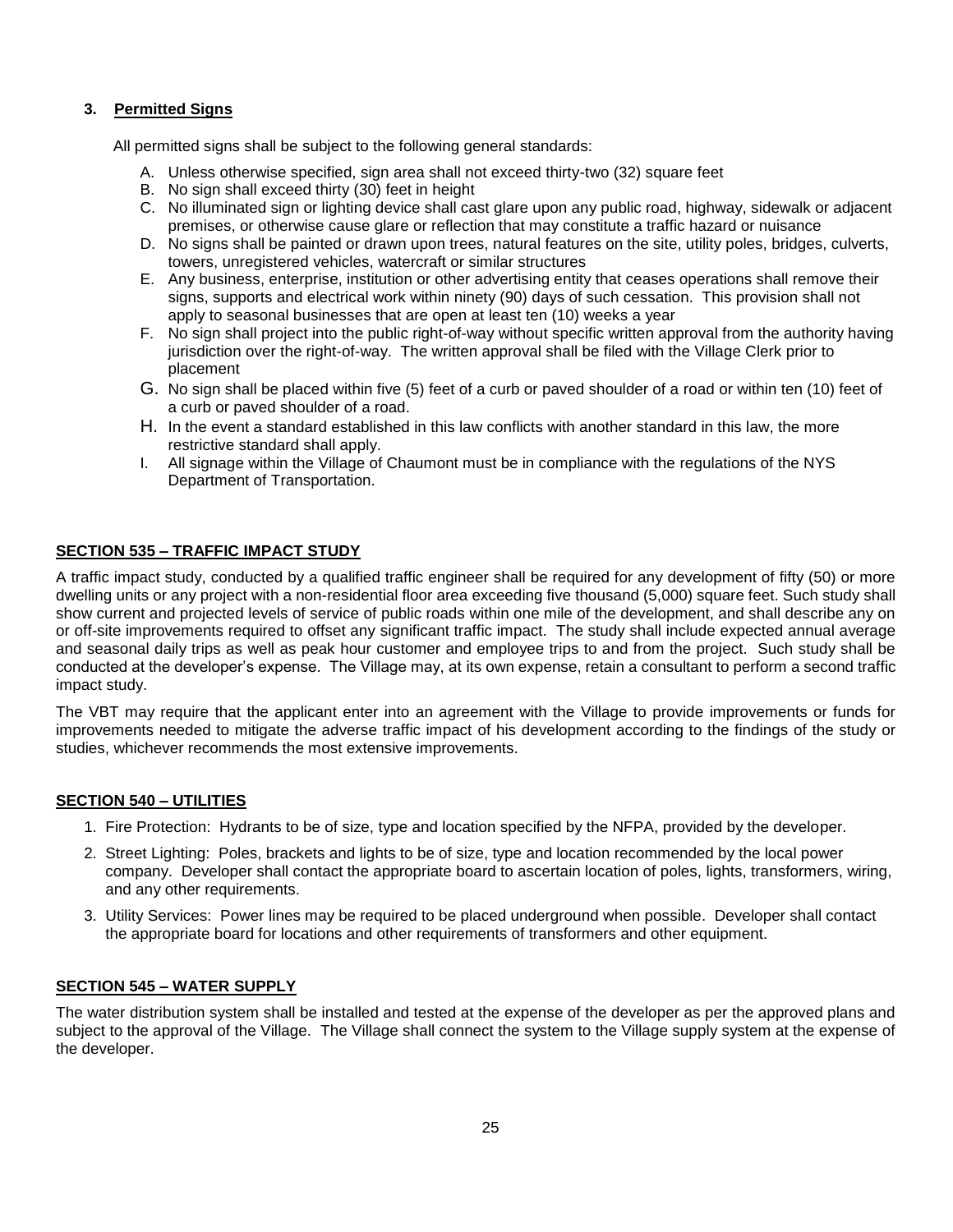#### **SECTION 550 – SEWAGE DISPOSAL**

All new construction must connect to the Village Sanitary Sewage System.

The sewage system shall be installed and tested at the expense of the developer as per the approved plans and subject to the approval of the Village. The Village shall connect the system to the Village disposal system at the expense of the developer.

# **SECTION 555 – UNIQUE AND NATURAL FEATURES**

Unique physical features shall be preserved where possible, such as historic landmarks, waterfront and water view sites, rock outcrops, hill top lookouts, desirable natural contours, and similar features. Also streams, lakes, ponds and wetlands shall be left unaltered and protected by easements. All surfaces must be graded and restored within six (6) months of completion of development so that no unnatural mounds or depressions are left. Original topsoil moved during construction shall be returned and stabilized by approved methods. Damage to existing trees should be avoided.

## **SECTION 560 –ADAPTIVE REUSE**

The purpose of this section is to encourage the retention and reuse of structures that have historic, architectural, or cultural value to the Village. The change in use should retain some or all of the existing architectural details that make the building or site unique.

Additions or modifications to Historic Buildings - Guidelines:

- 1. Construct new additions to ensure the least possible loss of historic fabric, protect, preserve and highlight the character-defining features of the historic building or site.
- 2. Design new additions so that the overall character of the site, its topography, character-defining features, trees, and significant vistas and views are retained.
- 3. Limit the size and scale of an addition in relationship to the historic building so that it does not diminish or visually overpower the building. Design an addition to be compatible with the historic building in mass, materials, color, and relationship of solids to voids in the exterior walls.

# **SECTION 565 – NEW CONSTRUCTION GUIDELINES**

Recommended New Construction Guidelines:

- 1. Site new construction to be compatible with surrounding buildings that contribute to the overall character of the neighborhood or historic district in terms of setback, orientation, spacing, and distance from adjacent buildings.
- 2. Design new buildings to be compatible with surrounding buildings that contribute to the overall character of the historic district in terms of height, form, size, scale, massing, proportion, and roof shape.
- 3. Design new construction so the character of the site, topography, and character-defining features, trees, and significant district vistas/views are retained.
- 4. Protect large trees and other significant site features from immediate damage during and after construction.
- 5. Select materials and finishes for proposed new buildings that are compatible with historic materials and finishes found in the surrounding buildings that contribute to the special character of the historic district or neighborhood in terms of composition, scale, module, pattern, detail, texture, finish, and color.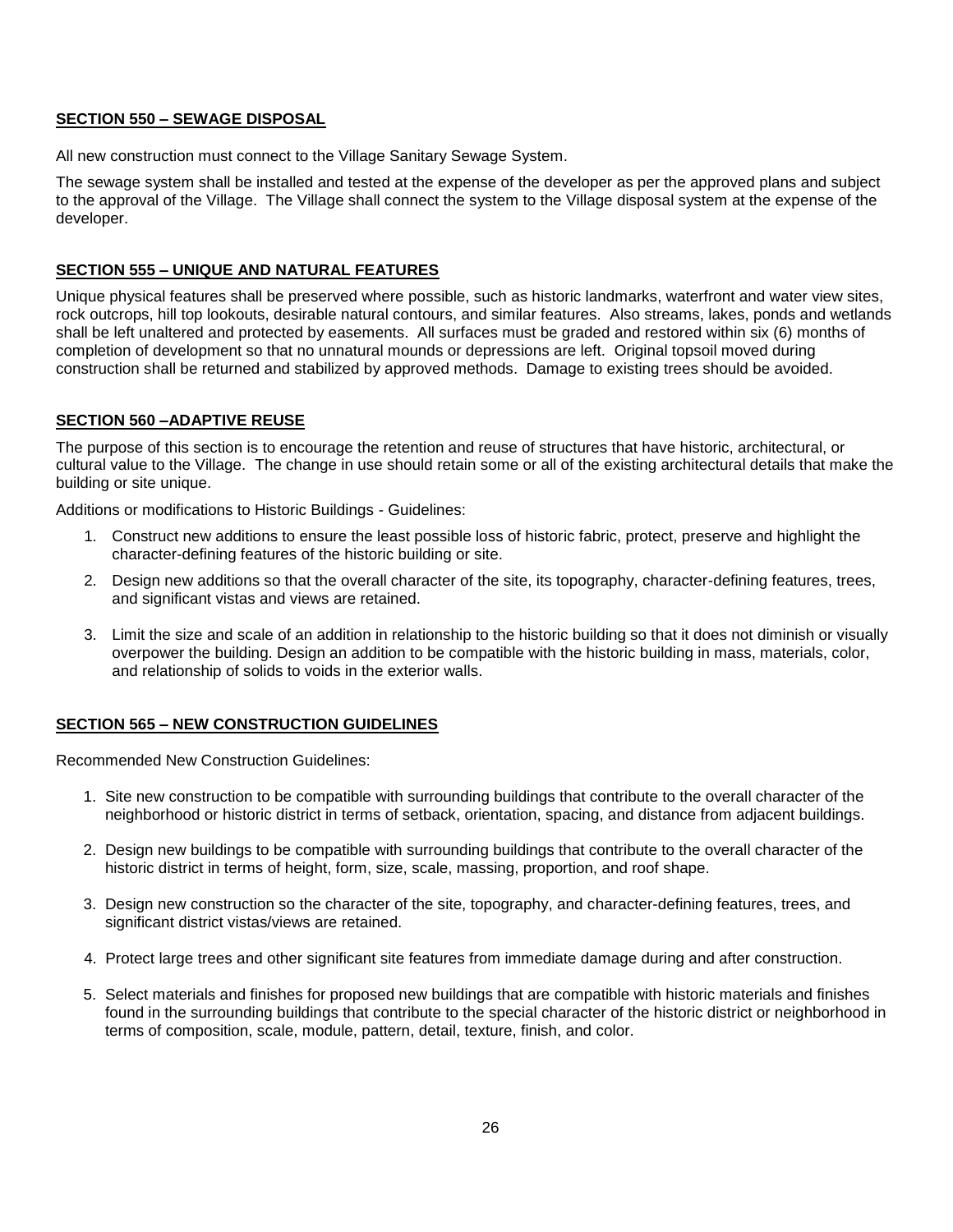#### **SECTION 570 - HOME OCCUPATION CONDITIONS**

- 1. A home occupation shall be conducted entirely within the dwelling or appurtenant structures.
- 2. No outside display or storage of goods, equipment or materials used in connection with the home occupation shall be permitted.
- 3. No persons other than one (1) employee and the permanent residents of the dwelling shall be employed in the home occupation.
- 4. Home occupations shall not cause any undue noise, traffic, odors, or lighting glare detrimental to the neighborhood.
- 5. One identification sign attached flush to the building is permitted, but cannot be lighted, and shall not exceed four (4) square feet in size.
- 6. There shall be no exterior evidence that the property is used in any way other than for a dwelling (except for the permanent sign permitted).
- 7. A permit for a home occupation shall be revocable by the Zoning Enforcement Officer due to failure of the owner or operator to observe all requirements of the permit and the Land Development Code.
- 8. As per Section 390 (12) of the New York State Social Services Law, family day care homes are not considered a home occupation and as such are not governed by this Code.

#### **SECTION 575 - RESIDENTIAL STANDARDS FOR NUISANCE/TRASH/JUNK CONTROL**

The Village hereby finds and determines that these standards are necessary to promote the health, safety, prosperity and welfare of present and future inhabitants and to prevent blight and property degradation. Therefore, any activity, use, or condition that represents a threat to the health, safety, prosperity or welfare of the public, or that is out of harmony with the standards of properties in the vicinity so as to cause a diminution of the enjoyment and use of property; or that contributes to blight and property degradation, or causes a decrease in property value, shall be deemed a nuisance. Nuisances visible from public sidewalks or streets or within sight of neighboring property shall be deemed unlawful and shall be restrained, prevented, abated or enjoined.

- 1. No items shall be permitted to be stored in a public right-of-way.
- 2. The accumulation of junk, trash, garbage, stale or odorous matter, including improperly maintained compost or manure piles that emit odor, or similar materials that constitute a threat to the health or safety of any person, or that contribute to blight and property degradation, is prohibited.
- 3. Outdoor storage or accumulation of the following items on private property, other than in a fully enclosed structure, is prohibited:
	- A. Tools, equipment, inventory and other supplies utilized in the operation of a business, or more than one (1) vehicle used in the operation of a business.
	- B. Equipment, machinery, refrigerators and freezers, hazardous pools, or excavations related to construction or landscaping.
	- C. Any vehicle, recreational vehicle, trailer, boat or other articles of personal property, not owned by the occupant of the property upon which it is parked, stored, or used, for longer than a period of thirty (30) days.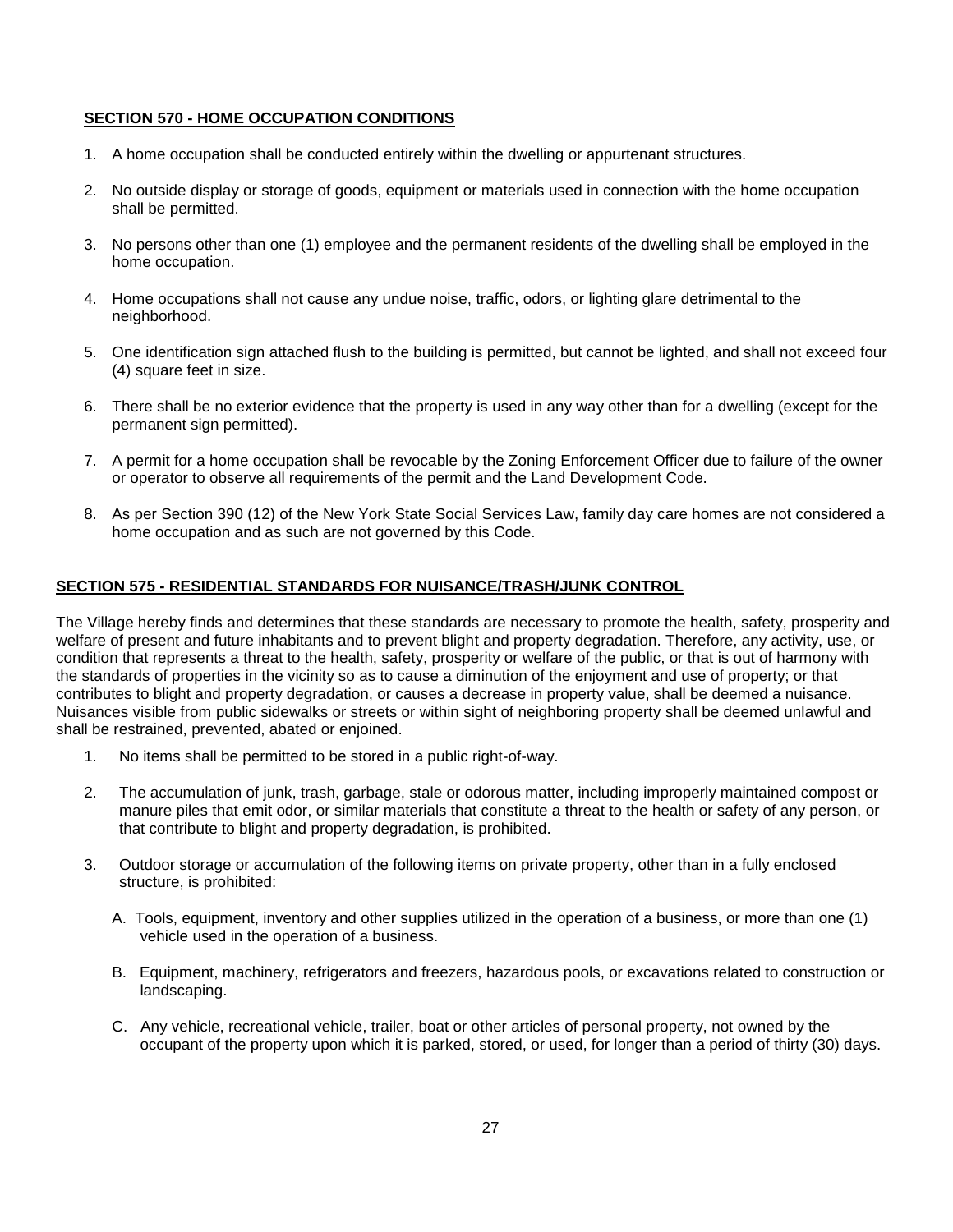D. More than one (1) inoperable or abandoned vehicles. This shall not apply to vehicles parked or stored in a fully enclosed structure in compliance with the Land Development Code as applicable. The inoperable or abandoned vehicle must be kept within a fenced in rear-yard (opaque fencing) to provide an adequate screen from adjacent neighbors and from public streets pursuant to Section 505 of the Land Development Code.

\*The above shall not apply to the storage or placement on the premises of the following material:

Homeowners who have a current, valid building permit are allowed to neatly store small quantities of required supplies during construction or remodeling.

#### **SECTION 580 – FENCES**

Fences are acceptable in all districts, subject to the regulations below.

- 1. A permit is required when erecting, replacing, altering or making a repair of 50% or more to a fence or retaining wall within the Village of Chaumont. Following review by the designated official, a permit may or may not be issued.
- 2. Placement of the fence is not permitted in the public right-of-way and it cannot interfere with the visibility from driveways or intersections.
- 3. The fence must be placed wholly within property boundaries.
- 4. Placement is subject to proof by current survey, property pins or by written agreement between adjacent property owners.
- 5. Fences in front yards must be no more than 50 percent opaque and cannot exceed 3.5' in height excluding finials. Properties along the waterfront are deemed to have two (2) front yards.
- 6. Fences in side and rear yards have no opacity requirements and are not to exceed 6.5' excluding finials.
- 7. Barbed wire, razor wire and fences that are electrified or which pose an unreasonable danger or hazard to neighbors and/or members of the public are prohibited in residential districts. This does not apply to buried electrified fences for domestic pets.
- 8. Fences or shrubbery over 3.5' in height are not permitted in the triangular area of corner lots.
- 9. Fences must be constructed in a manner so the side facing out has a finished appearance.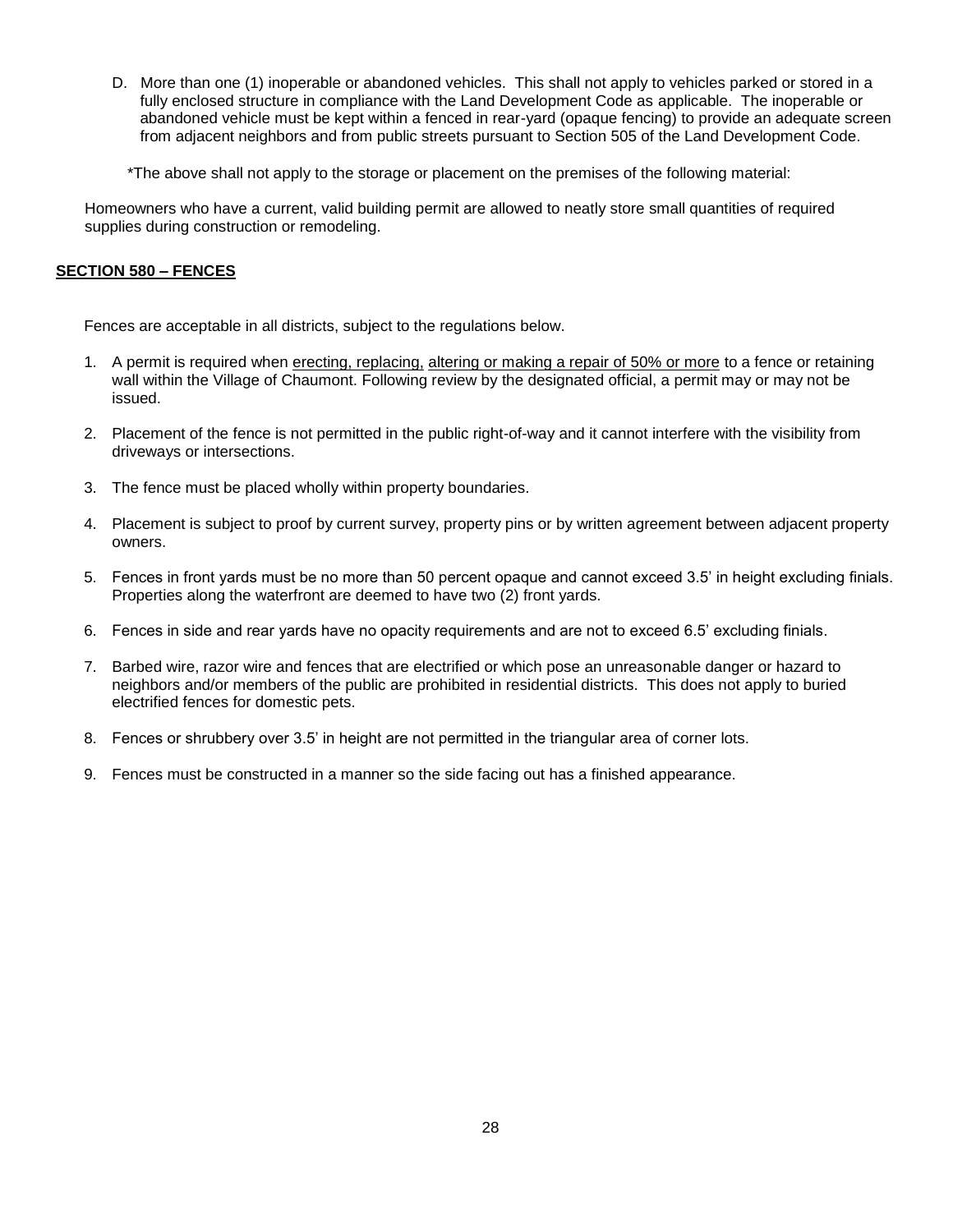# **ARTICLE VI**

# **SECTION 600 – SPECIFIC USE REGULATIONS**

The VPB or the VBT may impose conditions and safeguards in accordance with Article IV, and Article V, Section 435. In addition to the general conditions and requirements, specific uses shall meet specific conditions for the type of use and indicated in this section.

# **SECTION 605 – ADULT ENTERTAINMENT**

In addition to any other regulations for buildings, structure, lot dimensions, etc., of the Village Law, Adult Entertainment shall be permitted subject to the following regulations:

- 1. Adult entertainment shall not be permitted within one thousand (1000) feet measured from the lot line of any:
	- A. Religious Institution
	- B. School
	- C. Park
	- D. Library
	- E. Playing Field
	- F. Government Office, Property, Building or Operation. (Examples include but are not limited to: Fire Department, Village Beach, Post Office, Village or Town Office, etc.)
- 2. For the purpose of this law, measurements shall be made in a straight line without regard to the intervening structures or objects from the nearest portion of the building or structure used as a part of the premises for an adult use business to the nearest property lot line provided in the above restrictions.
- 3. No adult entertainment shall be in a building of which any part is used for residential purposes. Adult entertainment shall not be considered a home occupation.
- 4. No exterior sign shall contain any graphic or artistic representation of the human body.
- 5. All building openings, entries, windows, doors, etc. shall be located, covered or screened in such a manner as to prevent a view into the interior from the outside of the premises.
- 6. This law shall apply to any person, firm, corporation, club, association or other entity which engages in the conduct of a regulated use under this law.

# **SECTION 610 – MOBILE AND MANUFACTURED HOMES**

Single-wide manufactured homes are prohibited, except for in the B2 and BR districts. No mobile homes are permitted in any district.

- 1. Manufactured Home Skirting
	- A. Each home shall have a skirt to screen space between the mobile home and the ground
	- B. Such skirts shall be of permanent material providing a finished exterior appearance
	- C. The material used shall be fire resistant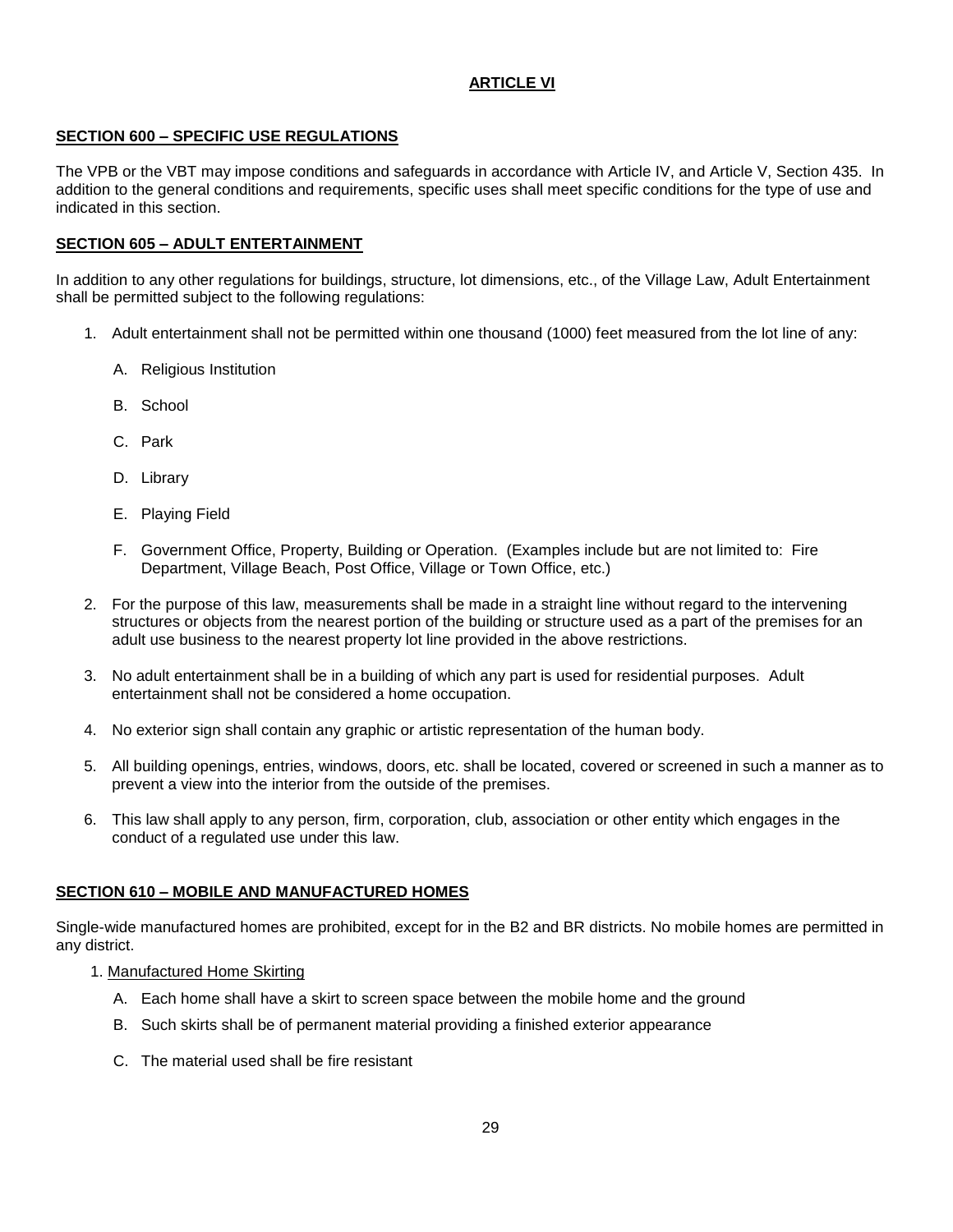#### 2. Manufactured Home Stand

- A. Each home site shall have a stand which will give a firm base and adequate support for the home
- B. Such stand shall have a dimension approximately the width and length of the home and any expansions or extensions thereto
- C. Well-anchored tie-downs shall be provided at least on each corner of the stand
- D. Stands shall be either:
	- 1) Ten (10) inches of compact gravel; or
	- 2) A full concrete slab at least six (6) inches thick; or
	- 3) Six (6) inches of compacted gravel with a reinforced concrete runner on each side of the stand to provide support. Such runners shall be a minimum of four (4) feet wide, sixty-five (65) feet long, and six (6) inches thick.

The stand area shall be graded to ensure adequate drainage but in no event shall the difference in grade exceed six (6) inches from one end of the stand to the other.

#### **SECTION 615 – MULTI-FAMILY DWELLINGS**

In addition to the standards contained in Article VI, multi-family dwellings shall not exceed a gross density of four (4) units per acre. Buildings shall be a maximum of two (2) stories.

#### **SECTION 620 – RESTAURANTS**

- 1. Exterior seating and/or play areas shall be completely enclosed by a three (3) foot high fence, barrier, or wall.
- 2. Dumpsters or similar large-scale outdoor trash receptacles shall be completely screened from view; access gates shall be closed at all times when not in use.
- 3. Decibel level shall not exceed 40 dBa. Noise measurements shall be made at the boundary of the property where generated.

#### **SECTION 625 – PROHIBITED USES**

- 1. Salvage yards, junk yards
- 2. Free Standing Cell Towers
- 3. Livestock Farms. More than eight (8) domestic fowl are prohibited per lot
- 4. Free Standing Boilers, Furnaces (outdoor) separate from the dwelling or structure it supplies
- 5. Slaughterhouses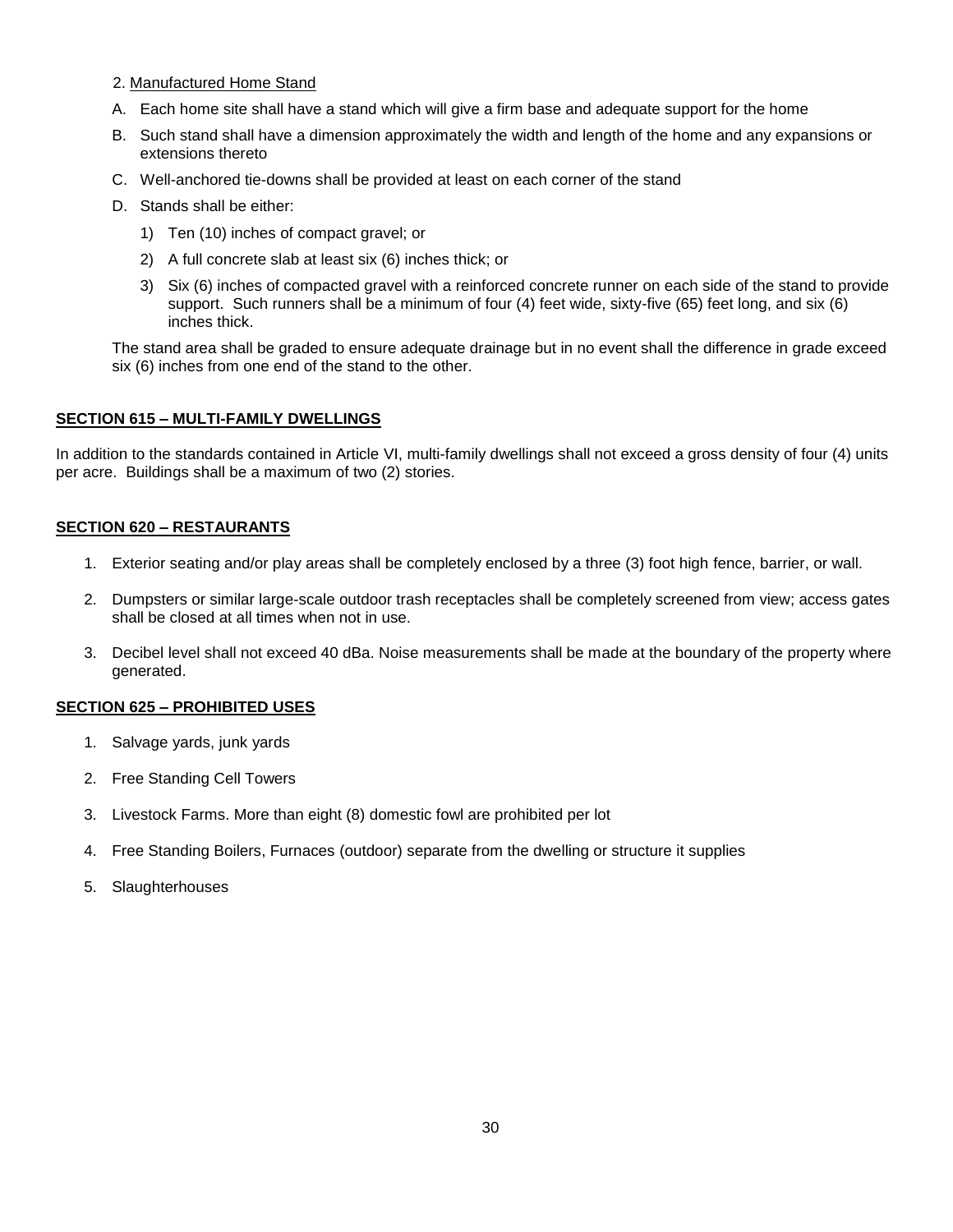# **SECTION 630 – PASTURE FOR HORSES OR LIVESTOCK**

Two (2) acres of pasture for each 1000 lb. (or one "animal unit") of cows, sheep, or goats.

#### **SECTION 635 – NIGHTCLUBS**

- 1. Nightclubs shall maintain a five hundred (500) foot setback from neighboring residences, religious institutions, and public or private schools, to limit noise impacts on noise sensitive uses.
- 2. Decibel level shall not exceed 40 dBa. Noise measurements shall be made at the boundary of the property where generated.
- 3. Sound attenuation measures should be incorporated into the project pursuant to proposed on-site windows, external doors, wall design, roof and ceiling specifications.

## **SECTION 640 – SELF STORAGE FACILITIES**

- 1. All storage shall be located within an enclosed building.
- 2. Driveway designations, locations, and interior circulation as well as structure locations, storage areas and parking spaces shall be set forth on the plans accompanying the site plan application.
- 3. The storage of flammable liquids, highly combustible or explosive materials, or hazardous chemicals shall be prohibited.

Property used for self-storage shall be limited to the storage of residential, commercial, or professional goods or records to which access is needed on a limited basis. General wholesale or retail distribution or sales are prohibited.

# **SECTION 645 – TEMPORARY STORAGE TRAILERS/PODS**

In addition to all other regulations for buildings, structure, lot dimensions, etc., of the Village Law, temporary storage trailers/pods shall be permitted subject to the following regulations:

- 1. Placement of a temporary storage trailer/pod for a period exceeding sixty (60) days, shall be by permit only.
- 2. Application for permit shall be made through the Village Clerk and approved or disapproved by the Village ZEO.
- 3. Permits issued shall be for a period not to exceed six (6) consecutive months.
- 4. Only one (1) temporary storage trailer/pod per tax parcel is allowed.
- 5. The Village ZEO is empowered to direct immediate removal or relocation of any temporary storage trailer/pod in violation of this code.

#### **SECTION 650 – SOLAR ENERGY SYSTEMS**

BUILDING-INTEGRATED SOLAR ENERGY SYSTEM: A combination of photovoltaic building components integrated into any building envelope system such as vertical facades including glass and other facade material, semi-transparent skylight systems, roofing materials, and shading over windows.

GROUND-MOUNTED SOLAR ENERGY SYSTEM: A Solar Energy System that is directly anchored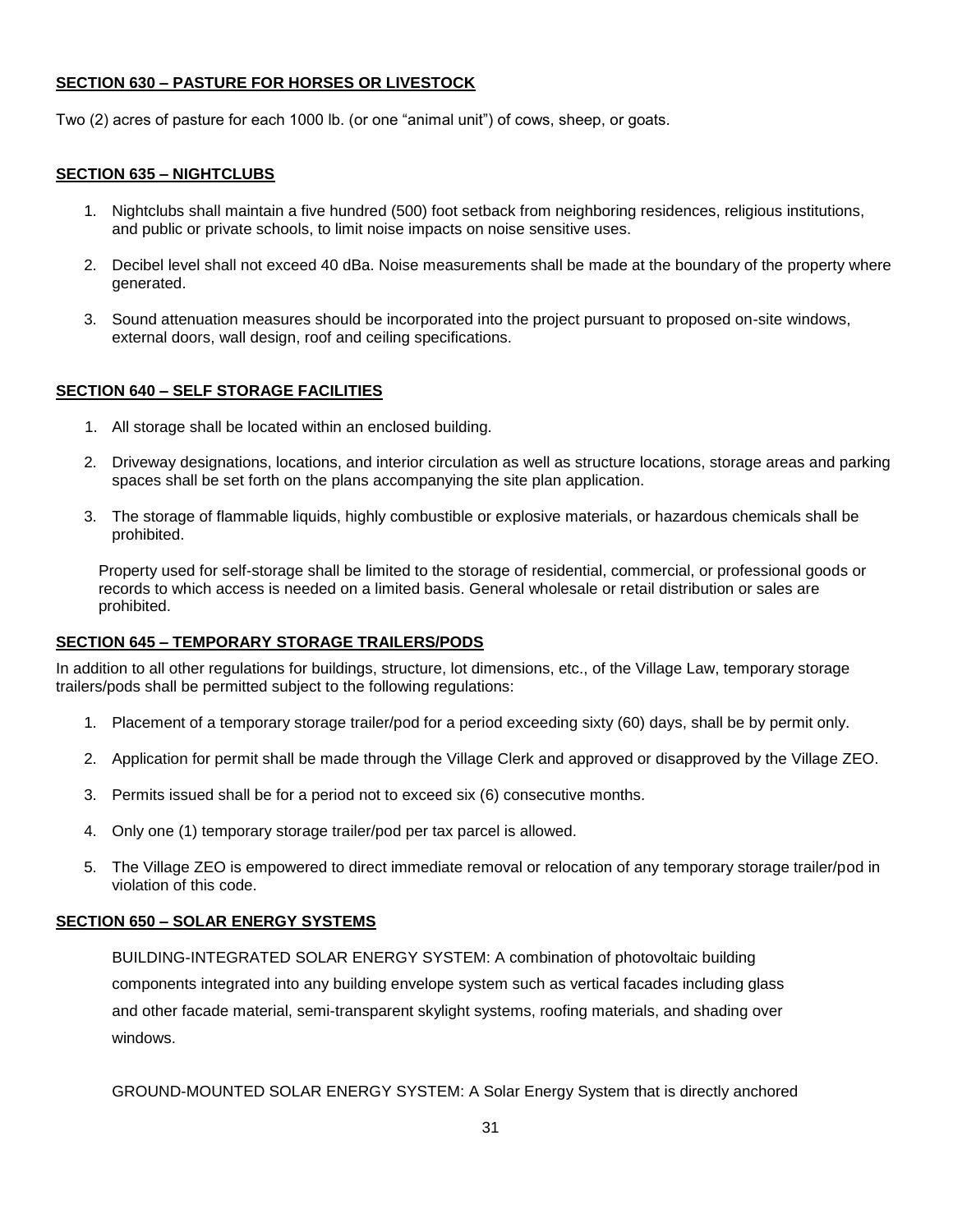to the ground and attached to a pole or other mounting system, not attached or affixed to an existing structure, and detached from any other structure.

LARGE-SCALE SOLAR ENERGY SYSTEM: A solar energy system that produces energy primarily for supplying more than 200 kW of electrical energy into a utility grid for wholesale or retail offsite sale or consumption whether generated by photovoltaics, solar thermal devices or other solar technologies, and whether ground-mounted or building-mounted. A large-scale solar energy system may also be referred to as a "solar plant", "solar energy system", "commercial solar energy system" or "solar power plant".

LOT COVERAGE, SOLAR ENERGY SYSTEM: the area measured from the outer edges of ground mounted arrays, batteries, storage cells, and all other mechanical equipment use to create solar energy, exclusive of fencing and unpaved roadways.

MEDIUM-SCALE SOLAR ENERGY SYSTEM: A ground mounted solar energy system or solar thermal system and produces between 25kW and 200 kW of electricity.

SMALL-SCALE SOLAR ENERGY SYSTEM: A roof-mounted or building-integrated solar energy system or solar thermal system servicing primarily the building or buildings on the parcel on which it is located for onsite consumption for either residential or business use, and limited to those rooftop and building-integrated, roof-mounted, and ground-mounted solar collectors that produce 25 kW or less electricity.

ROOF-MOUNTED SOLAR ENERGY SYSTEM: A solar panel system located on the roof of any legally permitted building or structure for the purpose of producing electricity or solar thermal power generation for onsite consumption.

SOLAR ENERGY EQUIPMENT: Electrical energy storage devices, material, hardware, inverters, or any other electrical equipment and conduit of photovoltaic devices associated with the production of electrical energy.

SOLAR ENERGY SYSTEM (SES): A photovoltaic (PV) electrical generating system composed of a combination of both Solar panels and Solar Energy Equipment. SOLAR PANEL: A Photovoltaic device capable of collecting and converting solar energy into electrical energy.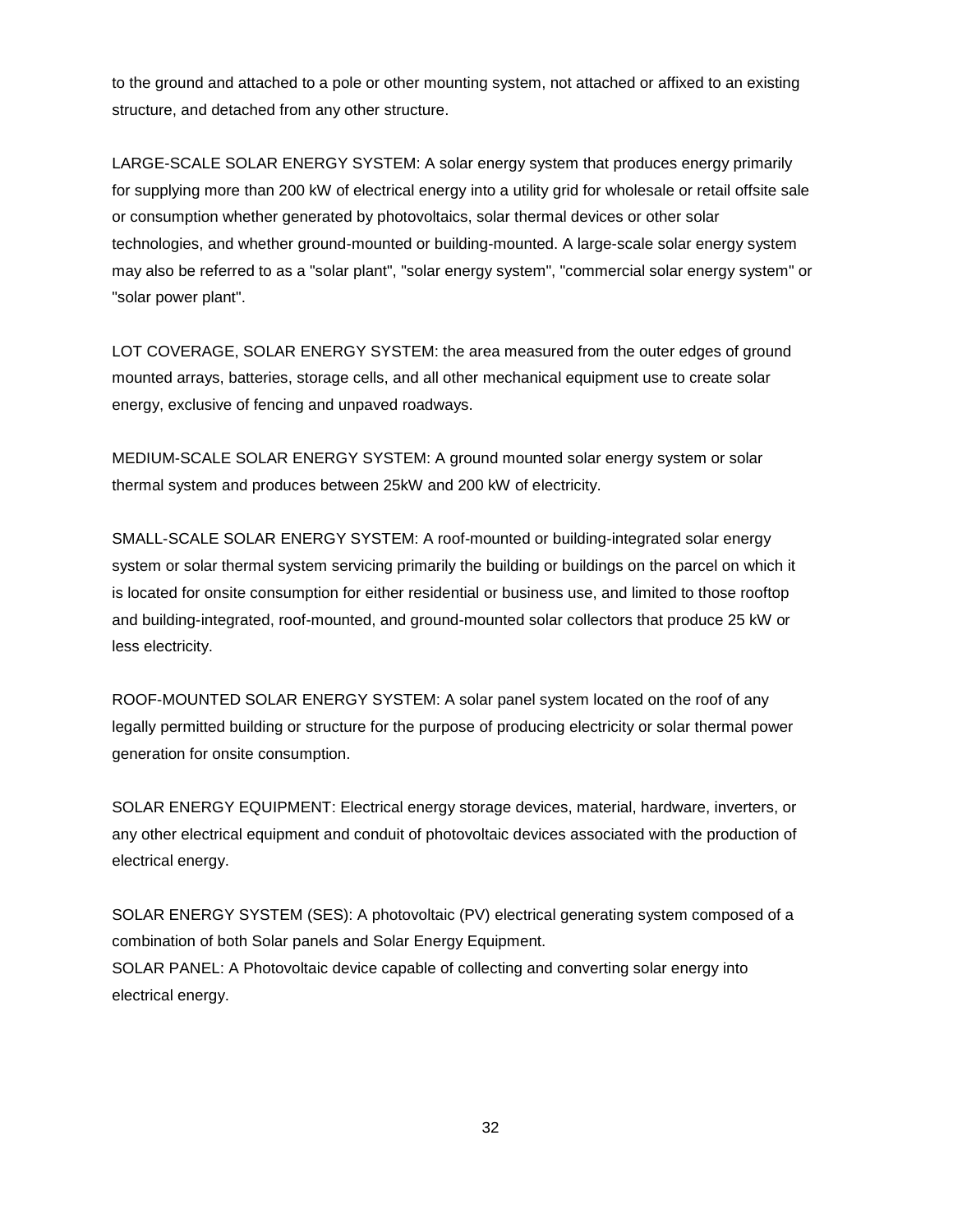# I. Purpose

The Village of Chaumont has determined that comprehensive regulations regarding the development of solar energy systems are necessary to protect the interests of the Village, its residents, and its businesses by advancing and protecting the public health, safety, and welfare of the Village of Chaumont by:

1. Taking advantage of a safe, abundant, renewable, and non-polluting energy resource;

2. Decreasing the cost of energy to the owners of commercial and residential properties, including single-family homes;

3. Accommodating solar energy systems while balancing the potential impact on neighbors and preserving the rights of property owners to install solar energy system; and

4. Promoting the effective and efficient use of solar energy resources, set provisions for the placement, design, construction and operation of such systems to be consistent with the Village of Chaumont Comprehensive Plan to ensure that such systems will not have a significant adverse impact on the environment, aesthetic qualities, and character of the Village.

# II. Applicability

The requirements of this section shall apply to all Solar Energy Systems excluding Building-Integrated Solar Energy Systems. All Solar Energy Systems shall be designed, erected, installed, maintained, and repaired in accordance with all applicable codes, regulations and industry standards as referenced in the New York State Uniform Fire and Building Code, as well as may be required by the Public Service Commission regulations.

# III. Small Solar Energy Systems

# A. Roof-Mounted Small SES

1) Zoning permit. Roof-Mounted Solar Energy Systems that use the electricity onsite are permitted when attached to any lawfully permitted building or structure.

2) Height. Roof-Mounted Solar Energy Systems shall not exceed the maximum height restrictions of the zoning district within which they are located.

3) Aesthetics. Roof-Mounted Solar Energy System installations shall incorporate, when feasible, the following design requirements:

a. Panels facing the front yard must be mounted at the same angle as the roof's surface with a maximum distance of eighteen inches (18") between the roof and highest edge of the system.

b. Roof mounted structures shall be color-coordinated to harmonize with roof material and other dominant colors of the structure.

c. All solar collectors shall be installed so as to prevent any glare and heat that is perceptible beyond applicant property's lot lines.

4) Roof-Mounted Solar Energy Systems that use the energy onsite shall be exempt from Site Plan Review under the land development code or other land use regulations, unless such Roof-Mounted system increases the overall height of the structure by more than eighteen (18) inches, in which case a site plan review by the Planning Board shall be required.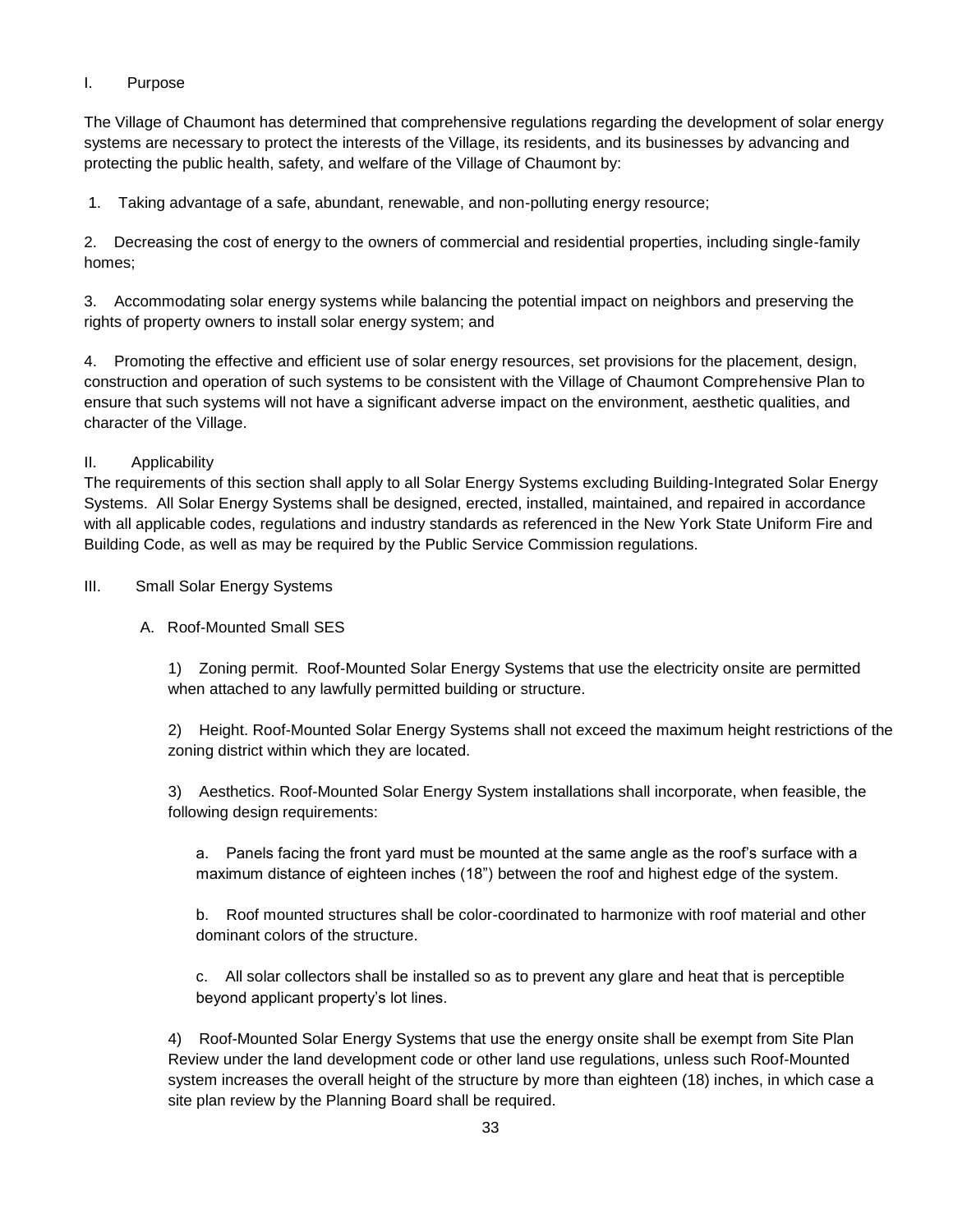# B. Ground-Mounted Small SES

1) Zoning permit. Ground-Mounted Solar Energy Systems that use the electricity onsite are permitted as accessory structures. A valid zoning permit shall be obtained through the Village of Chaumont Zoning Enforcement Officer, prior to installation.

2) Height and Setback. Ground-Mounted Solar Energy Systems shall not exceed sixteen (16) feet in height when oriented at maximum tilt. They shall be setback at least twenty (20) feet from side and rear lot lines. All solar collectors must be located in compliance with NYS Department of Environmental Conservation (DEC) and Federal FloodPlain regulations and specifications as they pertain to waterways, waterbodies, and designated wetlands.

3) Lot Coverage. Systems are limited to a maximum coverage of forty (40) percent.

4) All such Systems shall be installed in the side or rear yards only.

5) Glare. All solar collectors shall be installed so as to prevent any glare and heat that is perceptible beyond subject property's lot lines. Particular attention shall be paid to panel orientation with regard to airport runway locations, airplane flyover/approach patterns, and emergency helicopter landing areas to minimize potential glare impacts on pilots.

#### IV. Medium-Scale Solar Energy Systems

A. Medium-Scale Solar Energy Systems are permitted through Site Plan Review subject to the requirements set forth in this Section. Applications for the installation of a Medium-Scale Solar Energy System shall be reviewed by the Enforcement Officer and then referred to the Planning Board for its review and recommendation to the Village Board of Trustees.

1) All Medium-Scale Solar Energy Systems shall be designed by a NYS licensed architect or licensed engineer and installed in conformance with the applicable International Building Code, International Fire Prevention Code and National Fire Protection Association (NFPA) 70 Standards.

2) All solar collectors must be located in compliance with NYS DEC and Federal FloodPlain regulations and specifications as they pertain to waterways, waterbodies, and designated wetlands.

3) Application requirements for Medium-Scale Solar Energy Systems. The following items are required as well as those set forth in Section 415:

a. If the property of the proposed project is to be leased, legal consent between all parties, specifying the use(s) of the land for the duration of the project, including easements and other agreements, shall be submitted.

b. Blueprints signed by a Professional Engineer or Registered Architect showing the layout of the Solar Energy System shall be required. Plans shall show the proposed layout of the entire Solar Energy System along with a description of all components, whether on site or off site, including existing vegetation, existing or proposed access, gates, parking areas, mounting systems, inverters, panels, fencing, proposed clearing and grading of all sites involved, as well as proposed buffering and screening.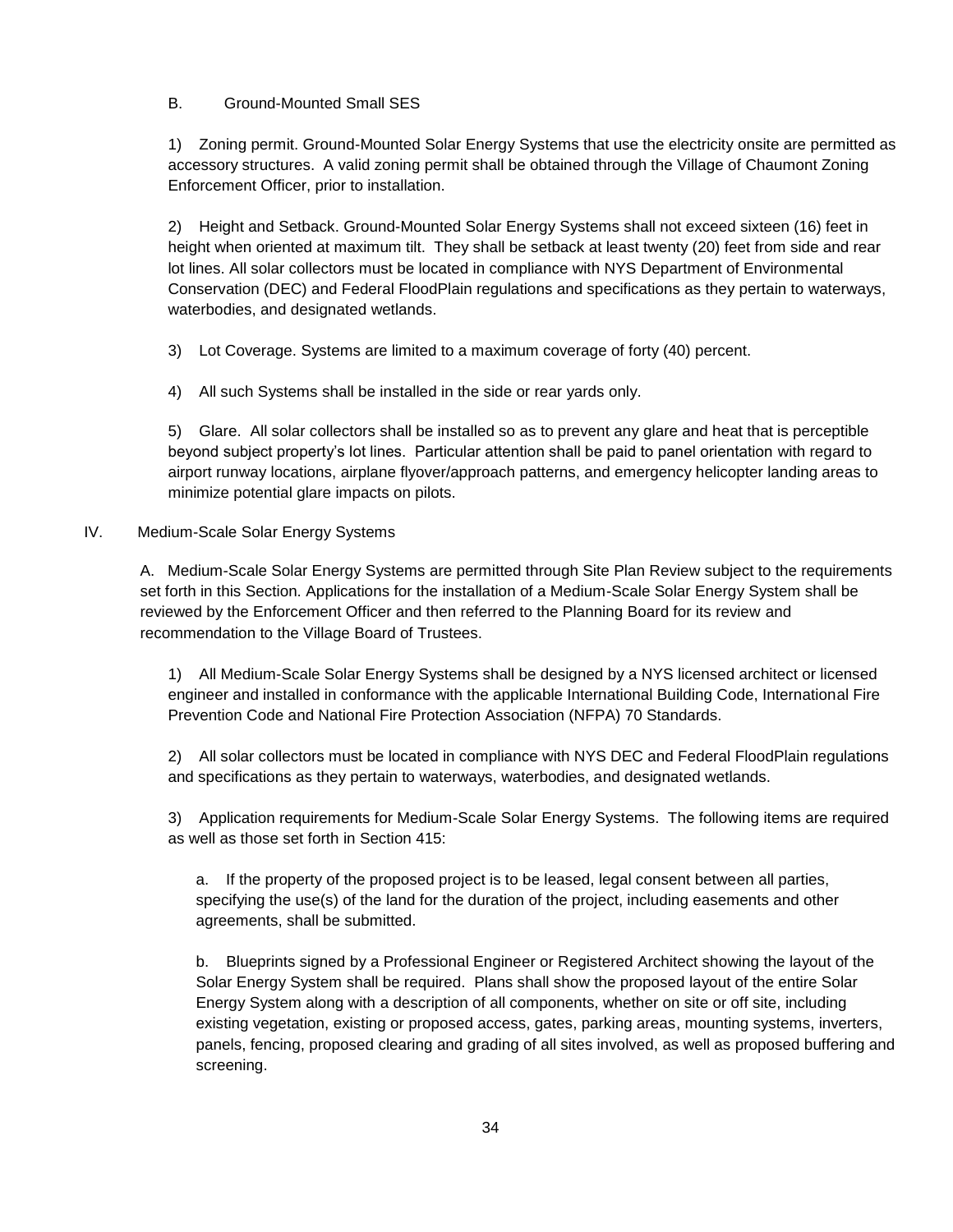c. The equipment specification sheets shall be documented and submitted for all proposed photovoltaic panels, significant components, mounting systems, and inverters to be installed. Photo simulations shall be included showing the proposed Medium-Scale Solar Energy System in relation to the building/site along with elevation views and dimensions, and manufacturer's specifications and photos of the proposed Medium-Scale Solar Energy System, solar collectors, and all other components must also be submitted. The Planning Board may require photo simulations to be provided from specific roads or other public areas that may be impacted.

d. A clearing and grading plan that shall also include methods to stockpile, reduce erosion of, and reuse all topsoil from the site. If one acre or more of land is to be disturbed, the applicant shall also submit a Stormwater Pollution Prevention Plan consistent with NYSDEC requirements. Clearing and/or grading activities are subject to review by the Planning Board and shall not commence until the issuance of site plan approval.

e. A Property Operation and Maintenance Plan. It shall be submitted and shall include at a minimum: schedule for maintenance of the photovoltaic panels and equipment, frequency of visits of maintenance personnel, schedule of maintenance of vegetative screening and process for replacement of dead vegetation, and schedule of mowing.

f. Applicants shall produce evidence of consultations with Wheeler-Sack Army Airfield and the Watertown International Airport regarding potential negative impacts of the project on their facilities and air traffic patterns. At a minimum, a letter shall be provided from each facility stating they have reviewed the project and any comments.

4) Review Standards for Medium-Scale Solar Systems.

a. Height and Setback. Medium-Scale Solar Energy Systems shall not exceed sixteen (16) feet in height when oriented at maximum tilt. Solar structures and equipment shall be setback a minimum of fifty (50) feet from lot lines in the MUB district and 100' in the AGR district unless located adjacent to a lot containing a single or multi-family residence then a minimum setback of 200 feet is required. Solar structures that are adjacent to other parcels with similar scale solar systems will have a 0' setback.

b. Lot Coverage. A Medium-Scale Solar Energy System that is ground-mounted shall not exceed 50 percent of the total size of the lot or parcel on which it is installed.

c. Roadways. In accordance with National Fire Protection Association, all access roads shall be a minimum of twenty (20) feet wide to assure adequate emergency and service access. Dead end roads that are at least 150 feet in length shall be provided with approved provisions for the turning around of fire apparatus. Maximum use of existing roads, public or private, shall be made. Minimal access points shall be allowed by the Planning Board. A turnaround shall be provided at the gate.

d. Fences. All Medium-Scale Solar Energy Systems shall be enclosed by seven (7) foot high fencing to prevent unauthorized access. The type of fencing and placement of the gate shall be determined by the Planning Board. The fencing and the system may be further screened by any landscaping needed to avoid adverse aesthetic impacts.

e. Screening. All Medium-Scale Solar Energy Systems shall have the least visual effect practical, as determined by the Planning Board. Based on site specific conditions, including topography, adjacent structures and roadways, reasonable efforts shall be made to minimize visual impacts by preserving natural vegetation, and providing berms or landscape screening consisting of native species to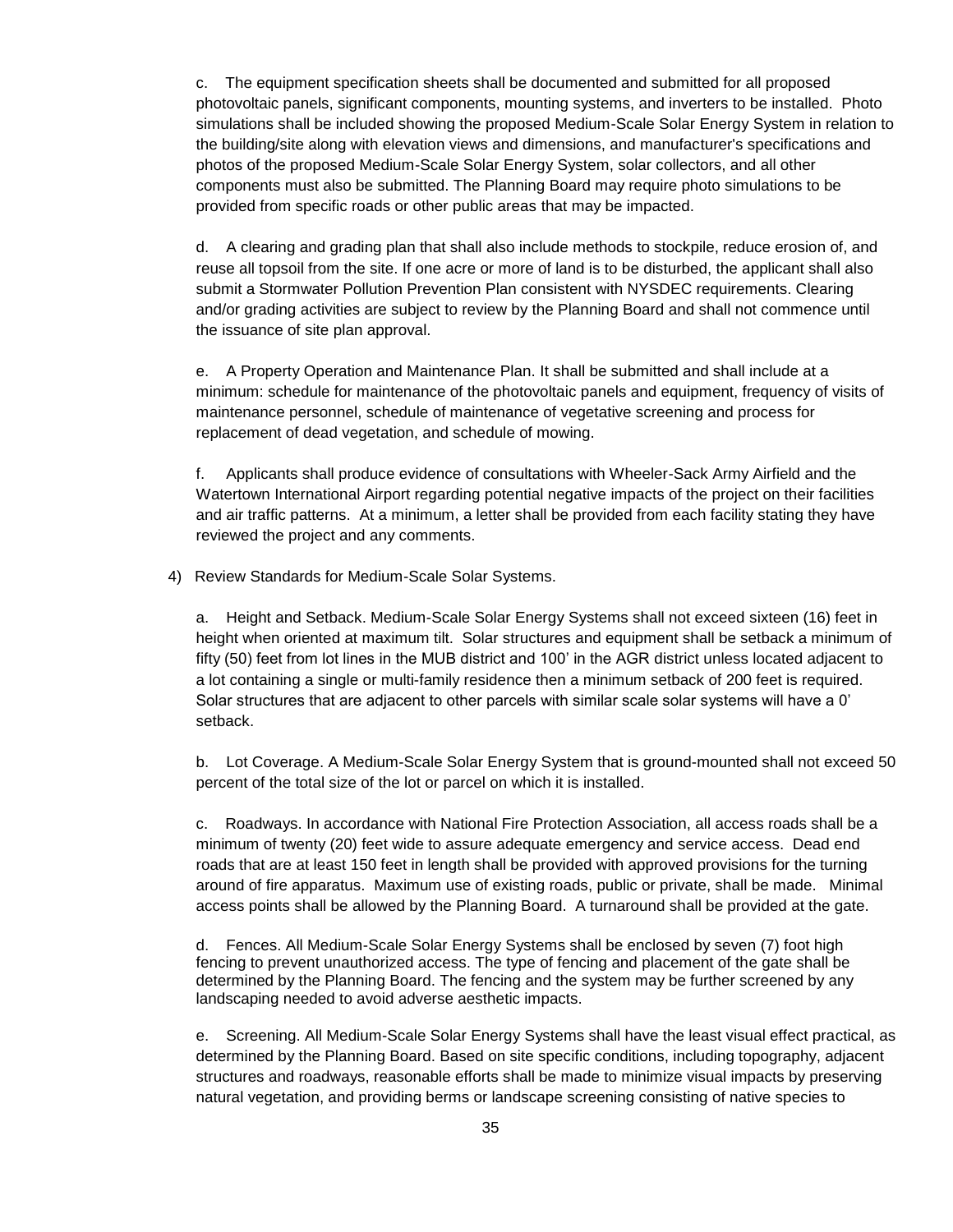abutting residential properties, public roads, public sites, and known areas of important views or vistas, but screening should minimize the shading of solar collectors. No more than fifteen (15) percent of the total existing brush, trees, and other perimeter screening vegetation on a parcel of property may be removed in order to accommodate a solar energy system. Appurtenant structures such as inverters, batteries, equipment shelters, storage facilities, transformers, shall also be screened as above.

f. Vegetation. Appropriate landscaping and/or site design features, including both the maintenance of existing natural vegetation and the introduction of new plantings consisting of a naturally appearing blend of deciduous and coniferous species, shall be required to help screen the facility and accessory structures from roads, neighboring residences, and other uses. Any existing tree or group of trees which stands within or near a required planting area may be used to satisfy the screening and tree planting requirements. The protection of tree stands, rather than individual trees, is strongly encouraged.

Landscaping to attain 80% screening shall be some combination of the following, to encourage a more natural landscape:

- 1 canopy tree per 50'
- 10 understory trees per 50
- 15 shrubs per 50'

g. Signage. The manufacturers or installer's identification, contact information, and appropriate warning signage shall be posted at the site and clearly visible. Solar equipment shall not be used for displaying any advertising. All signs, flags, streamers or similar items, both temporary and permanent, are prohibited on solar equipment except: (a) manufacturer's or installer's identification; (b) appropriate warning signs and placards; (c) signs that may be required by a federal agency; and (d) signs that provide a 24-hours emergency contact phone number and warn of any danger.

h. Glare. Solar panels shall be placed and arranged such that reflected solar radiation or glare shall not be directed onto adjacent buildings, properties, or roadways. Exterior surfaces of all collectors and related equipment shall have a non-reflective finish. Particular attention shall be paid to panel orientation with regard to airport runway locations, airplane flyover/approach patterns, and emergency helicopter landing areas to minimize potential glare impacts on pilots.

i. Noise. Noise producing equipment such as substations and inverters shall be located to minimize noise impacts on adjacent properties. Their setback from property lines should achieve no discernable difference from existing noise levels at the property line.

j. Safety. The owner/operator shall provide a letter from the Fire Chiefs of the Chaumont Fire Department and the Three Mile Bay Fire Department verifying their review of the application and site plan and providing any comments. All means of shutting down the photovoltaic solar energy system shall be clearly marked on the site plan and building permit applications.

k. Stormwater Management. The Solar Energy System shall be designed with the ground cover a pervious to the maximum extent practicable so that stormwater infiltrates as sheet flow across the system. If solar panels are constructed in such a manner as to promote effective infiltration of rainfall the Solar Energy System may be considered pervious for stormwater pollution prevention purposes. Other structures such as but not limited to transformers, buildings, or paved entrance roads shall still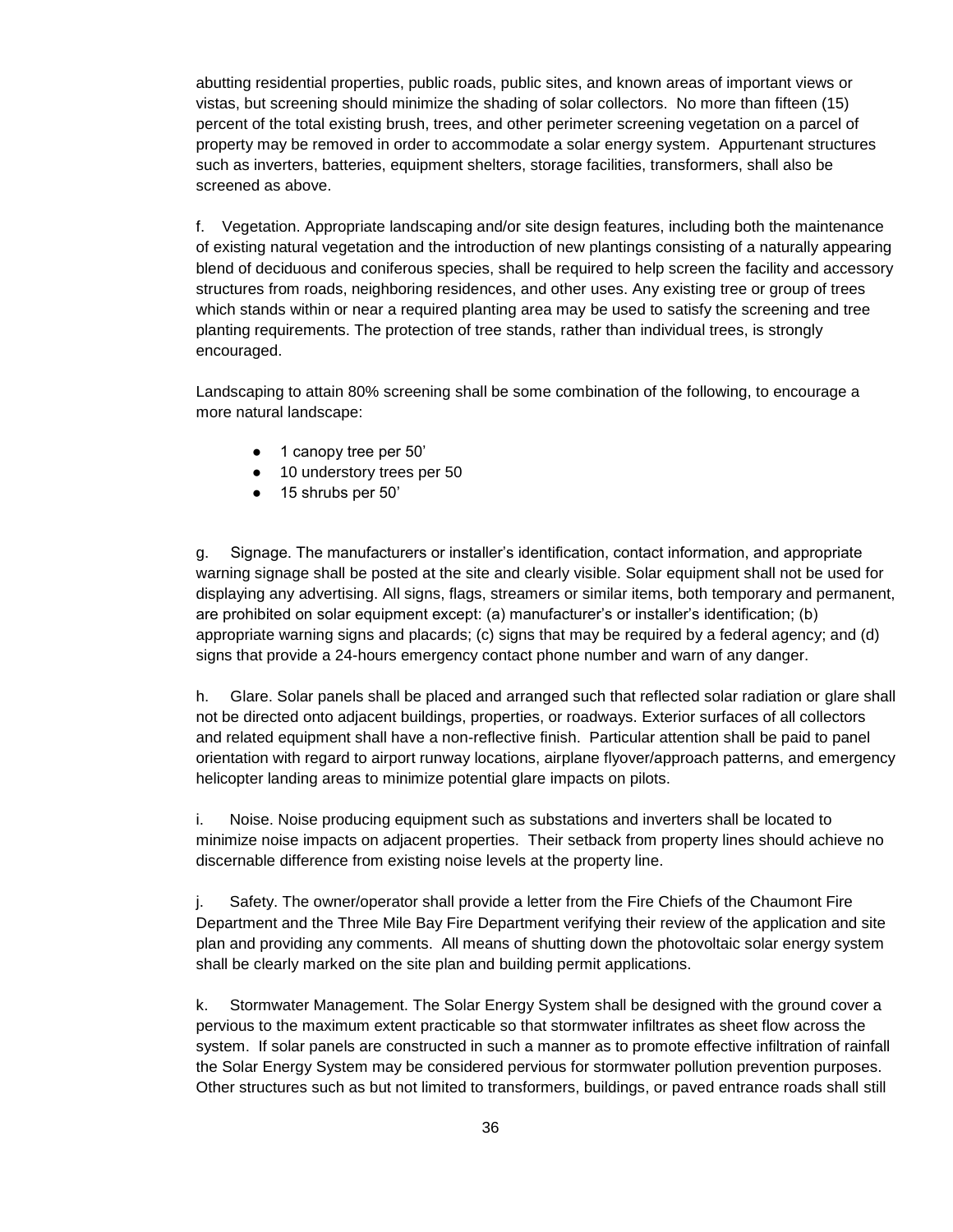be considered impervious. The following criteria must be met in order to establish a Solar Energy System as pervious cover:

- a. Panels must be positioned to allow water to run off their surfaces.
- b. Soil with adequate vegetative cover must be maintained under and around the panels.
- c. The area around each panel must be adequate to ensure proper vegetative growth under and between the panels.

l. The Planning Board may impose conditions on its approval of any Site plan review under this Section in order to enforce the standards referred to in this Section or in order to discharge its obligations under the State Environmental Quality Review Act (SEQRA).

V. Large Scale Solar Energy Systems

A. Large-Scale Solar Energy Systems are permitted through Site Plan Review subject to the requirements set forth in this Section. Applications for the installation of a Large-Scale Solar Energy System shall be reviewed by the Enforcement Officer and then referred to the Planning Board for its review and recommendation to the Village Board of Trustees.

1) All Large-Scale Solar Energy Systems shall be designed by a NYS licensed architect or licensed engineer and installed in conformance with the applicable International Building Code, International Fire Prevention Code and National Fire Protection Association (NFPA) 70 Standards.

2) All solar collectors must be located in compliance with NYS DEC and Federal FloodPlain regulations and specifications as they pertain to waterways, waterbodies, and designated wetlands.

3) Application requirements for Large-Scale Solar Energy Systems. The following items are required as well as those set forth in Section 415:

a. If the property of the proposed project is to be leased, legal consent between all parties, specifying the use(s) of the land for the duration of the project, including easements and other agreements, shall be submitted.

b. Blueprints signed by a Professional Engineer or Registered Architect showing the layout of the Solar Energy System shall be required. Plans shall show the proposed layout of the entire Solar Energy System along with a description of all components, whether on site or off site, including existing vegetation, existing or proposed access, gates, parking areas, mounting systems, inverters, panels, fencing, proposed clearing and grading of all sites involved, as well as proposed buffering and screening.

c. The equipment specification sheets shall be documented and submitted for all proposed photovoltaic panels, significant components, mounting systems, and inverters to be installed. Photo simulations shall be included showing the proposed Large-Scale Solar Energy System in relation to the building/site along with elevation views and dimensions, and manufacturer's specifications and photos of the proposed Large-Scale Solar Energy System, solar collectors, and all other components must also be submitted. The Planning Board may require photo simulations to be provided from specific roads or other public areas that may be impacted.

d. A clearing and grading plan that shall also include methods to stockpile, reduce erosion of, and reuse all topsoil from the site. If one acre or more of land is to be disturbed, the applicant shall also submit a Stormwater Pollution Prevention Plan consistent with NYSDEC requirements. Clearing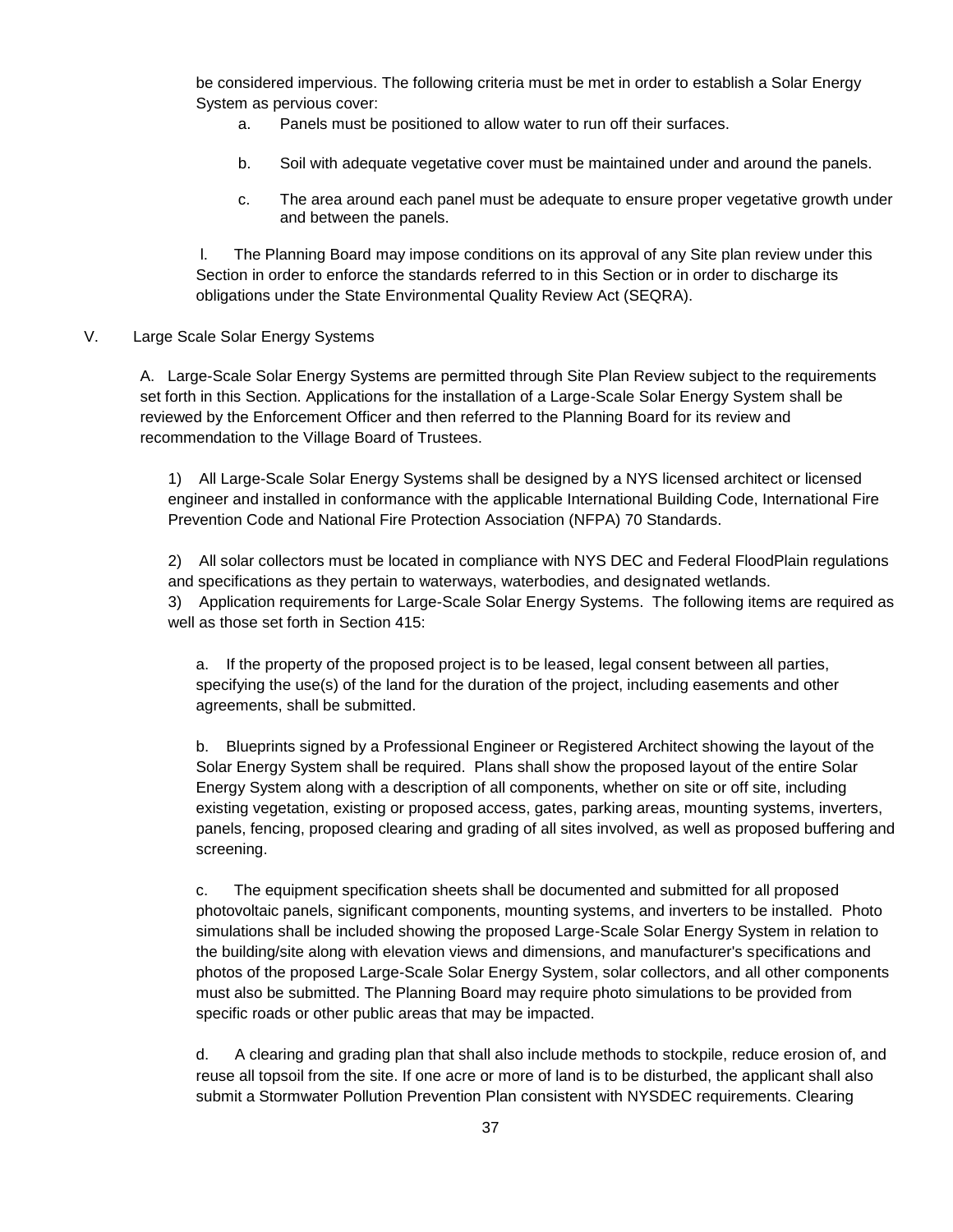and/or grading activities are subject to review by the Planning Board and shall not commence until the issuance of site plan approval.

e. Property Operation and Maintenance Plan. Such a Plan shall include at a minimum: schedule for maintenance of the photovoltaic panels and equipment; frequency of visits of maintenance personnel; schedule of maintenance of vegetative screening and process for replacement of dead vegetation; schedule of mowing.

f. Glint and Glare Analysis Report shall be required to determine potential impacts to the Watertown International Airport and Wheeler-Sack Army Airfield. The Report shall take into consideration takeoff, approach, flight patterns, training operations in the area, and emergency helicopter landing sites.

g. Screening Plan. Such a plan shall describe and show the location of proposed features that will mitigate the view from public areas, streets, roads, and residential properties.

- h. Decommissioning.
	- a. Solar Energy Systems that have been abandoned or have not produced electricity for a period of [1] year shall be removed at the Owner and/or Operators expense, the cost of which may come from any security made with the Village of Chaumont as set forth in Section 10(b) herein.
	- b. A Decommissioning Plan signed by the owner and/or operator of the Solar Energy System shall be submitted by the applicant, addressing the following:
		- i. The cost of removing the Solar Energy System.
		- ii. The time required to decommission and remove the Solar Energy System and ancillary structures.
		- iii. The time required to repair any damage caused to the property by the installation and removal of the Solar Energy System.
- i. Security.

a. The deposit, executions, or filing with the Village Clerk of cash, bond, or other form of security reasonably acceptable to the Village attorney and/or engineer, shall be in an amount sufficient to ensure the good faith performance of the terms and conditions of the permit issued pursuant hereto and to provide for the removal and restorations of the site subsequent to removal. The amount of the bond or security shall be 100 % of the cost of removal of the Large or Medium Solar Energy System and restoration of the property with an escalator of 3 % annually for the life of the Solar Energy System. The decommissioning amount shall be reduced by the amount of any estimated salvage value of the Solar Energy System.

b. In the event of default upon performance of such conditions, after proper notice and expiration of any cure periods, the cash deposit, bond, or security shall be forfeited to the Village, which shall be entitled to maintain an action thereon. The cash deposit, bond, or security shall remain in full force and effect until restoration of the property as set forth in the decommissioning plan is completed.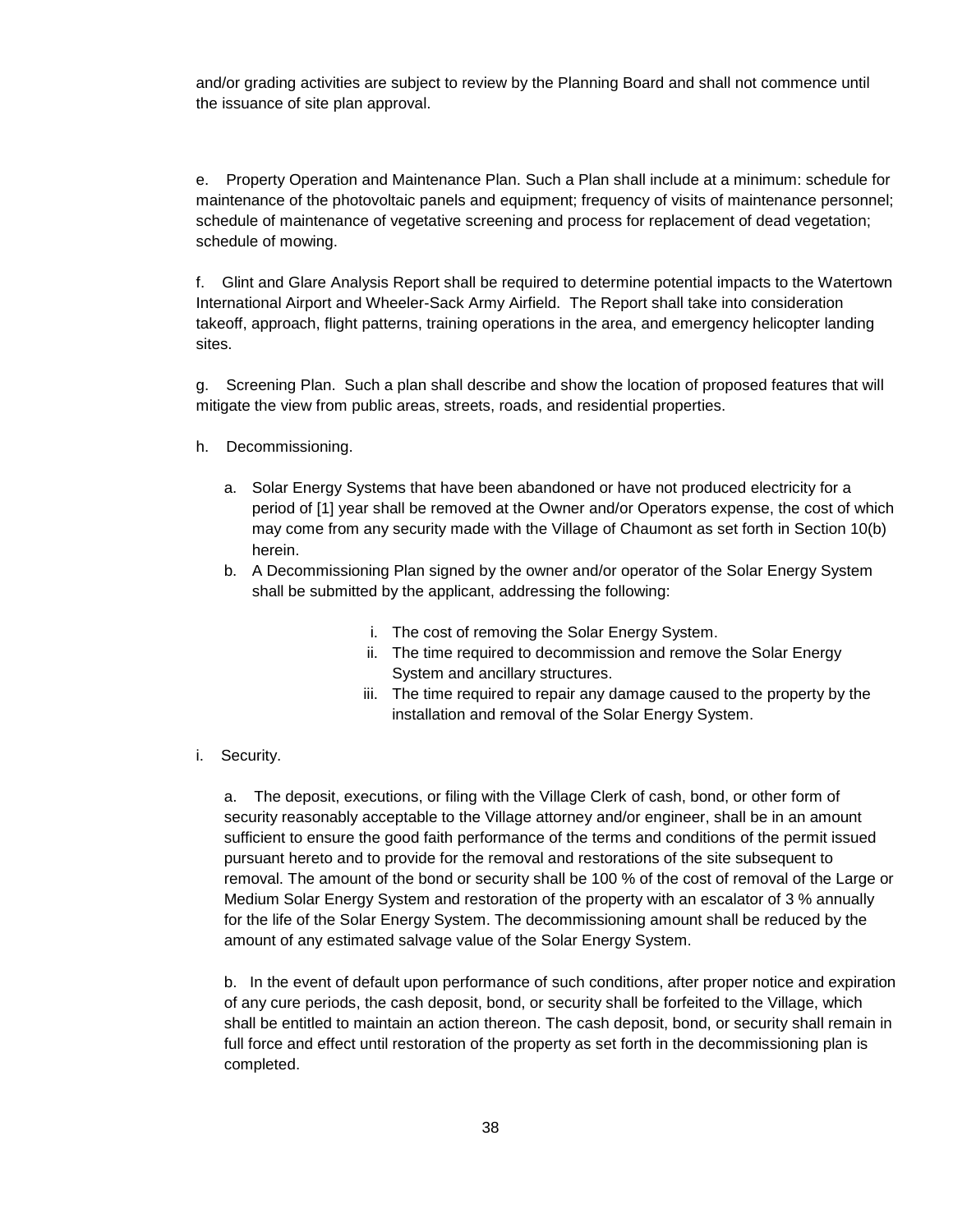c. Upon cessation of electricity generation of a Solar Energy System on a continuous basis for 12 months, the Village may notify and instruct the owner and/or operator of the Solar Energy System to implement the decommissioning plan. The decommissioning plan must be completed within 360 days of notification.

d. If the owner and/or operator fails to comply with decommissioning upon any abandonment, the Village may, at its discretion, utilize the bond and/or security for the removal of the Solar Energy System and restoration of the site in accordance with the decommissioning plan.

#### 4) Review Standards for Large-Scale Solar Systems.

a. Height and Setback. Large-Scale Solar Energy Systems shall not exceed sixteen (16) feet in height when oriented at maximum tilt. Solar structures and equipment shall be setback a minimum of fifty (50) feet from lot lines in the MUB district and 100' in the AGR district unless located adjacent to a lot containing a single or multi-family residence then a minimum setback of 200 feet is required. Solar structures that are adjacent to other parcels with the similar scale solar systems will have a 0' setback.

b. Lot Coverage. A Large-Scale Solar Energy System that is ground-mounted shall not exceed 50 percent of the total size of the lot or parcel on which it is installed. The surface area covered by Solar Panels shall be included in total lot coverage.

c. Fences. All Large-Scale Solar Energy Systems shall be enclosed by seven (7) foot high fencing to prevent unauthorized access. The type of fencing and placement of gate shall be determined by the Planning Board. The fencing and the system may be further screened by any landscaping needed to avoid adverse aesthetic impacts.

d. Screening. All Large-Scale Solar Energy Systems shall have the least visual effect practical, as determined by the Planning Board. Based on site specific conditions, including topography, adjacent structures, and roadways, reasonable efforts shall be made to minimize visual impacts by preserving natural vegetation, and providing berms or landscape screening consisting of native species to abutting residential properties, public roads, public sites, and known areas of important views or vistas, but screening should minimize the shading of solar collectors. No more than fifteen (15) percent of the total existing brush, trees, and other perimeter screening vegetation on a parcel of property may be removed in order to accommodate a solar energy system. Appurtenant structures such as inverters, batteries, equipment shelters, storage facilities, transformers, shall be screened from off-site.

e. Vegetation. All large-scale Solar Energy Systems shall be completely screened with a vegetative buffer or landscaping from all streets and adjacent residential uses. Appropriate landscaping and/or site design features, including both the maintenance of existing natural vegetation and the introduction of new plantings consisting of a naturally appearing blend of deciduous and coniferous species, shall be required to help screen the facility and accessory structures from roads, neighboring residences, and other uses. Any existing tree or group of trees which stands within or near a required planting area may be used to satisfy the screening and tree planting requirements. The protection of tree stands, rather than individual trees, is strongly encouraged.

f. Landscaping to attain 80% screening shall be some combination of the following, to encourage a more natural landscape:

i. 1 canopy tree per 50'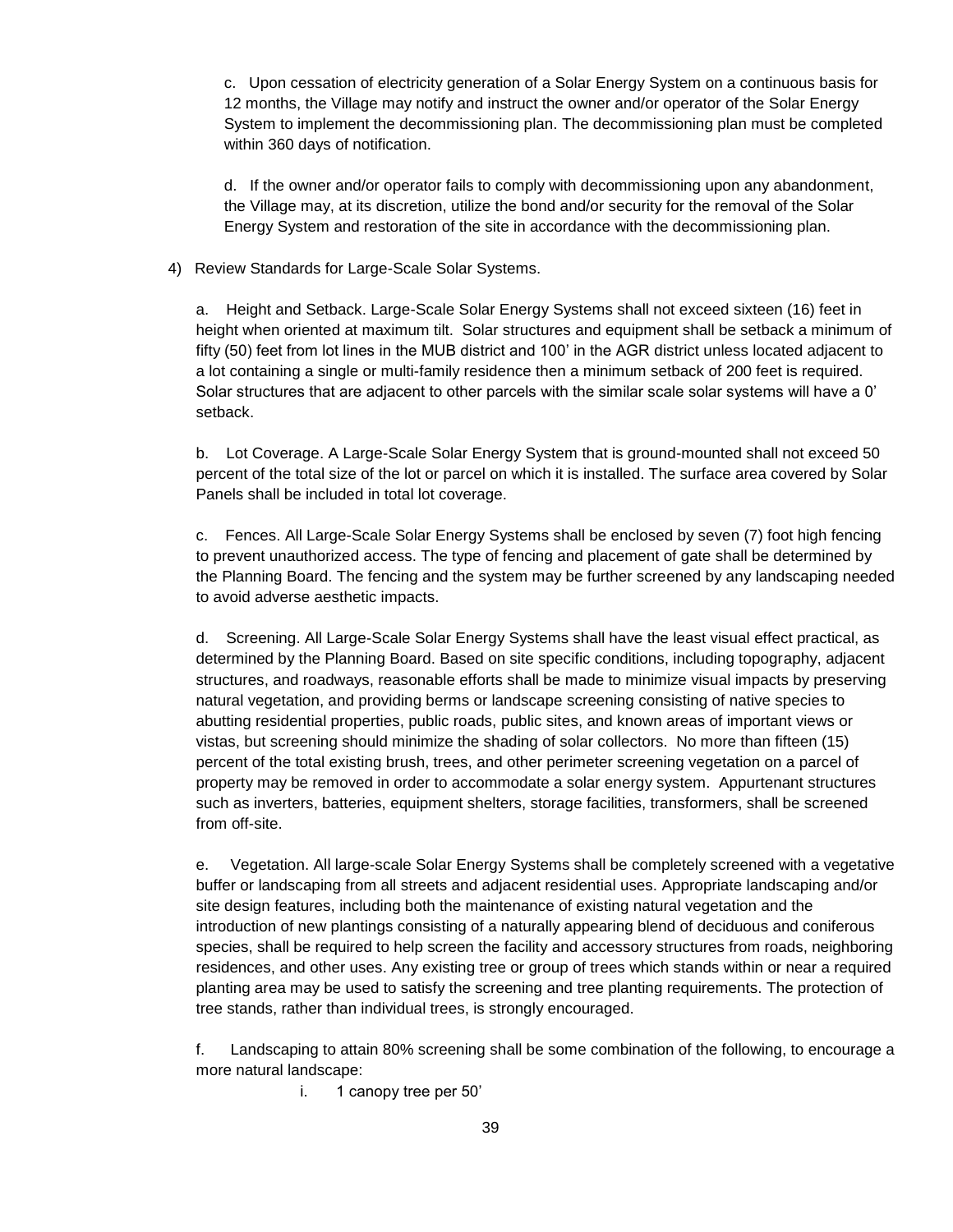- ii. 10 understory trees per 50
- iii. 15 shrubs per 50'

g. Signage. Warning signs with the owner's contact information shall be placed on the entrance and perimeter of the fencing. Solar equipment shall not be used for displaying any advertising. All signs, flags, streamers or similar items, both temporary and permanent, are prohibited on solar equipment except: (a) manufacturer's or installer's identification; (b) appropriate warning signs and placards; (c) signs that may be required by a federal agency; and (d) signs that provide a 24-hours emergency contact phone number and warn of any danger.

h. Glare. Solar panels shall be placed and arranged such that reflected solar radiation or glare shall not be directed onto adjacent buildings, properties, or roadways. Exterior surfaces of all collectors and related equipment shall have a non-reflective finish. Particular attention shall be paid to panel orientation with regard to airport runway locations, airplane flyover/approach patterns, and emergency helicopter landing areas to minimize potential glare impacts on pilots.

i. Noise. Noise producing equipment such as substations and inverters shall be located to minimize noise impacts on adjacent properties. Their setback from property lines should achieve no discernable difference from existing noise levels at the property line.

j. Access Roads. In accordance with National Fire Protection Association, all access roads shall be a minimum of twenty (20) feet wide to assure adequate emergency and service access. Dead end roads that are at least 150 feet in length shall be provided with approved provisions for the turning around of fire apparatus. Maximum use of existing roads, public or private, shall be made. Minimal access points shall be allowed by the Planning Board. A turnaround shall be provided at the gate.

k. Safety. The owner/operator shall provide a letter from the Fire Chief of the Chaumont Fire Department and the Three Mile Bay Fire Department that the Departments have reviewed the application and site plan and provided any comments. All means of shutting down the photovoltaic solar energy system shall be clearly marked on the site plan and building permit applications.

l. The Planning Board may impose conditions on its approval of any Site plan review under this Section in order to enforce the standards referred to in this Section or in order to discharge its obligations under the State Environmental Quality Review Act (SEQRA).

# VI. Solar Rights

A. Pursuant to Chapter 7-704 of New York Village Law, all parcels within the Village of Chaumont shall be permitted to enjoy access to direct sunlight.

B. No structure shall be constructed or vegetation installed that limits direct solar access greater than 50 percent of the ground surface of adjoining lots to less than six hours (per day) on any day of the year.

# **SECTION 655 – CAR WASH FACILITIES**

In addition to all other regulations for buildings, structure, lot dimensions, queuing (refer to parking requirements), etc., of the Village Law, car wash facilities shall be permitted subject to the following regulations:

1. The vehicle washing facility and customary uses or operations associated with the facility shall not be located closer than 200 feet to a residential district or use. If this setback cannot be met, then sound-proofing shall be provided and the doors should remain closed while washing related noise occurs.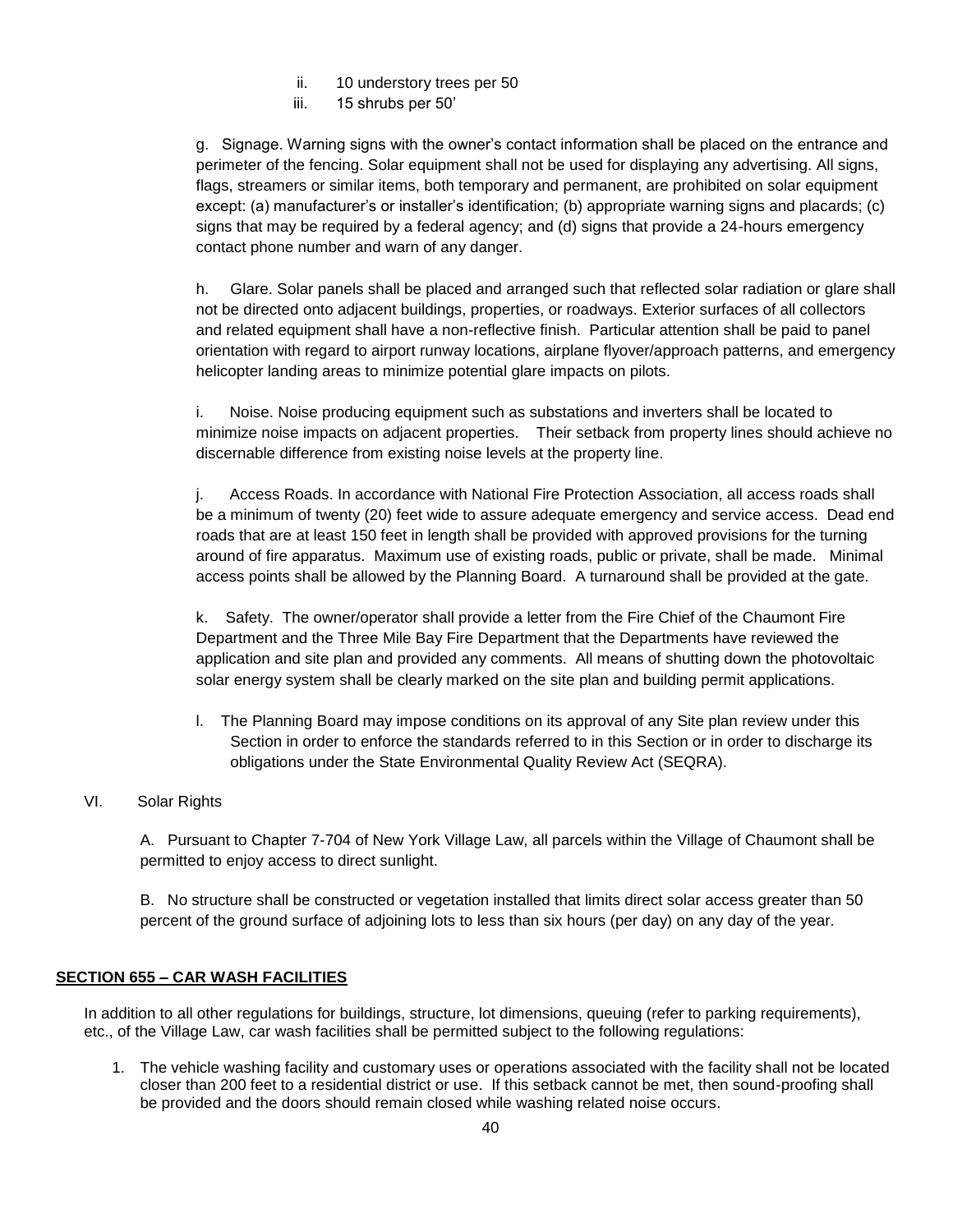- 2. Vacuum facilities may be provided outside the building but shall be set back as far as possible (or at least 200 feet) from nearby residences. Such areas shall be buffered or screened as deemed necessary by the Planning Board.
- 3. Wash water shall be recirculated within the washing system and discharged according to New York State regulations.
- 4. All drive-through lanes must be located and designed to ensure that they do not adversely affect traffic circulation on adjoining streets. Drive-through lanes on corner lots must not route exiting traffic into adjacent residential neighborhoods.
- 5. Adequate drainage facilities shall be provided to prevent standing water on-site as well as to limit off-site drainage impacts.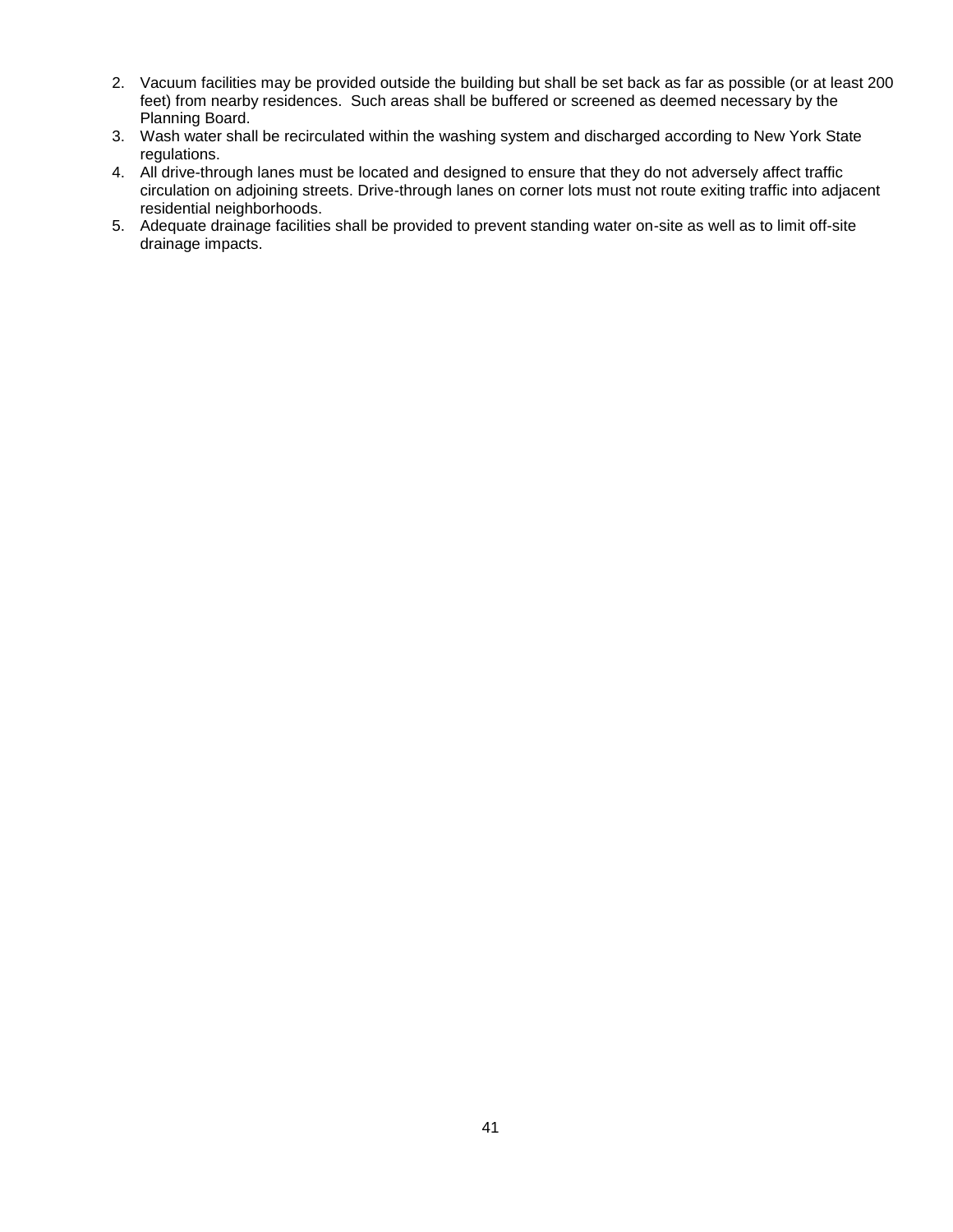# **ARTICLE VII**

#### **NON-CONFORMITIES**

#### **SECTION 705 – STRUCTURES**

- 1. A non-conforming structure may be continued subsequent to adoption of this Law, but the structure shall not be enlarged in a way that increases its non-conformity. Such enlargement includes any addition which is in violation of the setbacks established by this Law, but which is no closer to any lot line than the existing structure.
- 2. Nothing under the provisions of this local law shall prevent the repair, restoration or reconstruction of a nonconforming structure provided that its owner or owners can demonstrate to the Zoning Officer that construction, erection or location of a conforming structure is physically impractical due to the size, configuration or condition of the lot. In addition, the owner must demonstrate that such repair, restoration or reconstruction is undertaken only on the same premises and to the extent previously occupied by the non-conforming structure. Also, the reconstruction of a destroyed non-conforming structure will be permitted within three years of the destruction, only if the lot does not adjoin other property held by the same owner where sufficient land could be transferred to eliminate that nonconformity without reducing such other property to non-conforming dimensions.

## **SECTION 710 – USES**

Any use of land or structures which by the enactment of this local law is made non-conforming may be continued on the premises and to the extent pre-existing provided that:

- 1. No non-conforming use shall be expanded, extended or otherwise increased so as to occupy a greater area of land than was committed to the non-conforming use at the time of such enactment;
- 2. No non-conforming use shall be extended so as to displace a conforming use;
- 3. No non-conforming use of land or structures which has, for any reason, been discontinued for a period of one (1) year maximum from date of discontinuance shall be re-established, and only conforming uses shall be thereafter permitted;
- 4. A non-conforming use of land or structures, once changed to a conforming use, shall not be permitted to change back to a non-conforming use.

#### **SECTION 715 – LOTS OF RECORD**

Any lot of record held under separate ownership prior to the enactment of this local law and having lot width or lot depth or both less than the minimum area requirements set forth in this local law may be developed with any compatible use listed without requiring a variance provided that such lot:

- 1. Does not adjoin other property held by the same owner where sufficient land could be transferred to eliminate the non-conformity without reducing such other property to non-conforming dimensions;
- 2. Has sufficient area, width and depth to undertake development which will:
	- A. Maintain the required minimum front setback,
	- B. Meet or exceed at least two-thirds (2/3) of the required minimum side and rear setbacks,
	- C. Not exceed the maximum permitted lot coverage;
- 3. Otherwise satisfies all applicable provisions of this local law.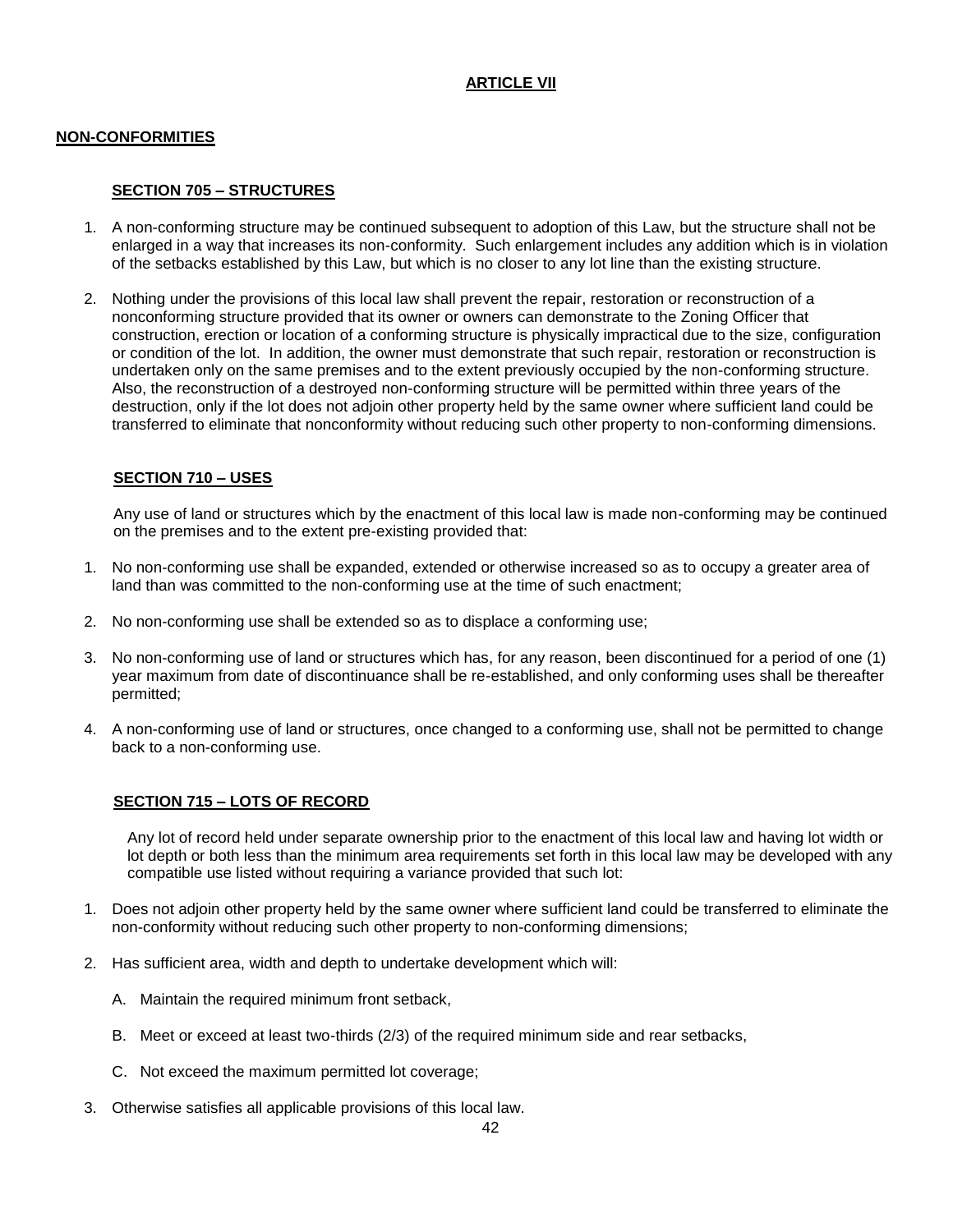# **ARTICLE VIII**

# **ADMINISTRATION AND ENFORCEMENT**

# **SECTION 805 – ZONING PERMIT**

- 1. No building or structure shall be erected, or use instituted, until a zoning permit has been issued. The exterior structural area of a building shall not be enlarged until a zoning permit has been issued.
- 2. A zoning permit shall not be required for:
	- A. Routine maintenance and improvement
	- B. Chimneys and placement of posts
	- C. Television antennae and satellite dishes
- 3. When establishing measurements to meet the required front yards and structure setbacks, the measurements shall be taken from the street line, lot line, or nearest high water elevation to the furthermost protruding part of the structure. This shall include such projecting facilities as cornices, eaves, porches, carports, attached garages, etc.
- 4. No such zoning permit or certificate of compliance shall be issued for any building or structure where said construction, addition and exterior expansion or use thereof would be in violation of any of the provisions of this law.
- 5. A zoning permit issued under this law shall expire six (6) months from the date of issue if construction is not started. Any use that has been discontinued for a period of twelve (12) months or longer shall be termed abandoned and may not be re-instituted without applying for a new zoning permit.
- 6. Applications for zoning permits shall be submitted to the Village Clerk and shall include two (2) copies of a layout or plot plan showing the actual dimensions of the lot to be built upon; the size and location on the lot of the structures and accessory structures to be; the distance from the building line to all lot lines, street right-of-way lines, waterfront property lines, streams and any other features of the lot; and such other information as may be necessary to determine and provide for the enforcement of this Law. This information and other relevant application data shall be provided on a form issued by the Village.
- 7. Temporary permits may be issued by the ZEO for a period not exceeding one (1) year for conforming and nonconforming structures. Such temporary permits are conditioned upon agreement by the owner or operator to remove the non-conforming structures or equipment upon expiration of the temporary permit or to bring the use into compliance by a specific time.
- 8. Parking lots for places of public assembly and commercial or business uses shall require a zoning permit for placement. They shall meet the requirements of Section 515.

# **SECTION 810 – ZONING ENFORCEMENT OFFICER (ZEO)**

- 1. This law shall be enforced by the ZEO who shall be appointed by the VBT.
- 2. The ZEO shall: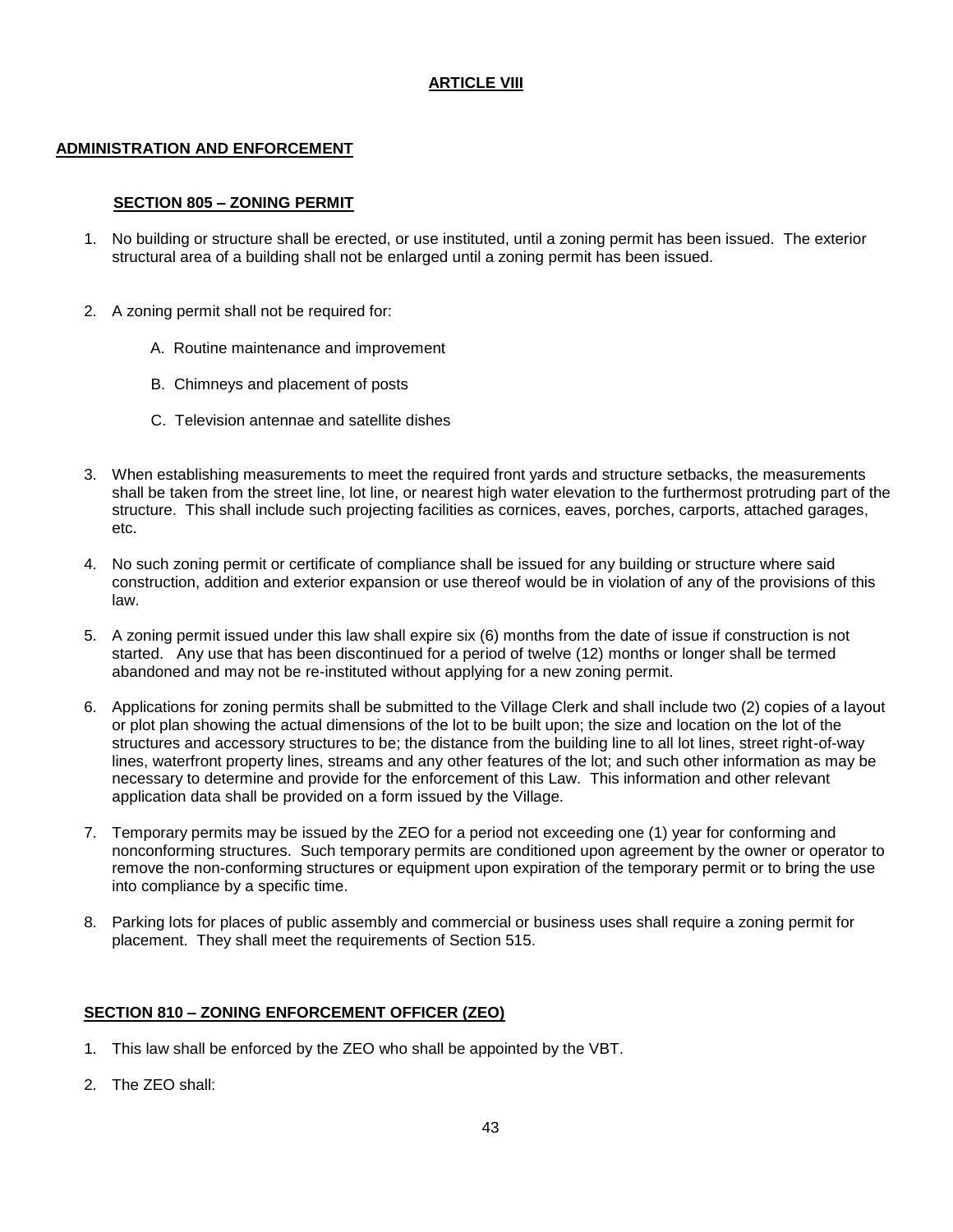- A. Approve and/or deny zoning permits for uses other than site plan review uses within thirty (30) days of receipt of application;
- B. Approve and/or deny Certificates of Compliance;
- C. Refer appropriate appeal matters to the Zoning Board of Appeals;
- D. Revoke a zoning permit where there is false, misleading or insufficient information. Revoke a zoning permit and/or certificate of compliance where the applicant has deviated from the application proposal without prior consent.
- E. Issue stop work orders for noncompliance with this zoning law.

#### **SECTION 815 – CERTIFICATE OF COMPLIANCE**

- 1. No land shall be occupied or used and no building or structure hereafter used, nor changes made in the use until a Certificate of Compliance shall have been issued by the ZEO stating that the building, structure or proposed use thereof complies with the provisions of this law.
- 2. All Certificates of Compliance shall be applied for coincidentally with the application for a zoning permit. Said certificate shall be issued within ten (10) days after the erection and alteration shall have been inspected and approved by the ZEO as complying with the provisions of this law.
- 3. The ZEO shall maintain a record of all Certificates and copies shall be furnished upon request to any person having a proprietary or tenancy interest in the building affected.
- 4. No Certificate of Compliance shall be issued for a site plan use until all required improvements, such as storm sewer, water supply, sewage disposal, landscaping, traffic controls, sidewalks, curbs, parking, access facilities, etc., have been constructed or installed in accordance with the approved plan, including all conditions the Village Board may have required in accordance with Section 625.

#### **SECTION 820 – ZONING BOARD OF APPEALS (ZBA)**

- 1. Creation, Appointment and Organization: ZBA members shall be appointed in conformance with the Village Law, Section 7-712. The VBT shall appoint a Chairman and Vice-Chairman. The ZBA shall select a Secretary and shall prescribe rules for the conduct of its affairs.
- 2. Powers and Duties: The ZBA shall have such powers, duties and responsibilities prescribed by Section 7-712 of the Village Law and by this Law, and as may be amended from time to time.
- 3. County Zoning Referrals: Prior to taking action on any matter which would cause any change in the regulations or use of land, or building, on real property as specified in Section 239-m of the General Municipal Law, the ZBA shall make referrals to the County Planning Board in accordance with Section 239-m of the General Municipal Law.

If within thirty (30) days after receipt of a full statement of such referred matter, the County Planning Board to which referral is made disapproves the proposal or recommends modification thereof, the ZBA shall not act contrary to such disapproval or recommendations except by a vote of a majority plus one of all the members thereof and after the adoption of a resolution fully setting forth the reasons for such contrary action. The Chairperson shall read the report of the County Planning Board at the public hearing on the matter under review. If such a planning agency fails to report within such period of thirty (30) days or such longer period as may have been agreed upon by it and the referring agency, the ZBA may act without such report. The ZBA shall notify the County Planning Board of its final action within seven (7) days of such final action.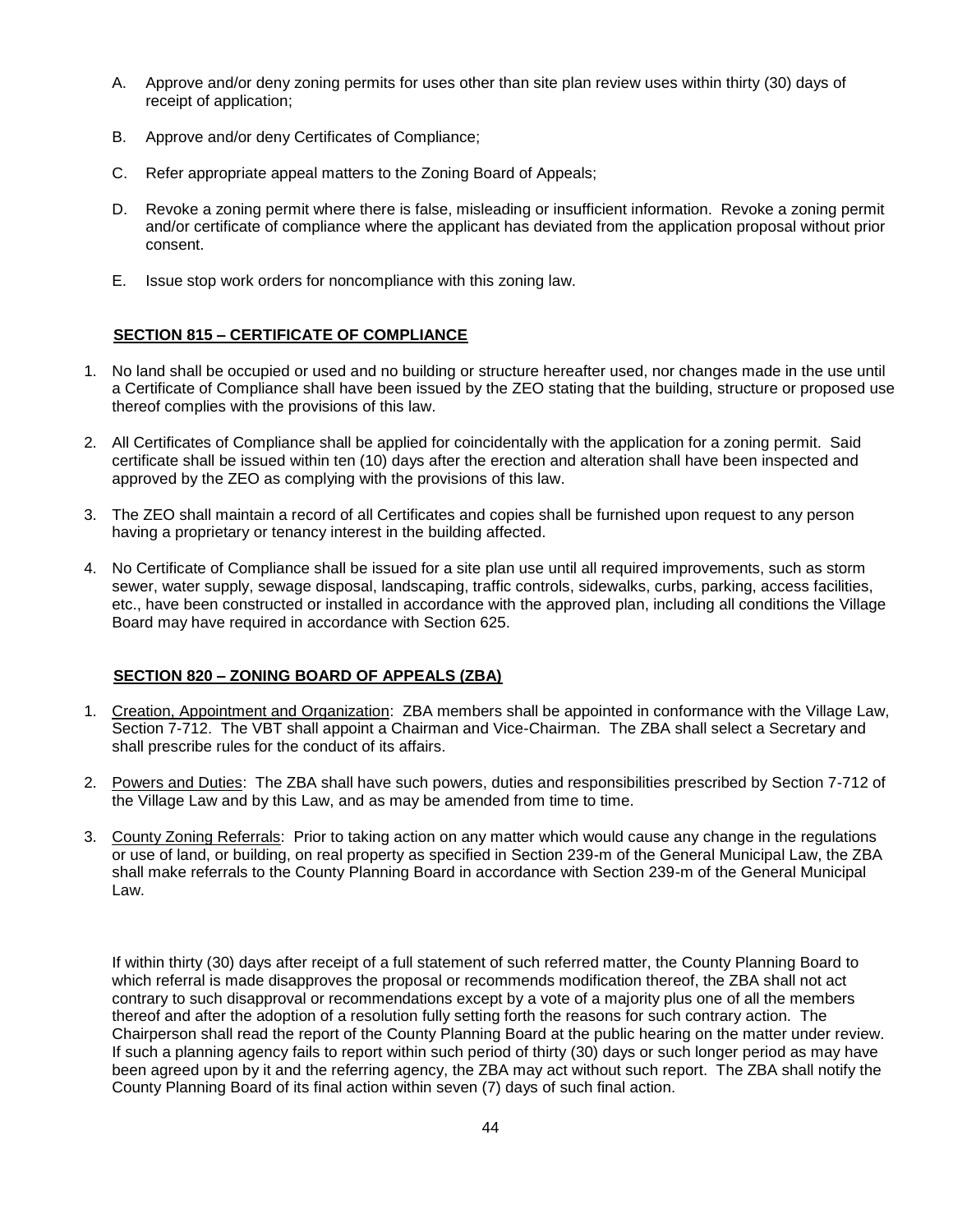#### **SECTION 825 - FEES**

A schedule of fees adopted by the VBT by resolution may be adjusted from time to time as deemed necessary. The fee schedule shall include fees for Zoning Permits, Interpretive Appeals, Variance Appeals and Site Plan Uses. The fees shall bear a reasonable relationship to the actual administrative, legal and consultant costs the Village will incur.

#### **SECTION 830 – VIOLATIONS AND PENALTIES**

- 1. Violation Remedy Procedures
	- A. Initiating a Complaint Whenever a violation of this law occurs, the enforcement officer, village official or an aggrieved citizen may initiate a complaint. Such complaints shall be given to the ZEO in writing.
	- B. Recording the Complaint The ZEO shall accurately record, file and investigate the complaint.
	- C. Notice of Violation Following investigation of a complaint, the ZEO is to inform the landowner if he/she is found to be in violation this law. The landowner shall be notified by certified mail as to the manner in which he/she is in violation. The landowner will have fourteen (14) days from the mailing date to remedy the situation.
	- D. Stop Work Order If a violation continues, the enforcement officer shall issue the landowner a "stop work order." The landowner shall be notified a second time by certified mail as to the manner in which they are in violation. The landowner will have fourteen (14) days from the mailing date to remedy the situation. All construction work must stop immediately upon receipt of the "stop work order".
	- E. Local Proceedings –In addition to the foregoing remedies, the Village Board may also maintain an action or proceeding in the name of the Village of Chaumont in a court of competent jurisdiction to compel compliance with or restrain by injunction a violation of this Local Law.
- 2. Any person, firm or corporation who commits an offense against, disobeys, neglects or refuses to comply with or resists the enforcement of any of the provisions of this law shall, upon conviction, be deemed guilty of a violation. Each week an offense is continued shall be deemed a separate violation of this law. A violation of this law is an offense punishable by a fine not exceeding two hundred and fifty dollars (\$250.00) each week.

# **SECTION 835 – VILLAGE BOARD OF TRUSTEES (VBT)**

- 1. Powers and Duties. The Village Board shall have the following powers and duties under the provisions of this law:
	- A. Amendments: The Village Board may, from time to time, amend, supplement or repeal the regulations and provisions of this law after public notice and public hearing. All proposed changes shall be in accordance with the procedure established in Section 20 of Municipal Home Rule Law.
	- B. Site Plan Review: To review and approve with or without modifications, or deny in accordance with Article IV of this local law.

#### **SECTION 840 – VILLAGE PLANNING BOARD (VPB)**

1. Creation, Appointment and Organization. VPB members shall be appointed in conformance with NYS Village Law. The VBT shall appoint a Chairman and Vice-Chairman. The VPB shall select a Secretary and shall prescribe rules for the conduct of its affairs.